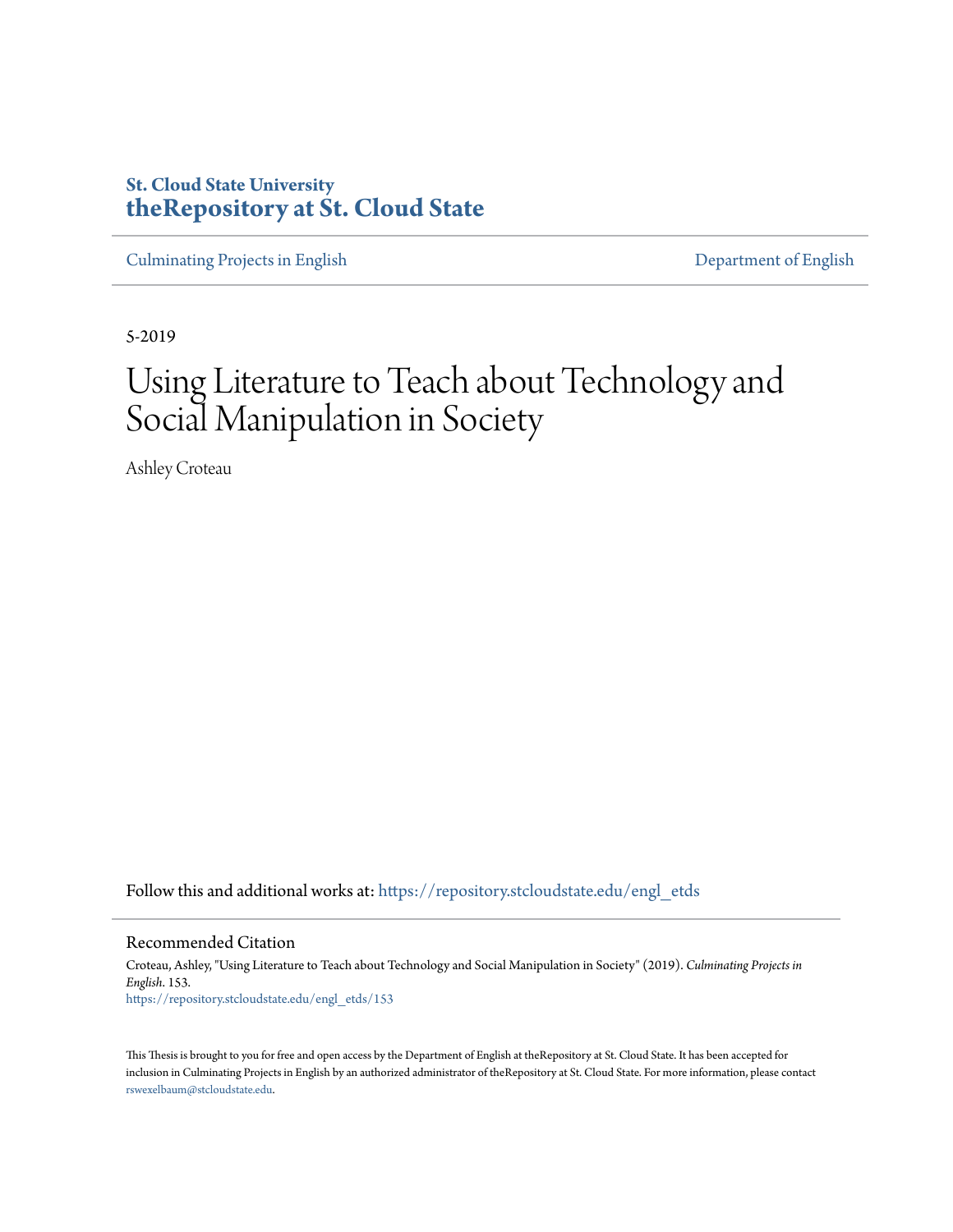# **Using Literature to Teach about Technology and Social Manipulation in Society**

by

Ashley Croteau

# A Thesis

Submitted to the Graduate Faculty of

St. Cloud State University

in Partial Fulfillment of the Requirements

for the Degree

Master of Arts in

English Studies

May 2019

Committee Members: Constance Perry, Chairperson Sharon Cogdill Michael Dando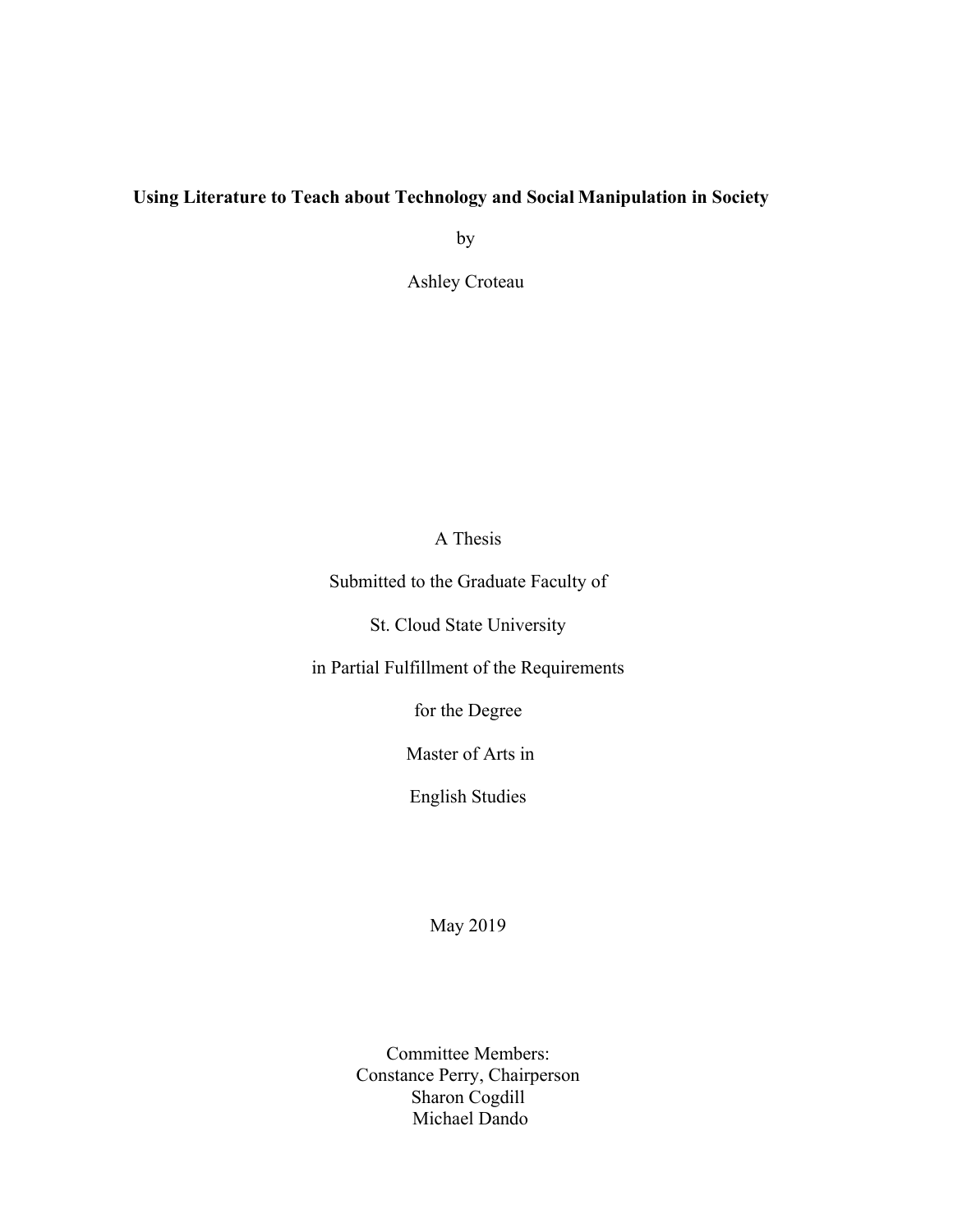#### **Abstract**

This paper explores three dystopian novels: *Fahrenheit 451* (1950) by Ray Bradbury, *The Circle* (2013) by Dave Eggers, and *Tell the Machine Goodnight* (2018) by Katie Williams to bring to light how dystopian novels foreshadow technological control over people. The novels and characters within the texts are analyzed to show how each author warns readers in distinctive ways about the dangers of allowing technology to consume their lives. Additionally, this paper also investigates how a secondary education teacher could go about teaching their students these lessons, after exploring the novels in this study.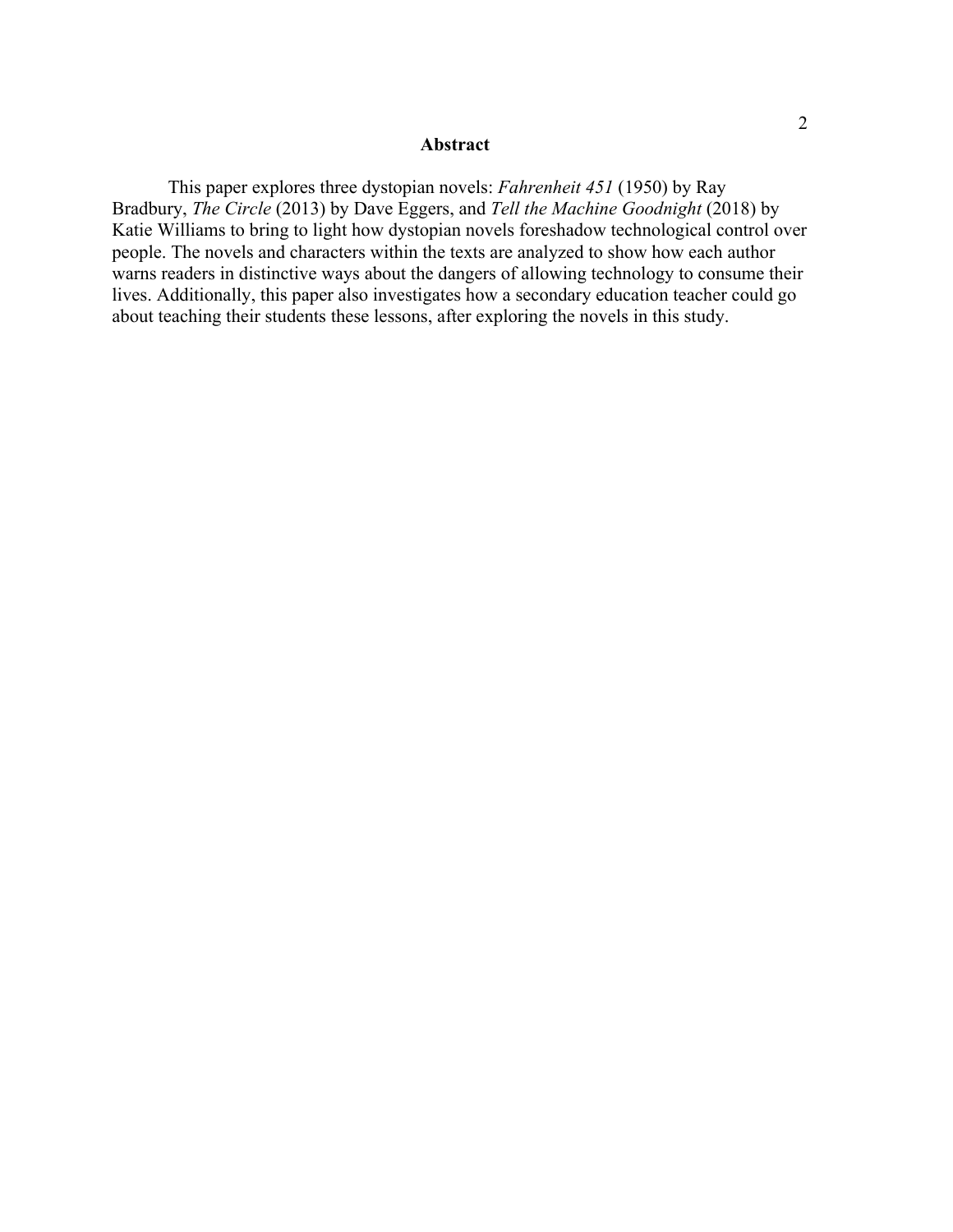# **Table of Contents**

| Chapter |                                                                                    | Page |
|---------|------------------------------------------------------------------------------------|------|
|         |                                                                                    |      |
|         |                                                                                    |      |
|         |                                                                                    |      |
|         |                                                                                    |      |
|         |                                                                                    |      |
| 2.      |                                                                                    |      |
| 3.      |                                                                                    |      |
|         | 4. "Secrets are Lies": Dave Eggers Warns of Technology's Totalitarian Power in The |      |
|         | $Circle \dots 37$                                                                  |      |
|         | 5. Technology's Stranglehold on Happiness in Tell the Machine Goodnight51          |      |
| 6.      |                                                                                    |      |
|         |                                                                                    |      |

3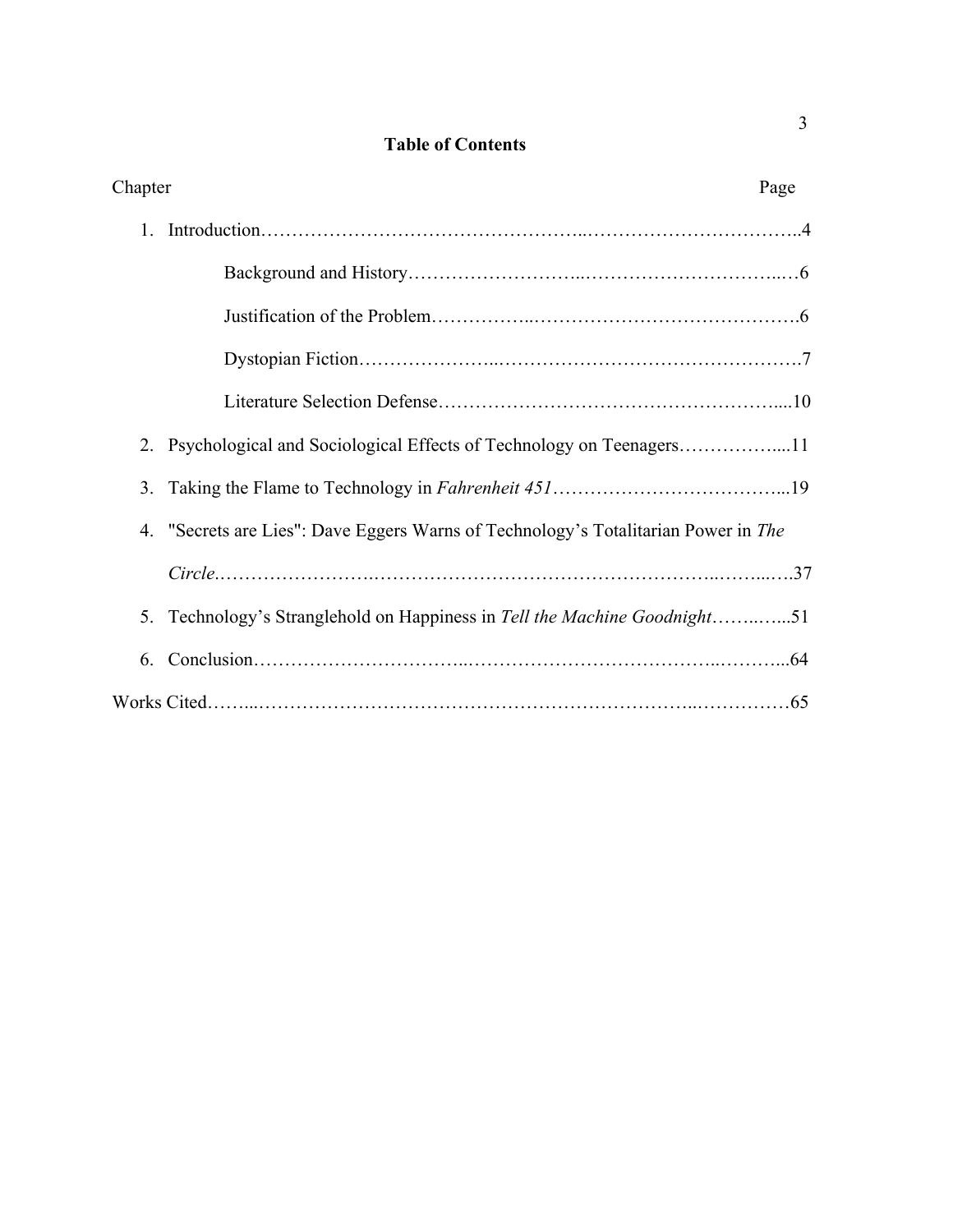#### **Chapter 1: Introduction**

When a person looks up the word technology in the dictionary, they will soon discover that the word has several definitions. In the Merriam-Webster dictionary, technology can be defined as "The practical application of knowledge especially in a particular area", "A capability given by the practical application of knowledge", "A manner of accomplishing a task especially using technical processes, methods, or knowledge" and finally, "The specialized aspects of a particular field of endeavor". Additionally, technology can take many forms. For example, pencils or eyeglasses can be seen as technology due to these objects assisting people in accomplishing tasks. However, one of the most popular uses of the word technology in today's society is using it to reference communication technologies, such as computers, iPads, smartphones, and laptops. These technological devices are used to access the Internet, communicate with others via messaging systems, and assist people in accomplishing tasks, such as writing, reading, and learning. Throughout this paper, I will be referring to technology many times. When writing about or using the word 'technology' in this paper, I will be referring to the communication technologies listed above, those that are used for online assistance, messaging communication, and web-based programs.

For most of the American population owning a smartphone and other forms of technology (laptops, iPads, tablets), access to the internet and other communication methods is right at their fingertips daily. As a middle school teacher, I have observed the social drawbacks of technology, specifically smartphones, tablets, and computers/laptops, among the emotionally immature and vulnerable student population I aim to educate. One example of this is how I see students' self-esteem negatively affected by the use of social media. I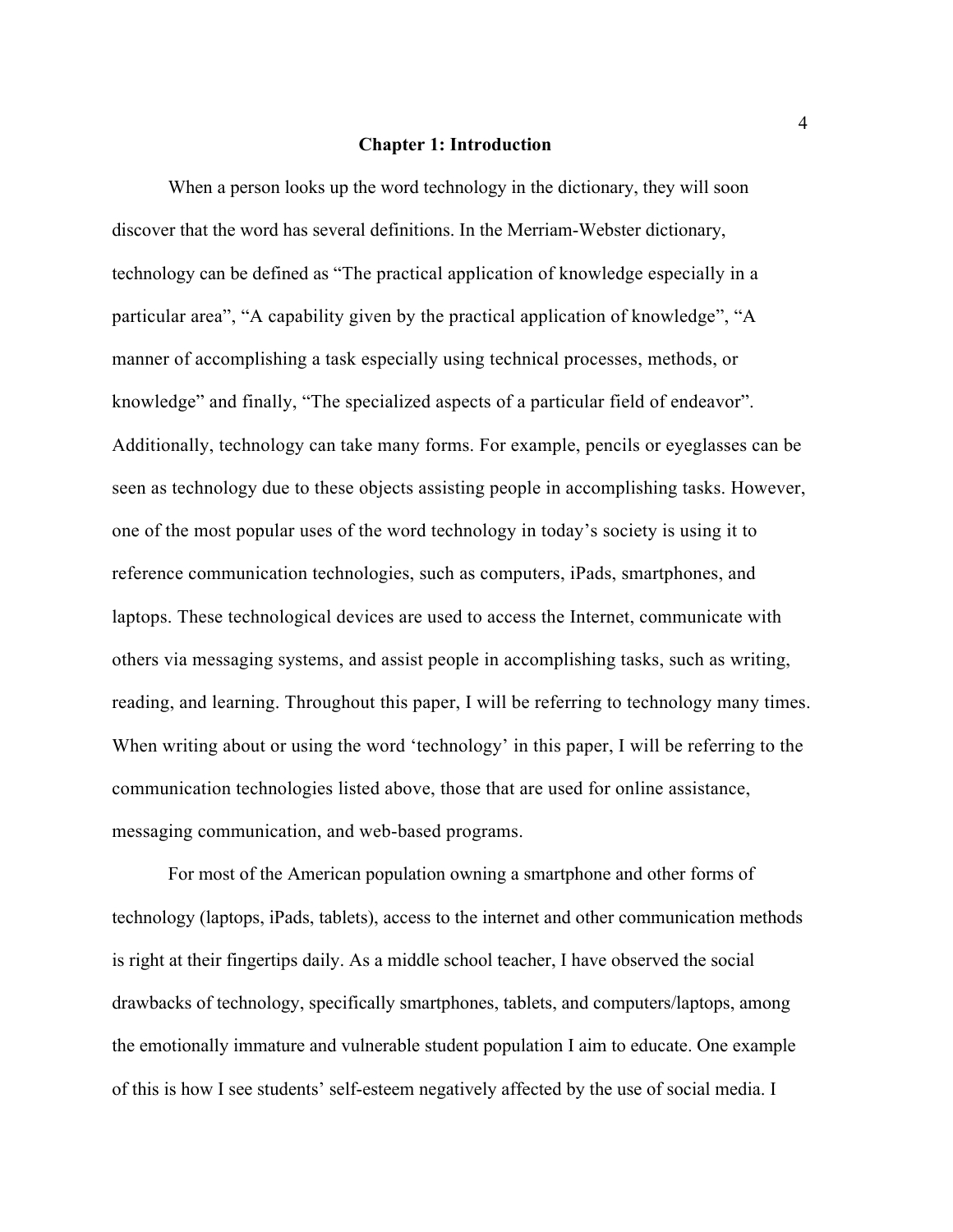overhear many students talk about how they need to look good constantly for pictures because they might show up on social media, such as Instagram, or that they are nervous about their classmates posting pictures of them online without their consent. It would seems as if Foucault's Panopticon theory has been reimagined through the use of social media, as if social media itself is always watching them. A second example of how I see technology impacting my students is through cyber bullying, which is bullying over the Internet. Twenty-first century students are no longer able to leave their conflicts with classmates at school. Now, their conflicts present themselves when students arrive home at night because of being harassed or bullied over social media. As a teacher, I notice students carry these social media conflicts with them to school, and sometimes, end up in the principal's office due to a conflict that started over social media the previous night. Lastly, I notice it negatively affect my student's ability to work hard on a task and stay persistent. With the ability to get their questions answered at the press of a few buttons, students are affecting their ability to keep working at a problem in school because they are used to answers coming at them so quickly. This issue presents itself mostly because students are so connected to their technology. It has become automatic for them to check their devices, specifically cell phones, so that even though we have a no cell phone policy at our middle school, students risk getting into trouble just to check social media at their lockers. The purpose of my research for this project is to look at how a teacher might approach educating students on this topic through dystopian literature, which has been known to forecast negative effects of technology on society in older, as well as newer dystopian novels. Additionally, teaching students to be self-aware, and thinking about their use of technology

5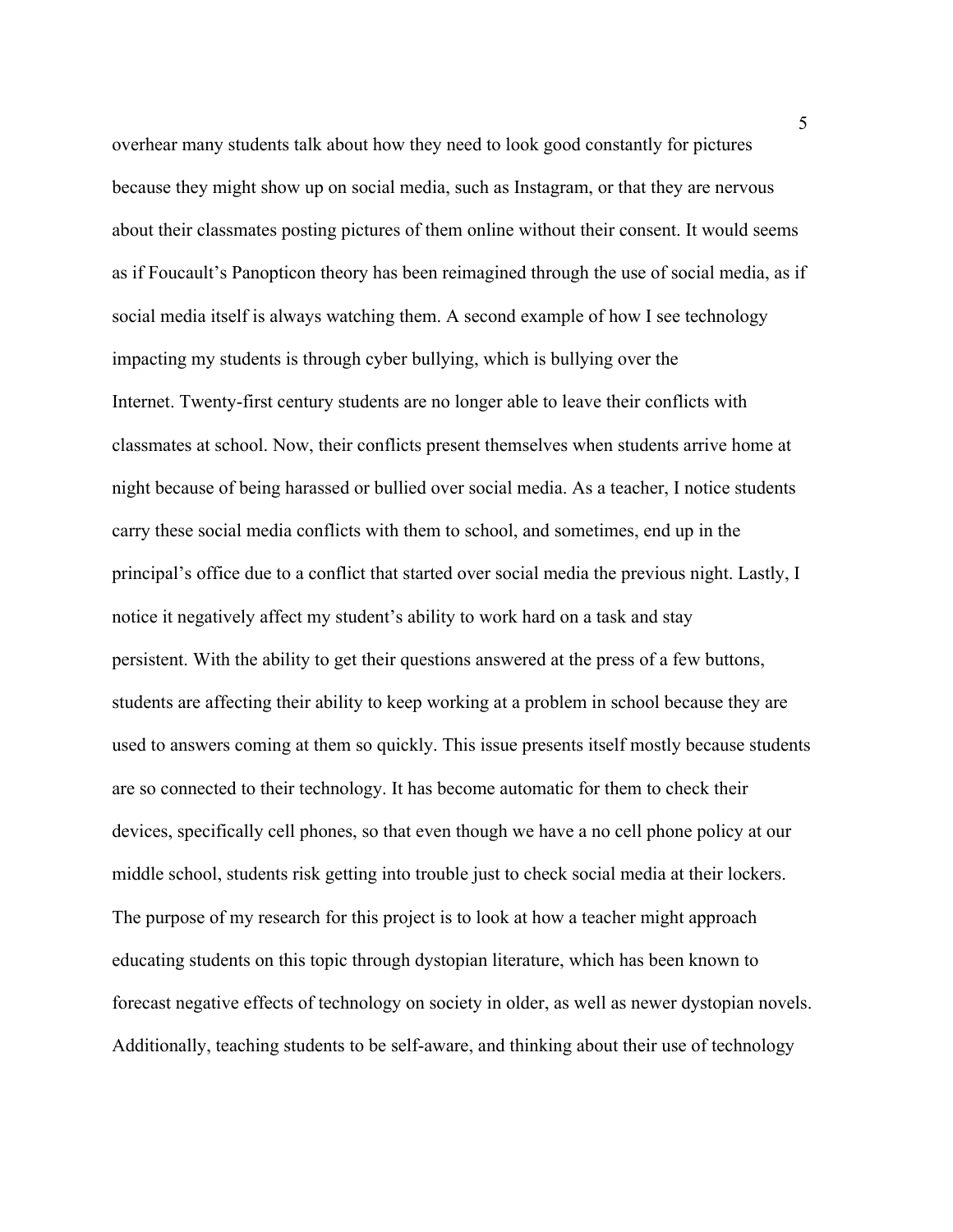would help them to understand how they can be in control of their technology, and not the other way around.

# **Background and History**

As a full time teacher in a public middle school, I have seen first hand how technology has caused damage in my students' lives. I see it negatively affect my students' self-image, communication skills, and interaction with others. I have noticed technology, mostly smartphones, cause much destruction in the lives of my students due to bullying on social media, such as Instagram. Because of this, I was interested to see just how negatively impacted our lives, especially teens' lives are becoming due to being so engrossed in their technology. Furthermore, schools are beginning to encourage the use of technology in the classrooms. Many schools are becoming one-to-one, where each student receives their own tablet or Chromebook/laptop to use at school and at home. With so much technology and Internet at their fingertips, it begs the question, how destructive and corrupt is society becoming due to everyday technology use? By looking at certain dystopian works, we can learn how to become more self-aware of technology use due to character downfalls from excessive technology use. Additionally, by examining how dystopian literature addresses vulnerable people's self-image, and how it illustrates the diminishment of communication skills, we can better understand the warnings of technology obsession in our society, and heed them if possible.

## **Justification of the Problem**

This problem is important to research because it may seem as if our society is starting to be "taken over" by technology. Everywhere we go, every direction we turn, we run into some type of technology. Many new advances in technology, such as self-checkout stations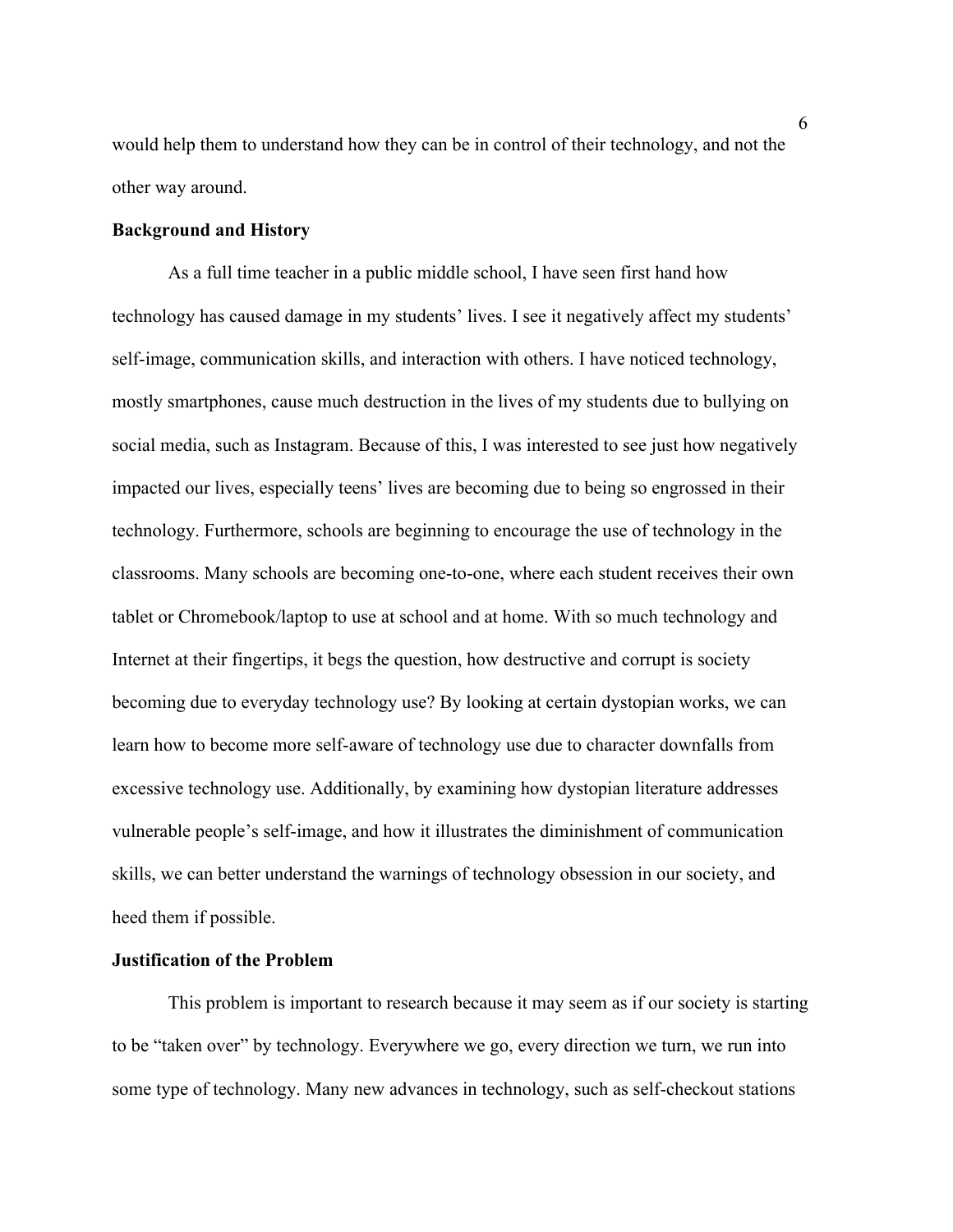at stores, have taken away the ability and need to properly communicate with others in our world. More and more teenagers are using text messaging systems and social media to interact with friends, instead of speaking with them over the phone or face-to-face. This has negatively affected the way they live their lives due to their lack of effective communication skills. Additionally, through the use of social media, teenagers are beginning to form negative images of themselves due to competing with enhanced imagery being posted on sites, such as Facebook, Snapchat, and Instagram. Cyber, or online, bullying has also risen in the past ten years due to the commonality of technology use in teens. Finally, many dystopian novels, such as *Fahrenheit 451* (1950) by Ray Bradbury, *The Circle* (2013) by Dave Eggers, and *Tell the Machine Goodnight* (2018) by Katie Williams, foreshadow technology corruption in society, so learning from dystopian novels would be a beneficial way of teaching teens how balancing the use of technology can be a good practice, not a negative one. New insights from my research will be how to approach the topic of technology use in the classroom and how to teach students, through the use of dystopian novels about technology corruption in society, that technology can be beneficial, but it must be balanced unless we want it to dominate our emotional lives. Also, I will provide new insights into how dystopian novels have forecast the negative impact of technology on our society, and how people in society, especially young people, teens, and young adults, has been negatively impacted by this.

## **Dystopian Fiction**

The three novels I will be analyzing are characterized as dystopian fiction. The society in these novels, classified as a dystopian society, is defined as: "A futuristic, imagined universe in which oppressive societal control and the illusion of a perfect society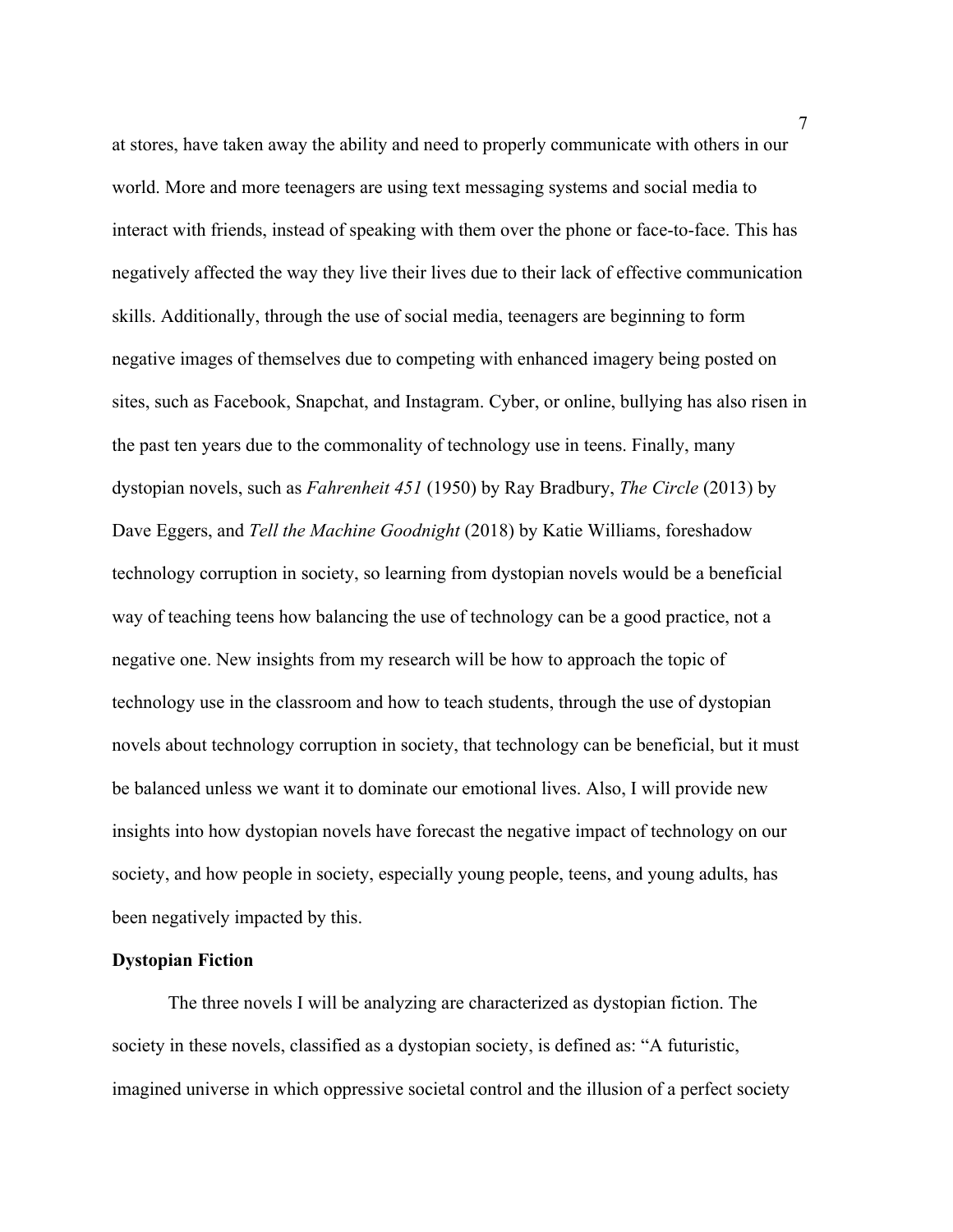are maintained through corporate, bureaucratic, technological, moral, or totalitarian control. Dystopias, through an exaggerated worst-case scenario, make a criticism about a current trend, societal norm, or political system" ("Dystopias"). Most dystopian works include a society that holds the illusion of perfection, but that illustrates a world that is being oppressed by certain controls, such as corporate, bureaucratic, technological, and/or philosophical/religious controls ("Dystopias"). My research will consist of looking specifically at how dystopian literature forecasts how society is controlled by technological controls. Dystopian fiction has been around dating back to the 19th century. It has always been used as a vessel for social commentary, many times arguing that society is being overpowered by social constructs, such as the government or technology control. Many dystopian novels highlight fears that, if actions and behaviors are continued, these social constructs will make society unhappy and result in negative effects. According to Philip Stoner:

> While *The Giver* was the first popular young adult dystopian novel, it has certainly not been the last. Since its publication the genre has become almost exclusively aimed at young adults. There are many reasons that this shift in theme and intended audience has taken place. A primary reason, as addressed above, has been the ending of the Cold War and the removal of that constant reminder of totalitarianism and utopian ideals that it embodied. As this primary influence of the dystopian genre disappeared, many younger writers began to redefine it for a new generation. In this shift dystopian authors have redefined the purpose of dystopia and modified some of its most classic tropes.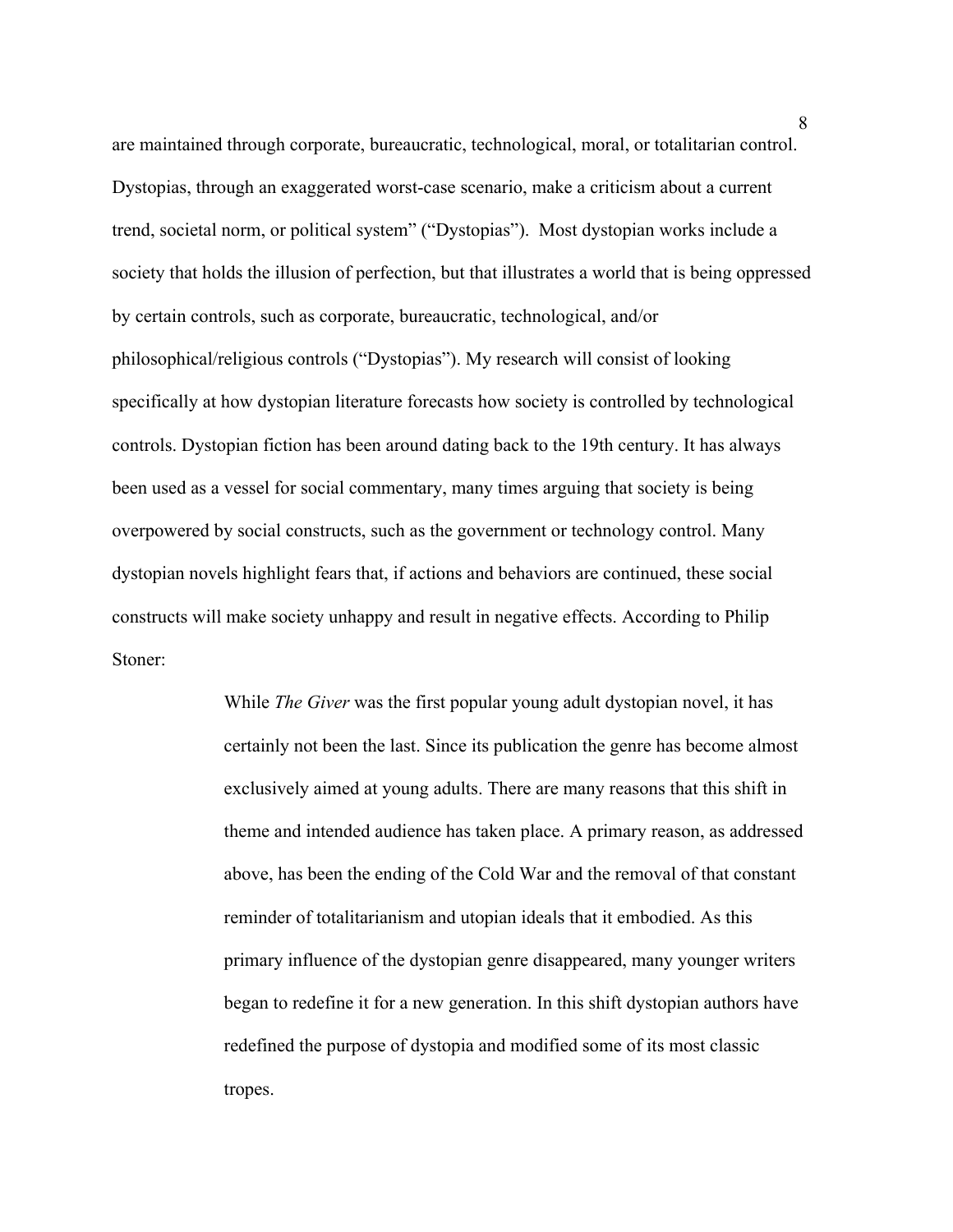Additionally, Stoner states, "Furthermore, the warnings that classic dystopian fiction had about the potential destructive power of technology is all the more relevant to a young generation that is surrounded, informed, and in many ways dependent on technology". Overall, although dystopian literature has been around for several years, it has exploded in popularity over the past twenty-five years, and continues to be popular for teenagers and young adults.

The three dystopian novels I will be writing about in this paper foreshadow how technology can become dangerous and controlling tools if humans allow it to be. The first novel included was written in 1950 and the last was written in 2018, putting an almost seventy year difference between the two. However, despite this large gap, the technologies in these novels nevertheless control the characters in the same way, and are the cause of much physical, psychological, and social destruction of characters. In *Fahrenheit 451*, the society in the novel is obsessed with radios and television sets. In *The Circle*, there are many forms of newer technologies, such as drones for spying, laptops/computers, various digital tracking systems, and surveillance cameras, to name a few. Lastly, in *Tell the Machine Goodnight*, the author invents a technological machine called Apricity, which is used to make people in the society happy. Although all three novels include very different examples of technologies, all forms allow the characters to live in a world that is outside of reality. Furthermore, all three authors use the different means of technology to show the danger of how it can alter the way in which the characters live, and cause much distress to their lives. The authors warn readers about how technology can control a person and get in the way of reality.

9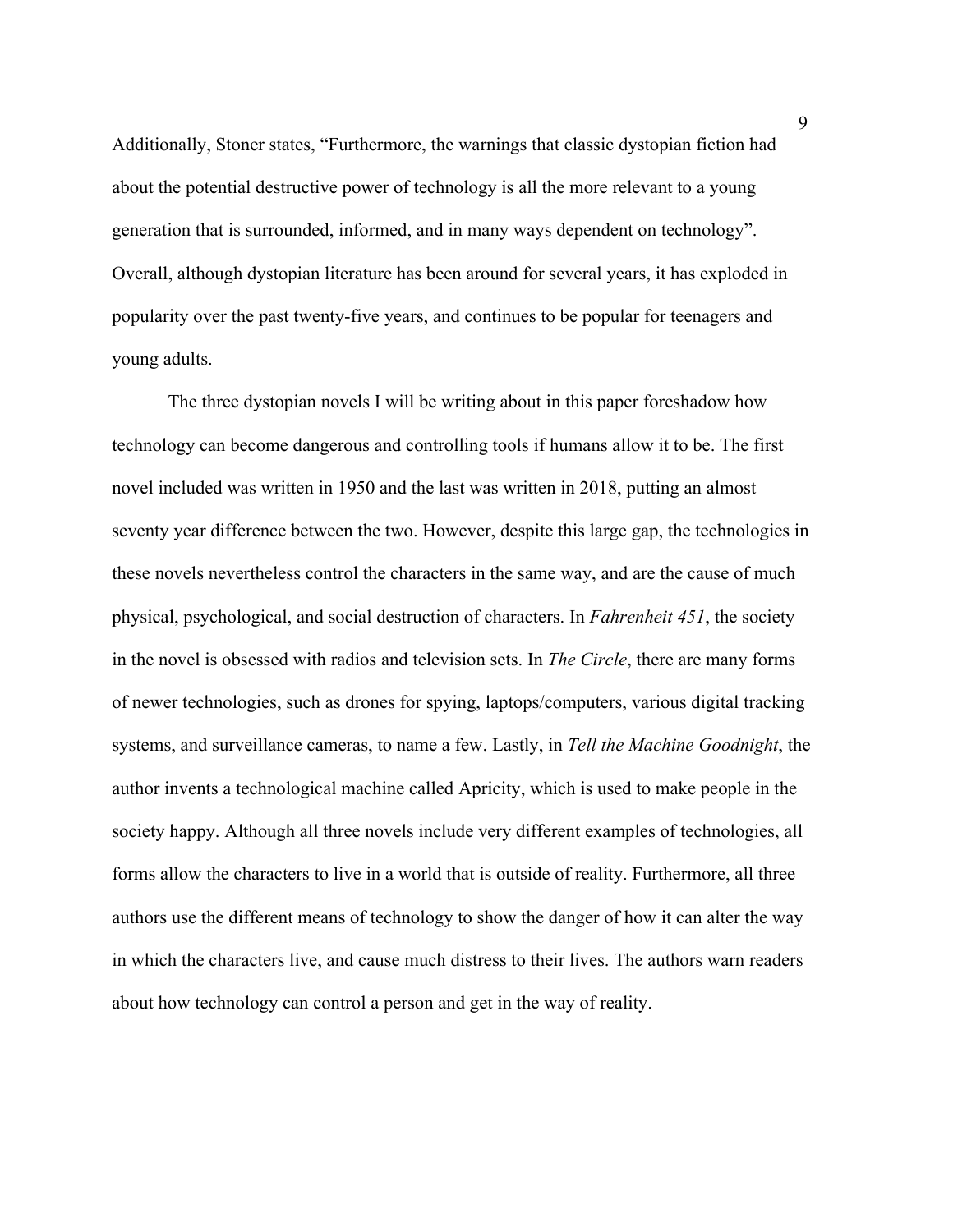#### **Literature Selection Defense**

A .*Fahrenheit 451* by Ray Bradbury illustrates how society's immersion in technology can be detrimental to their social and emotional well being. While the dystopian society within the novel becomes engrossed with televisions and radios, the world of learning, knowledge, and reading begins to diminish in flames. People in the society are no longer interested in interacting or discussing with one another. Additionally, it is a canonical classic work and is appropriate for a middle and high school audience.

 B. *The Circle* by Dave Eggers is a recent dystopian novel for adults. While the entire novel would not be appropriate for a middle and high school audience due to language and sexual scenes, many parts of the novel could be read and discussed in schools. The novel includes many new technological inventions, as well as new social media outlets used by characters, some of which has become common in our own society today. This novel directly shows how a dystopian novel can foreshadow technology invasion in our society and how it can be negative to a person's self-esteem.

 C. *Tell the Machine Goodnight* by Katie Williams is also a recent novel written for adults. This novel was a finalist for the 2018 Kirkus Prize, which is one of the richest literary awards in the world, with a prize of \$50,000 given annually to authors of fiction, nonfiction, and young readers' literature. This novel is for adults due to language and content. However, teachers would be able to have students read many parts of it and discuss how humans can quickly lost power over their technology if they are not careful. Additionally, a class may have discussions surrounding technology negatively affecting human relationships and ways of communicating.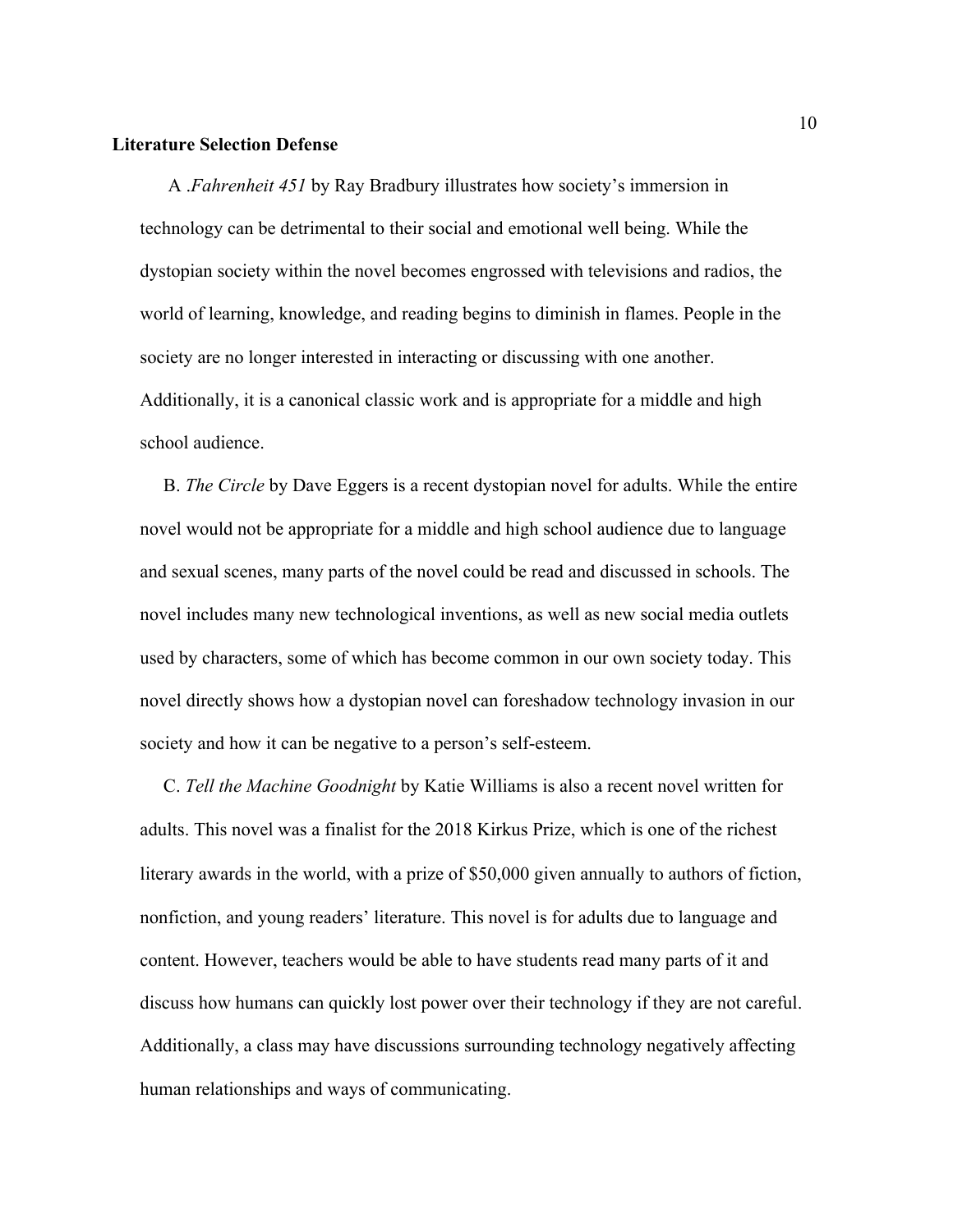## **Chapter II: Psychological and Sociological Effects of Technology on Teenagers**

After almost two decades have passed in the  $21<sup>st</sup>$  century, technology, especially those with which we communicate like smartphones, laptops, and tablets, have become an essential and common tool among all Americans. Children are beginning to gain access to communicative technologies, especially smartphones and iPads, at progressively younger ages. Thus, most American children and teenagers not only have access to the internet, but they also have the means to communicate to others via social media sites like Facebook, Instagram, Snapchat, and Twitter. According to a 2018 study conducted by Common Sense Media, a leading independent nonprofit organization dedicated to helping kids thrive in a world of media and technology, they found that "The proportion of teens with a smartphone has more than doubled since 2012, from 41 percent up to 89 percent. Even among 13- to-14-year-olds, 84 percent now have a smartphone, and 93 percent have some type of mobile device such as a tablet ("Social Media" 3). This study was the second Common Sense has conducted, the first being in 2012. "Wave one of the study was conducted among a nationally representative sample of more than 1,000 13- to 17-year-olds", and "Wave two was conducted in March and April of 2018, among a separate sample of 1,141 13- to 17-year-olds, and offers an up-to-date snapshot of social media use among today's teens" ("Social Media" 1). This first finding alone supports the exponential growth of technology, most specifically smartphones and tablets, in American society, especially among teenagers. Common Sense Media's study also provides data on how often teenagers are on their devices daily. After interviewing the teenagers in this study, they found that "Nearly half (47 percent) of teens who have a smartphone say they are 'addicted' to it"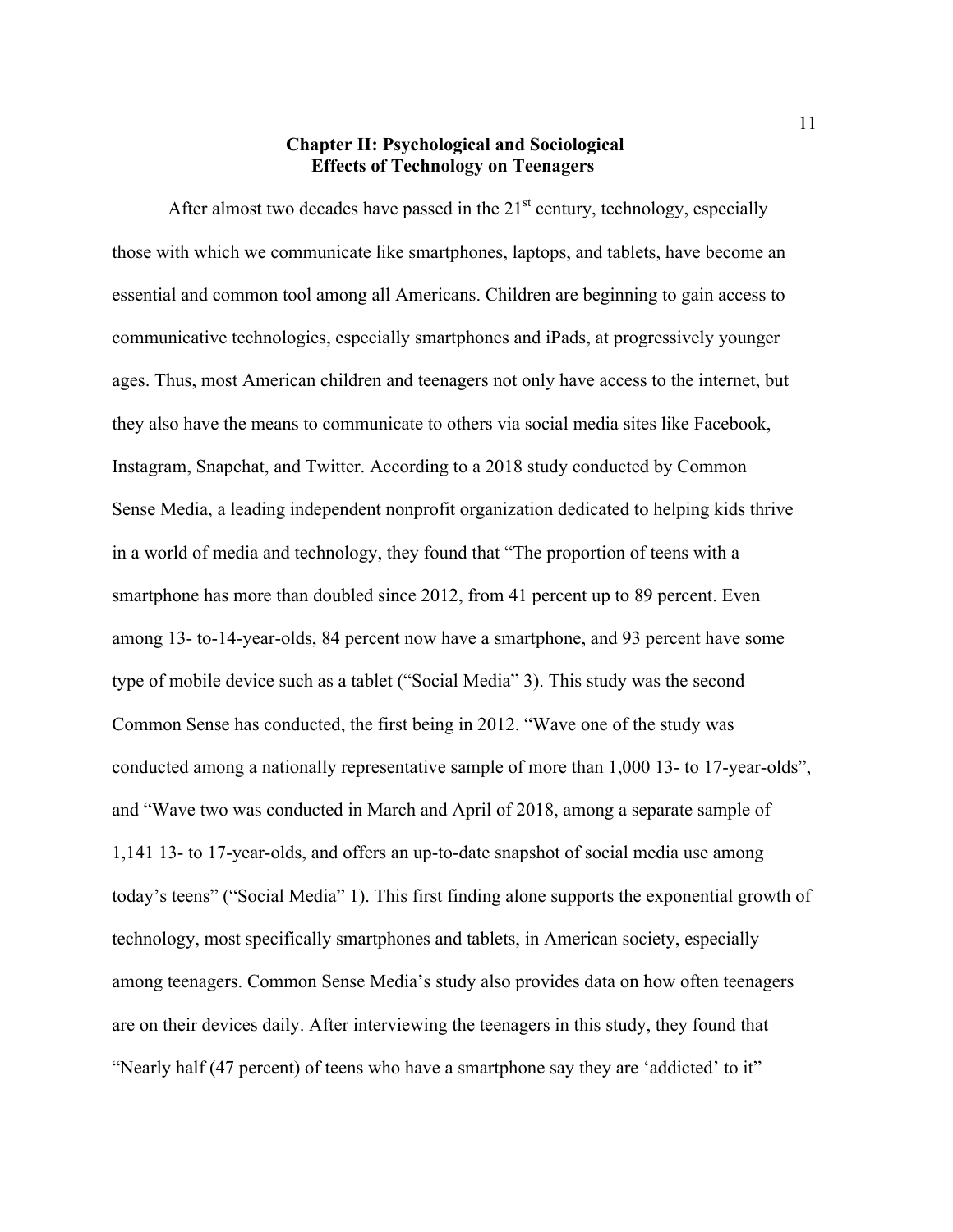("Social Media" 29). Additionally, they found that "Eight in 10 teens (81 percent) use social media (sites such as Instagram, Snapchat, or Facebook), ranging from 70 percent of 13- to 14-year-olds up to 89 percent of 15- to17-year-olds" ("Social Media" 15). Amongst these teens, "Nearly three out of four teens (73 percent) use ("check") social media daily, including 'almost constantly' (16 percent); 'hourly' (27 percent); daily but less than hourly (30 percent)" ("Social Media" 15). As far as texting is concerned, teens seem to be just as consumed with that as they are with social media. The study also found that "Teens are even more frequent texters than they are social media users. One in five (21 percent) say they text 'almost constantly,' and another 27 percent say they do so 'a few times an hour'. All told, 80 percent of teens are daily texters, up from 68 percent in 2012" ("Social Media" 16). These statistics and findings show that the majority of American teenagers not only have access to smartphones or other similar devices, but also that they are using them frequently for communication via texting and social media sites. With the rise in American teens having access to these types of devices, it is important to know just how they are affecting them, especially if the effects are negative.

According to Common Sense Media's study, "Among all teens, about a third (32 percent) say they consider social media to be either 'extremely' (9 percent) or 'very' (23 percent) important in their lives" ("Social Media" 21). After learning just how addicted to their technology and social media American teenagers are, it becomes necessary to look at how it may be affecting their self-esteem. With how often they are on social media, one would assume that teenagers would be affected by it. In their article, Common Sense Media includes a short excerpt written by Harold S. Koplewicz, M.D., who is the president of the Child Mind Institute. Dr. Koplewicz writes: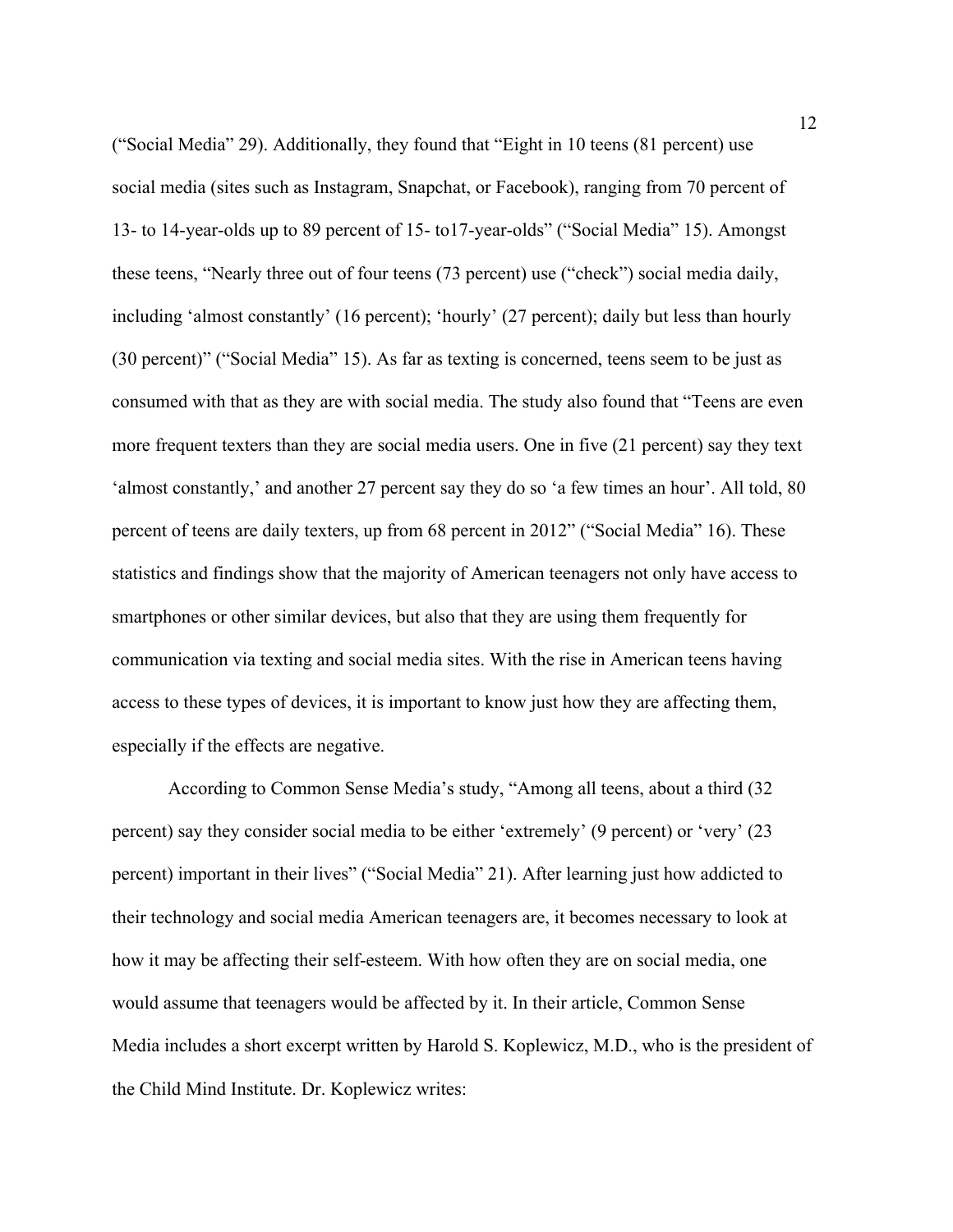When we look at how social media behaviors correlate to mental health symptoms, we see that more time spent using social media is tied to an increase in mental health symptoms. Eighth-graders who spend 10 or more hours a week on social media are 56 percent more likely to report being unhappy than those who spend less time. We also see that higher emotional investment in social media is strongly correlated with higher levels of anxiety. ("Social Media" vii)

Furthermore, Jean Twenge, Ph.D. states in her article "Mental Health Issues Increased Significantly in Young Adults Over Last Decade" that "'Cultural trends in the last 10 years may have had a larger effect on mood disorders and suicide-related outcomes among younger generations compared with older generations'". The article goes on to say that Twenge "believes this trend may be partially due to increased use of electronic communication and digital media, which may have changed modes of social interaction enough to affect mood disorders". This finding shows just how detrimental social media can be to the minds of teenagers. With social media usage being at an all time high in recent years, and continuing to increase, it is important to understand just how greatly it is impacting the self-esteem of American teenagers. It should not come as a surprise that teenagers use social media for negative means of communication. Common Sense Media classifies this as "Digital Drama." In their study, they found that "Many teens say they've had to take a break from their devices at some point just to give themselves some space from 'digital drama'. Of those with a smartphone, 61 percent have done so" ("Social Media" 26). This finding shows how negative social media communications can become to teenagers. With so much drama and negativity online, teenagers are becoming anxious and depressed, causing them to completely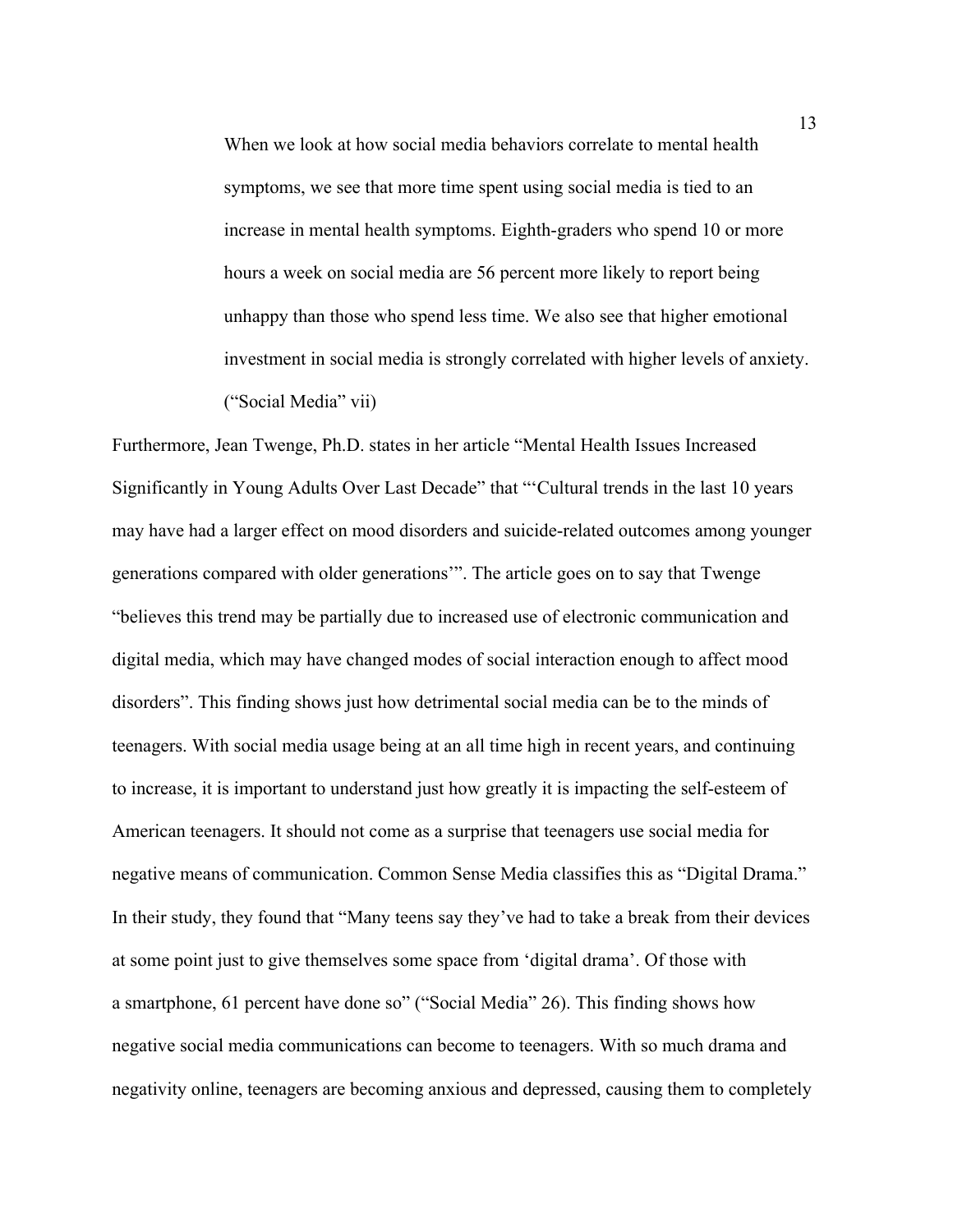take breaks from their smartphones to escape this world. However, it is clear that while teens are taking breaks from the drama, they are also continuing to use social media, despite the negativity they experience. Even more alarming is what Common Sense Media discovered about America's most vulnerable teenagers:

> Teens who are at the low end of the social-emotional well-being scale are much more likely to say they feel bad about themselves when nobody comments on or likes their posts. Relatedly, they are also more likely to have deleted posts that didn't' get enough likes. And these teens are more than twice as likely to say they sometimes feel left out or excluded after seeing photos on social media of their friends together at something they weren't invited to. ("Social Media" 43)

These results show how negative social media can be to teenagers who already have a low self-esteem. With so many pressures to feel liked and valued, it seems as if social media heightens these pressures, causing many teens to feel unworthy and unloved.

In addition to social media resulting in lowering teenager's self-esteem, cyberbullying is another harmful effect of social media, which has also increased over the past decade. Cyberbullying is defined as:

> Bullying that takes place over devices like phones, tablets, and computers. It can happen in social media, texts, or gaming, where people can view, participate in, or share content. It includes repeatedly sending, posting, or sharing negative, harmful, or mean content about someone else, on purpose. It can include sharing private information about someone else to cause embarrassment or humiliation. ("Social Media" 34)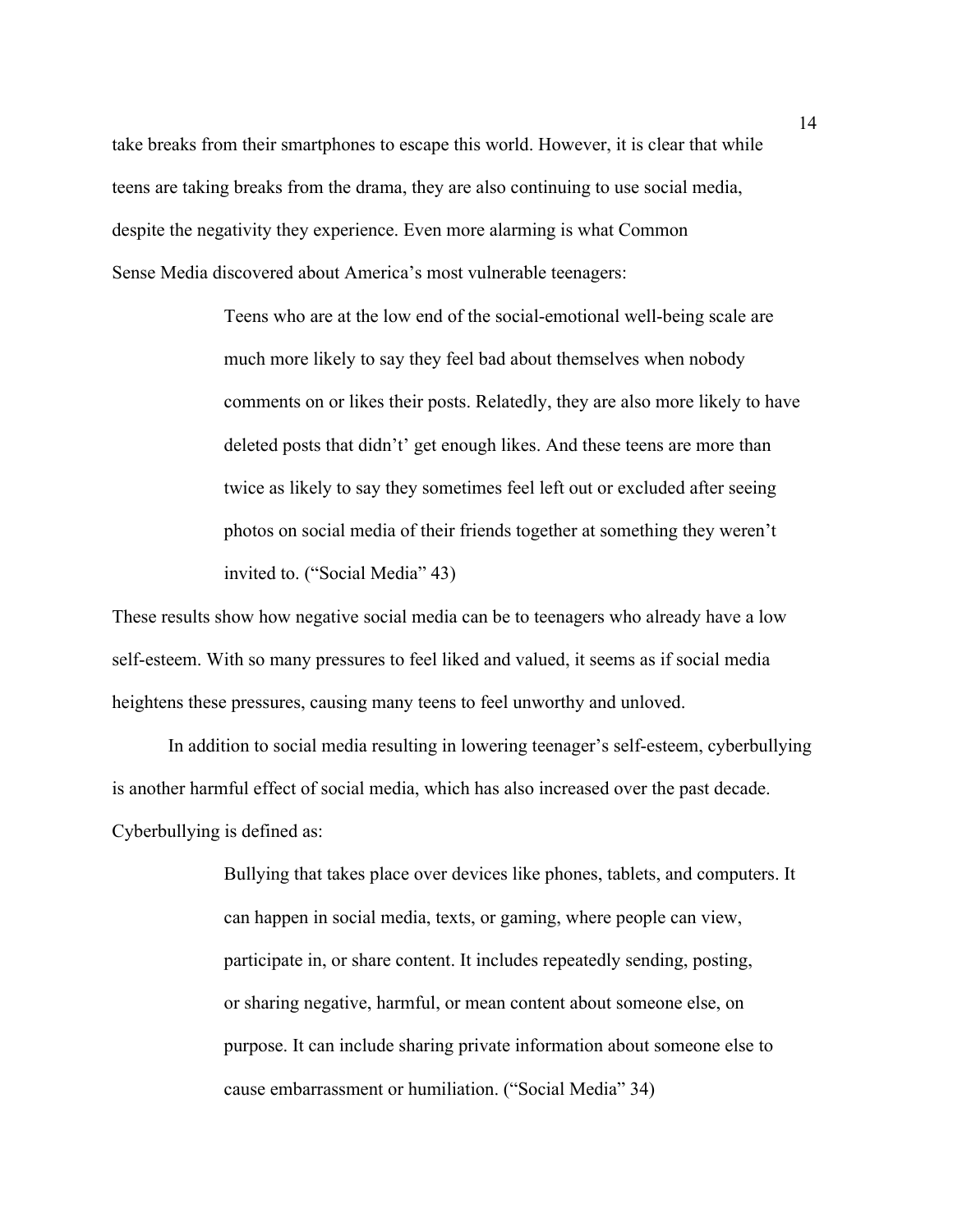While conducting their study, Common Sense Media was curious about the amount of hate speech and cyberbullying that teens experience online. Their results concluded that, "A total of just under two-thirds (64 percent) of teen social media users say they encounter any such content in social media at least 'sometimes,' including 21 percent who say they do so 'often'" ("Social Media" 33). Furthermore, they found that "More than one in 10 teens (13 percent) say they have 'ever' been cyberbullied, including 9 percent who say this has happened to them either 'many' or 'a few' times. Similarly, 9 percent of teens say they have been cyberbullied in a way they consider at least 'somewhat' serious ("Social Media" 7). What these results show is that teenagers are being exposed to negative comments and posts all the time on social media, which could be affecting their mental wellbeing. We have all heard the horror stories of teenagers committing suicide over cyberbully-related incidents. This study shows that the amount of teens being bullied is high, and therefore, cyberbullying is dangerous to their emotional wellbeing.

In addition to teenagers being negatively affected by technology and social media in regards to their mental health, they are also affected in another area of life as well. Because American teens are so addicted to their devices, they are becoming distracted from important aspects of life, such as creating and maintaining meaningful relationships, and the increase of knowledge through schoolwork. Common Sense Media's study found that face-to-face interacting between teenagers is drastically decreasing as the years progress. Teens no longer prefer speaking to friends and family in person, but do so through their devices. The study discovered that "The proportion of teens who say their favorite way to communicate with their friends is 'in person' has dropped from nearly half (49 percent) in 2012 to less than a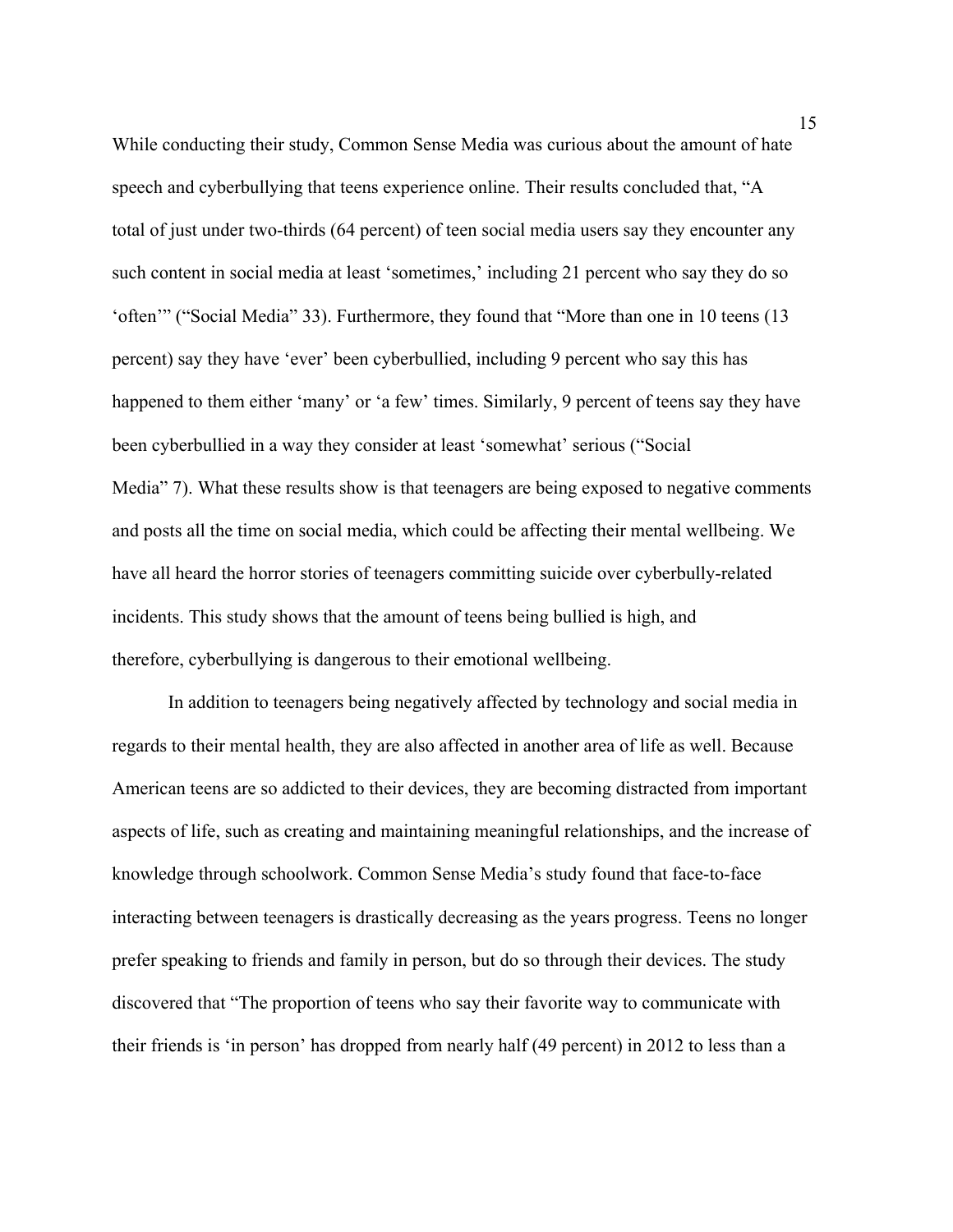third (32 percent) today" ("Social Media" 5). Moreover, they found that teens perceive their interpersonal losses due to absorption in their devices:

> Teens are more likely to say they're distracted from personal relationships by social media today than they were in 2012; Fifty-four percent of teens agree that using social media 'often distracts me when I should be paying attention to the people I'm with'; and 42 percent agree that the time they spend using social media 'has taken away from time I could be spending with friends in person'. ("Social Media" 5)

This finding shows the increase in digital and online communication within the past few years has grown greatly, and teens are no longer apt to speak with or hang out with friends in person. In fact, they prefer not to. When reading this, it is alarming to think about the possible negative implications of this. Without important in-person interactions, teenagers are not able to foster meaningful relationships, learn social cues, and develop age appropriate verbal and nonverbal language. Similarly, the article "Age, Period, and Cohort Trends in Mood Disorder Indicators and Suicide-Related Outcomes in a Nationally Representative Dataset" supports this, saying, "Individuals who spend more time on social media and less time with others face-to-face report lower well-being and are more likely to be depressed" (Twenge et al.). Teenagers also agree with technology distracts them from schoolwork as well. "Many teen social media users say that social media often distracts them from other important things; Fifty-seven percent agree that using social media often distracts them when they should be doing homework" ("Social Media" 6). This illustrates how social media and technology are negatively impacting a teen's ability to learn and practice skills needed for learning. Without practicing school related concepts and skills at home, teachers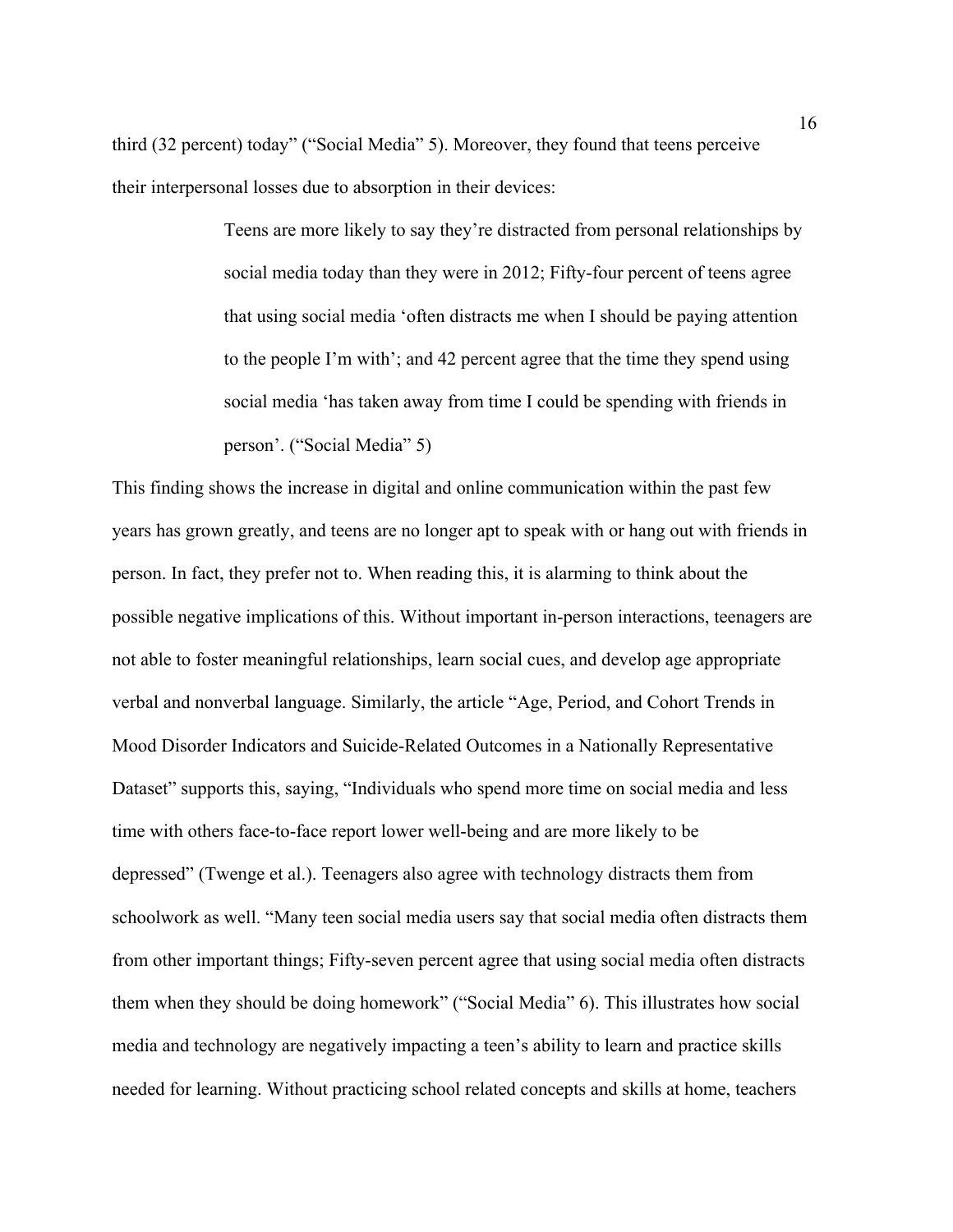are struggling to help their students in the classroom. More and more middle and high school teachers are finding that technology is interfering with homework completion, which in turn results in poor performance on tests. Many teachers, as well as parents, would agree that American teenagers must learn how to self regulate their technology use, and also be aware of how their technology and social media use are negatively affecting many aspects of their lives. Common Sense Media's study concluded that "35 percent say they [teens] do have a problem unplugging" (29), and it is disrupting their lives because of this. Furthermore, the study also found that "A significant number of teens say they 'hardly ever' or 'never' turn off their devices in these situations: when going to sleep, having meals with other people, visiting family, doing homework, or hanging out with friends" ("Social Media" 30). Additionally, the lack of 'unplugging' or turning off their phone at night has resulted in many teens losing sleep. "Twenty-nine percent of teen cellphone owners are woken up by their phones during the night at least 'some' nights" (30). This evidence highlights the need for teenagers to be taught how to take a break from their devices and regulate their own use. Even though many teens know they have a problem with social media and technology usage, they still do not have the knowledge to put into place a reliable plan that will help them successfully take breaks from it. Therefore, it is important that parents and teachers not only teach teens how to regulate their use of technology, but more importantly to teach them why.

So why should teachers spend time in the classroom discussing technology use with their students and how to regulate? Common Sense Media's study provides an adequate answer to this question. "More than two-thirds (68 percent) [of teens questioned], regardless of whether they use social media themselves, agree with the statement 'social media has a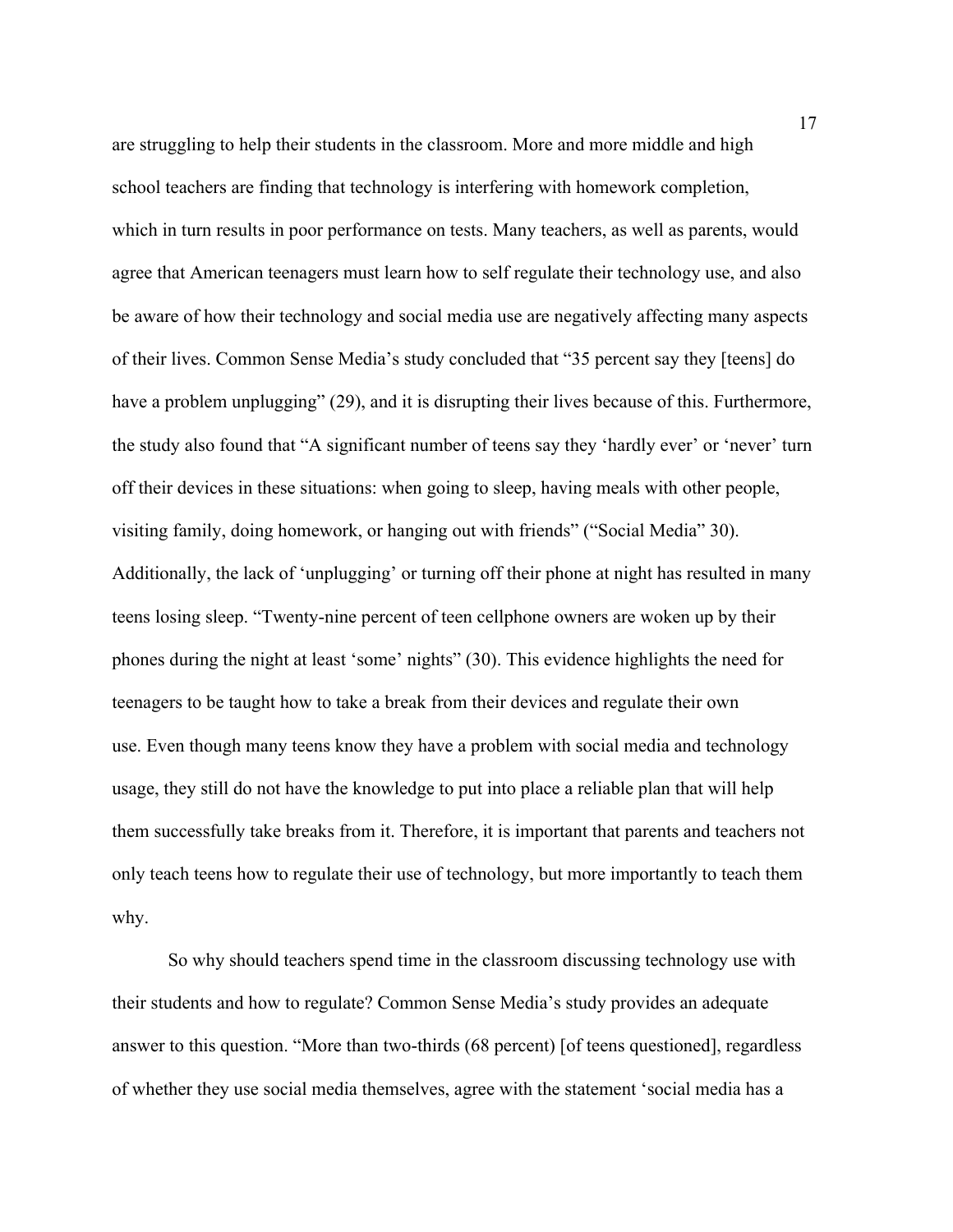negative impact on many people my age,' including 20 percent who 'strongly' agree" ("Social Media" 6). This finding shows the teens themselves are aware that technology and social media do have a negative impact on their lives. However, they might not understand why, how, or what to do about it. After reading and analyzing dystopian novels, specifically *Fahrenheit 451*, *The Circle*, and *Tell the Machine Goodnight*, students will begin to realize the negative effect technology can have on their lives. By examining the characters in the novels and making connections to their own lives, students will begin to comprehend just how controlling technology and social media can be, compromising their wellbeing. As Harold S. Koplewicz M.D. states in his letter included in the Common Sense Media study, "If we do our job as parents and educators, we can steer at-risk children toward beneficial online experiences and help them reap the rewards of this new way of communicating" ("Social Media" vii). Jean Twenge also supports teaching teenagers to regulate their use of technology, saying, "'Overall, make sure digital media use doesn't interfere with activities more beneficial to mental health such as face-to-face social interaction, exercise and sleep'" (Twenge).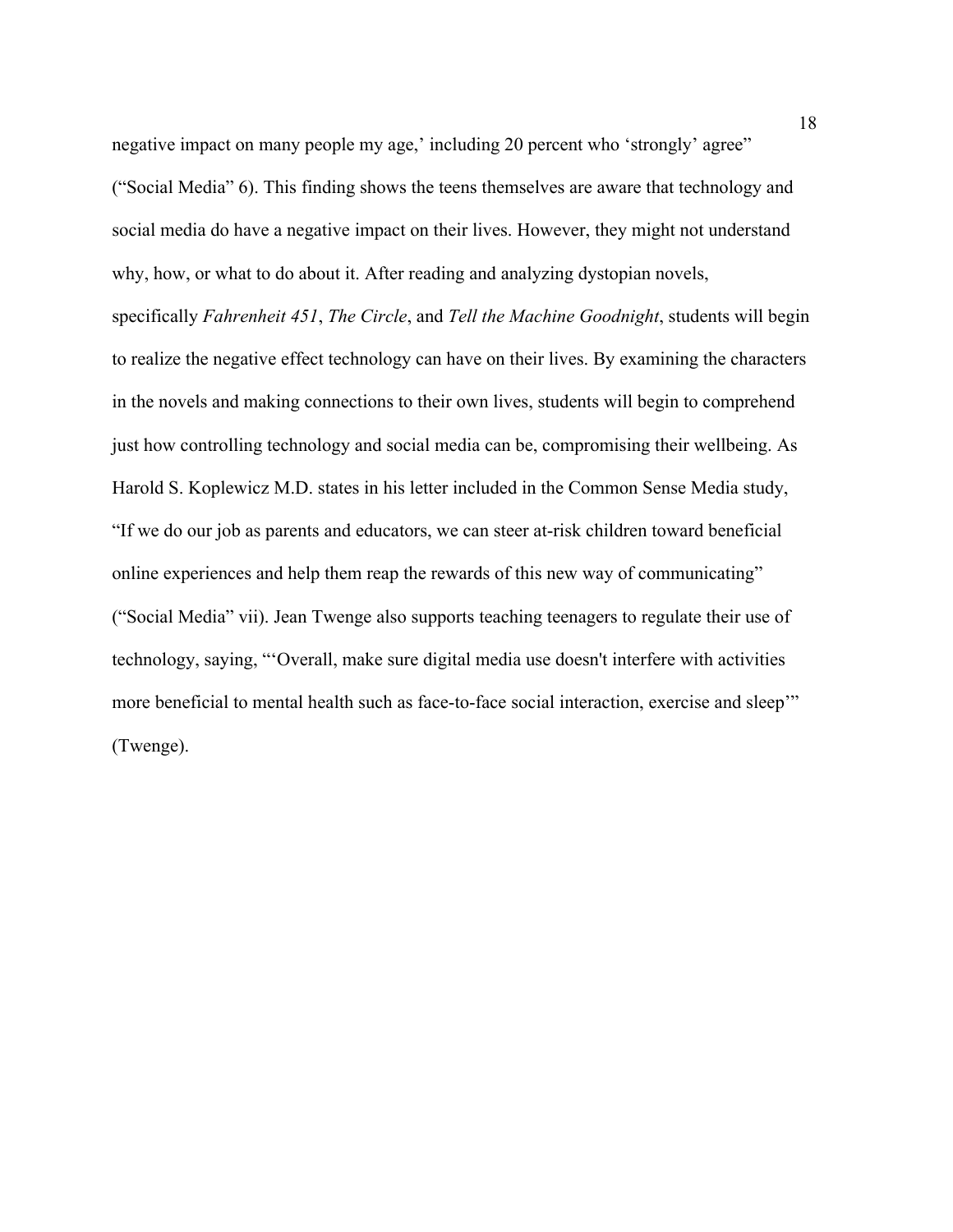#### **Chapter III: Taking the Flame to Technology in** *Fahrenheit 451*

Even though the novel *Fahrenheit 451* (1950) by Ray Bradbury was written over sixty years ago, the lessons and warnings Bradbury gives his readers are still real in today's society. *Fahrenheit 451* is a canonical work of literature that would be appropriate to read either in its entirety, or in shorter excerpts to both middle and high school aged students. While reading the novel, teachers can stop frequently to discuss with students the progression of technological control on the character's lives. Eventually, students will begin to understand how the technology in the novel begins to take over many aspects of their lives, such as their relationships with other characters, the way they see the world around them, and the way in which they function in society. I believe having rich discussions with students about how they see technology getting in the way of their own relationships will help students understand that their technology is becoming more invasive than they think. Additionally, even though the technology in this novel (televisions and radios) are somewhat outdated compared to what  $21<sup>st</sup>$  century students use nowadays, I believe students will still comprehend how Bradbury warns our society of the dangers associated with too much technology use. In my own classroom, I have noticed technology, especially gaming on laptops and smartphones, has caused students to fail classes or perform poorly on practice assignments or tests. Comparing this behavior to that of the people in the society in *Fahrenheit 451*, who prefer watching television over reading and therefore learning is no longer valued, would be greatly beneficial because it would allow students to see how invasive technology can be to their overall learning and obtaining of knowledge. After finishing the novel, teachers can brainstorm with students ways in which they can regulate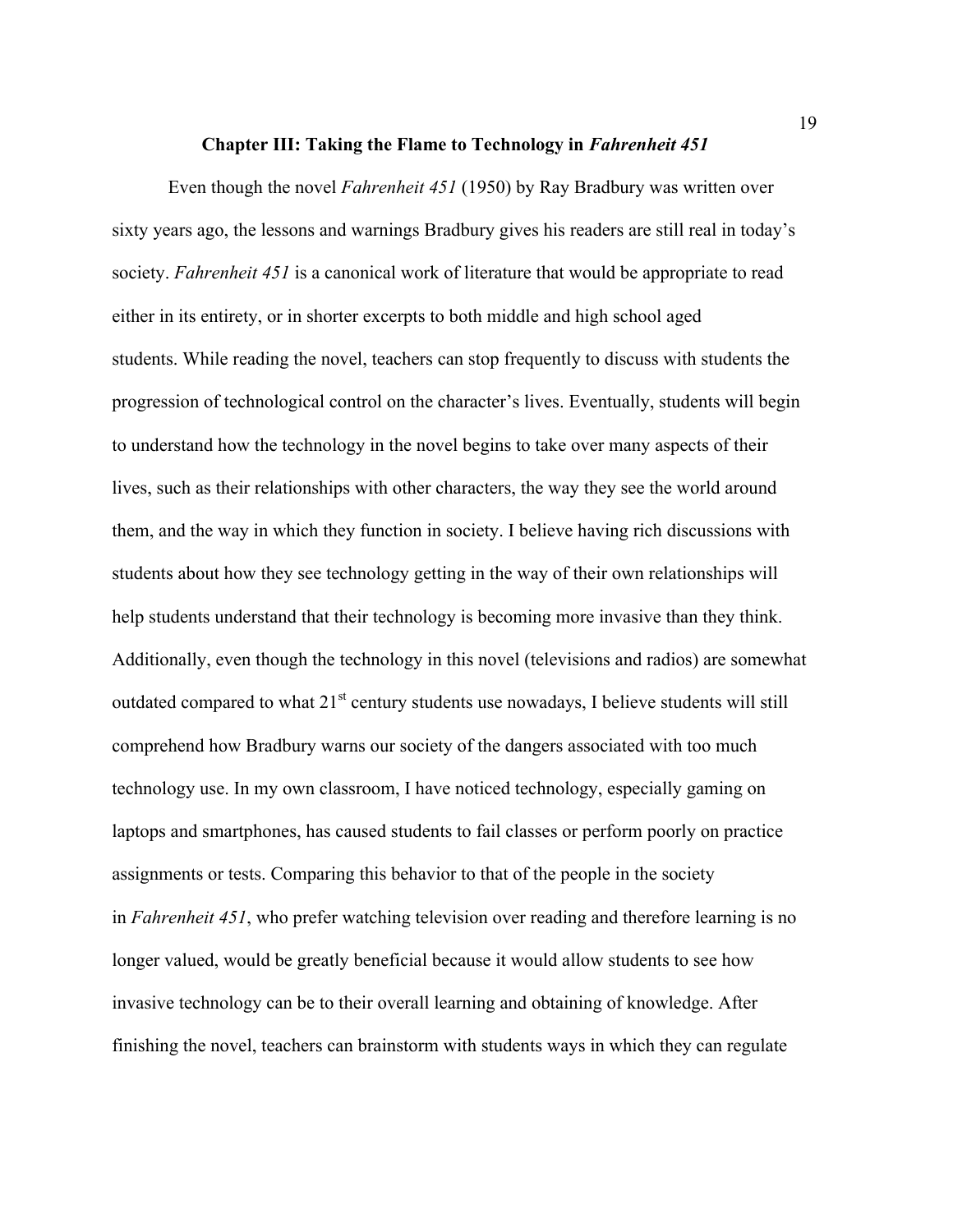their technology use more so that they are enjoying it, but also not allowing it to hinder their intellectual growth.

Ray Bradbury's novel *Fahrenheit 451* tells the story of a community obsessed with watching their parlor walls (televisions) and listening to their seashell radios. The main character, Guy Montag, is a "fireman" who is no longer in charge of putting fires out, but starting them. Because of the society banning books and all literature, anyone found reading one is reported, and fireman burn down their homes, along with any books inside. Guy Montag and his wife Mildred, along with the rest of their community, find entertainment, family bonds, and comfort from the technology in their lives. Instead of reading and learning, people immerse themselves in their parlor walls and seashell radios. However, Guy's way of life quickly alters when his interesting, yet peculiar neighbor Clarisse McClellan begins talking with him about her family and way of life. Unlike the rest of the community, Clarisse and her family do not spend much time absorbed in technology, and the subject of their conversations is intellectual and historical. After spending many walks with Clarisse, Guy begins to question his life, and the life of his community. Eventually Guy comes to realize that the source of his society's unhappiness is mostly due to it's preoccupation with technology, but breaking through this unhappiness is not as simple as it sounds. In his novel, Bradbury highlights a world that is transfixed and driven by technology, mainly radios, called seashells, and televisions, or 'parlor walls'. The people who live in this society are obsessed with it, seeking comfort from these things daily. Because of technology's grasp on the people of this society, books, learning, and knowledge fall to the wayside. Through this, Bradbury warns that a society that is engrossed with technology can become isolated from other people, nature, and knowledge.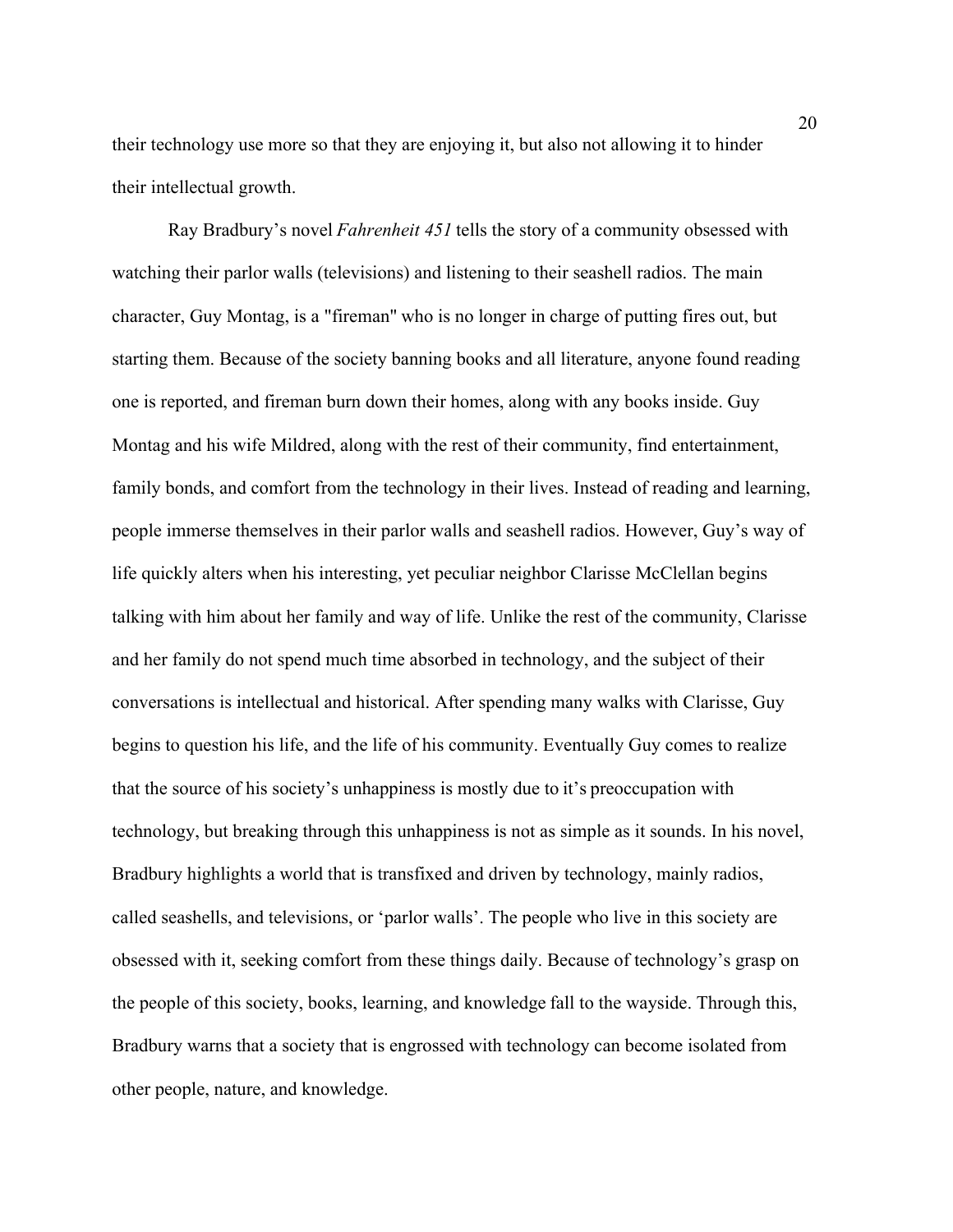In *Fahrenheit 451*, Bradbury illustrates how obsession with technology can cause people to become isolated from other human beings, resulting in poor relationships and overall, unhappiness due to this lack of human connection. The most impactful example of this is seen in the main character, Guy Montag, and his wife Mildred's relationship. According to Loren Logsdon's article titled "Ray Bradbury's Tale of Two Cities: An Essential Message for a Technologically Dominated Society," "Montag and Mildred are married, but their relationship seems to lack any semblance of the love that most married people share. There is no felt experience of sharing or emotional intimacy" (95). While marriage is supposed to be a lifelong friendship between the married couple, Guy and Mildred are not truly friends; this is due mainly to Mildred's obsession with her wall televisions and her seashell radios. Mildred, being the society's idea of compliant, is completely transfixed with her televisions and radio, to the point where her life revolves around them. This is seen in one of the first descriptions given of her by Guy as he is coming home from work late at night:

> Without turning on the light he imagined how this room would look. His wife stretched on the bed, uncovered and cold, like a body displayed on the lid of a tomb, her eyes fixed to the ceiling by invisible threads of steel, immovable. And in her ears the little Seashells, the thimble radios tamped tight, and an electronic ocean of sound, of music and talk and music and talk coming in, coming in on the shore of her unsleeping mind…Every night the waves came in and bore her off on their great tides of sound, floating her, wide-eyed, toward morning. There had been no night in the last two years that Mildred had not swum that sea, had not gladly gone down in it for the third time. (12)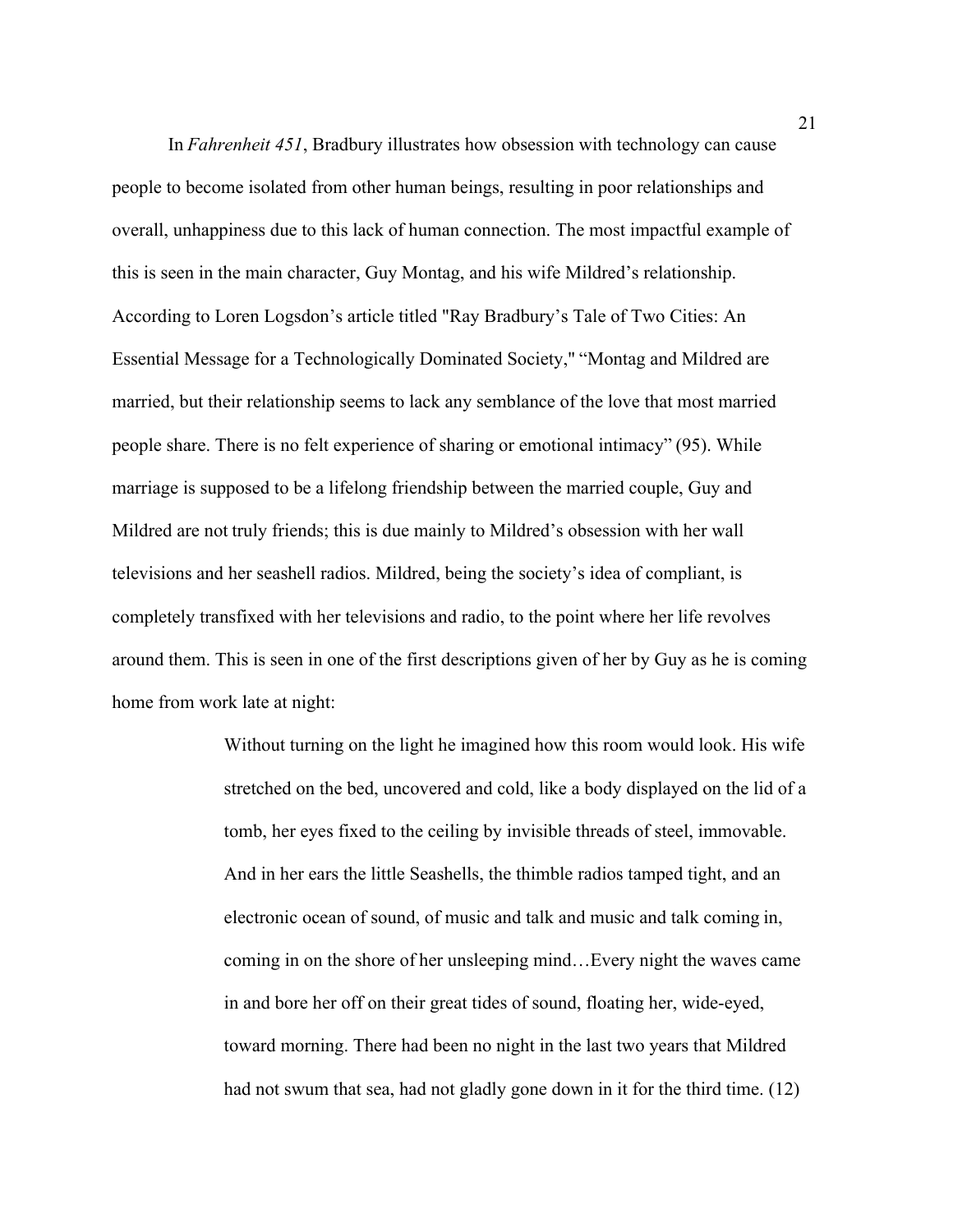This first detailed description of Mildred shows how attached to her technology she truly is. As Guy observes, Mildred cannot part from her Seashell radio, even at night. Additionally, she loses sleep because of this addiction, which causes her to take sleeping pills. Unfortunately, this loss of sleep and dependence on sleeping medication causes Mildred to overdose and almost die. Again, this is seen right away in the beginning of the novel when Guy describes the scene:

> Her face was like a snow-covered island upon which rain might fall, but it felt no rain; over which clouds might pass their moving shadows, but she felt no shadow. There was only the singing of the thimble-wasps in her tamped-shut ears, and her eyes all glass, and breath going in and out, softly, faintly, in and out her nostrils, and her not caring whether it came or went, went or came. The object he had sent tumbling with his foot now glinted under the edge of his own bed. The small crystal bottle of sleeping tablets which earlier today had been filled with thirty capsules and which now lay uncapped and empty in the light of the tiny flare. (13)

In the beginning of his novel, Bradbury shows how attached Mildred is to her technology and how it has affected her life. He then goes on to show readers the deep divide between Mildred and Guy that is caused by this obsession with technology.  

After reading just a few of the first interactions between Guy and Mildred, it becomes clear to readers that technology negatively impacts their ability to communicate, and foster a lasting, loving relationship with each other. Due to Mildred's reliance on technology for 'happiness', Guy finds it difficult to connect with her. This is first seen after Mildred overdoses on sleeping pills and Guy thinks,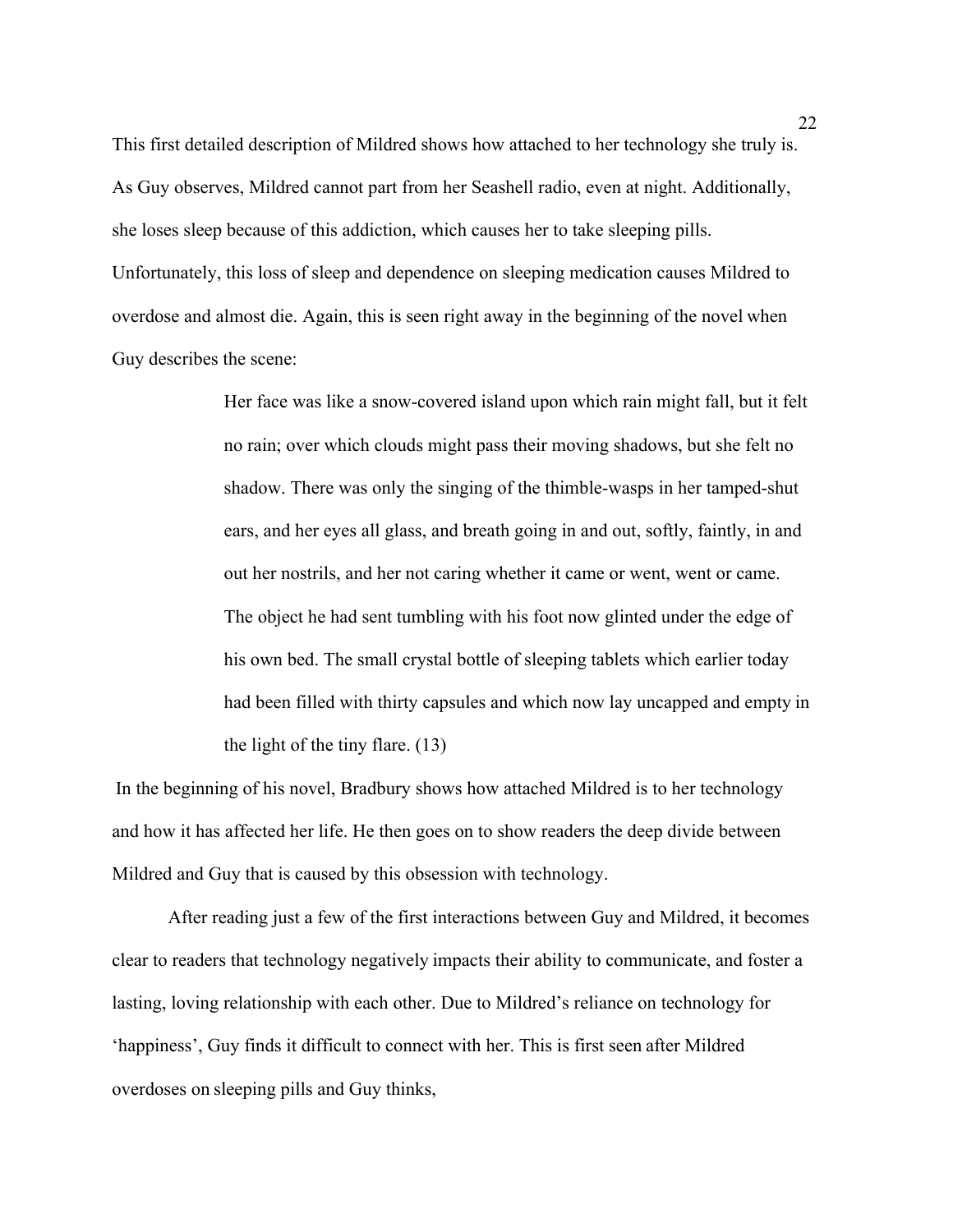The bloodstream in this woman was new and it seemed to have done a new thing to her. Her cheeks were very pink and her lips were very fresh and full of color and they looked soft and relaxed. Someone else's blood there. If only someone else's flesh and brain and memory. If only they could have taken her mind along to the dry cleaner's and emptied the pockets and steamed and cleansed it and reblocked it and brought it back in the morning. If only…

(16)  

This quotation illustrates Guy's discontent with his wife. Even when she is in a fragile state, Guy wishes she would be replaced with another person. Additionally, his use of the words "This Woman" to refer to her also shows his disconnect from her as a person and his spouse. This displeasure is also seen later on in the novel when Guy is lying next to Mildred before falling asleep for the night:  

> He fell into bed and his wife cried out, startled. He lay far across the room from her, on a winter island separated by an empty sea. She talked to him for what seemed a long while and she talked about this and she talked about that and it was only words, like the words he had heard once in a nursery at a friend's house…But Montag said nothing… (41-42)

He then goes on to ponder:

Wasn't there an old joke about the wife who talked so much on the telephone that her desperate husband ran out to the nearest store and telephoned her to ask what was for dinner? Well, then, why didn't he buy himself an audio-Seashell broadcasting station and talk to his wife late at night, murmur,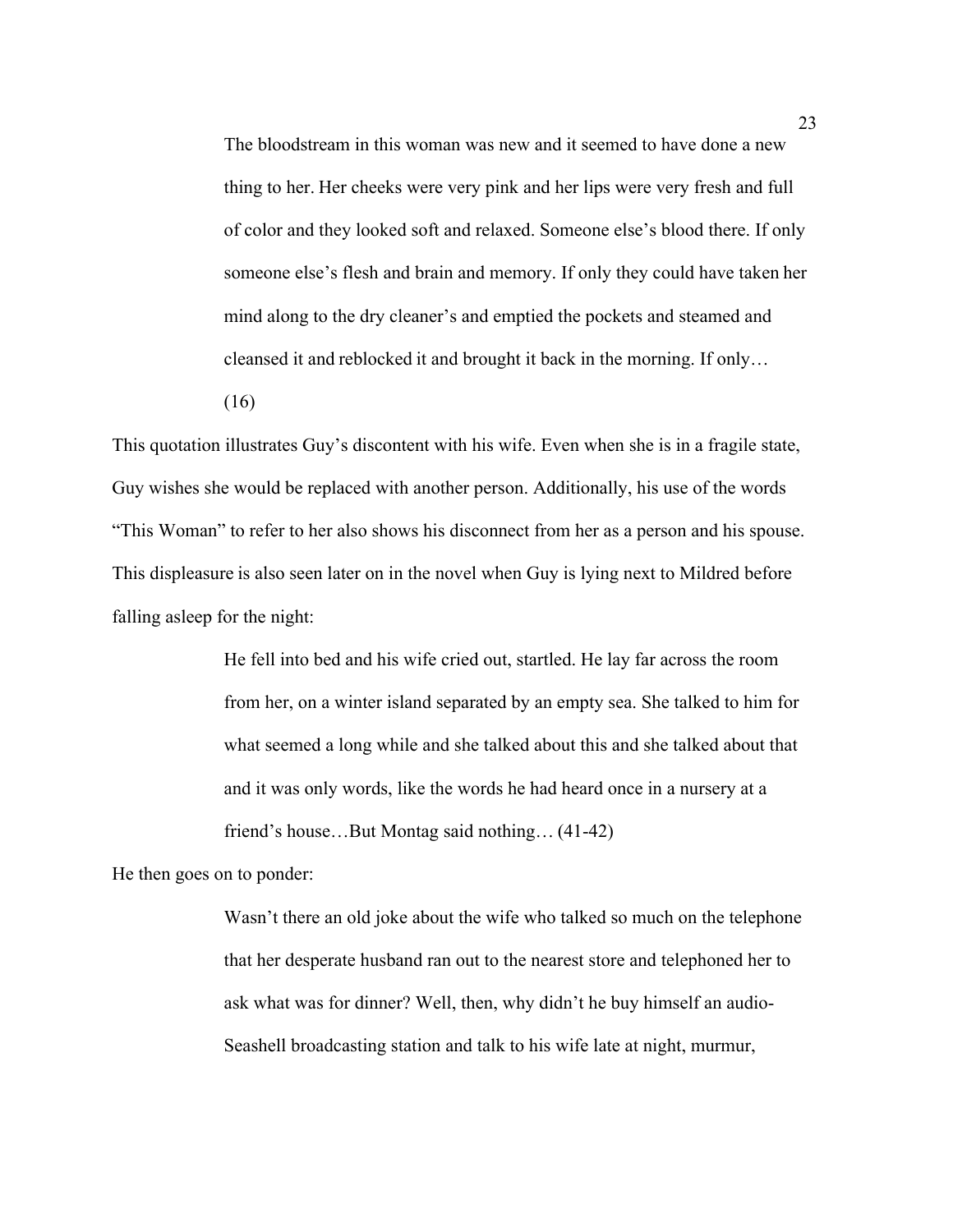whisper, shout, scream, yell? But what would he whisper, what would he yell? What could he say? (42)

This quote shows Guy's realization that technology is interfering with his wife's life, and therefore, his own as well. She is unable to communicate with her husband due to being so engrossed in her technology. Guy does not even know what to talk to her about because they simply do not have anything in common. While Mildred finds comfort in her radio and television, Guy does not. Thus, their relationship and marriage fall apart, resulting in both of them being unhappy. Guy points out this unhappiness, thinking, "He was not happy. He was not happy. He said the words to himself. He recognized this as the true state of affairs. He wore his happiness like a mask…" (12). Through these quotes, it is clear that the cause of Guy and Mildred's unhappiness and failing relationship is due to technology's invasion in their lives.

Another example of technology isolating people from others, and thus, preventing characters from communicating and forming relationships is the community that Guy lives in. Guy's neighbors and the other people who live in the community are so engrossed in their televisions and radios that they do not take the time to simply talk to one another, and therefore, everyone is a stranger to each other. Guy points this out right away in the beginning of the novel, thinking, "There are too many of us, he thought. There are billions of us and that's too many. Nobody knows anyone. Strangers come and violate you. Strangers come and cut your heart out. Strangers come and take your blood" (16). From the very beginning of the story, it is clear that Guy lives in a society of strangers, who are isolated by each other due to technology. Clarisse McClellan, Guy's neighbor, further explains this. Clarisse and her family, which constitutes her uncle and parents, unlike the rest of the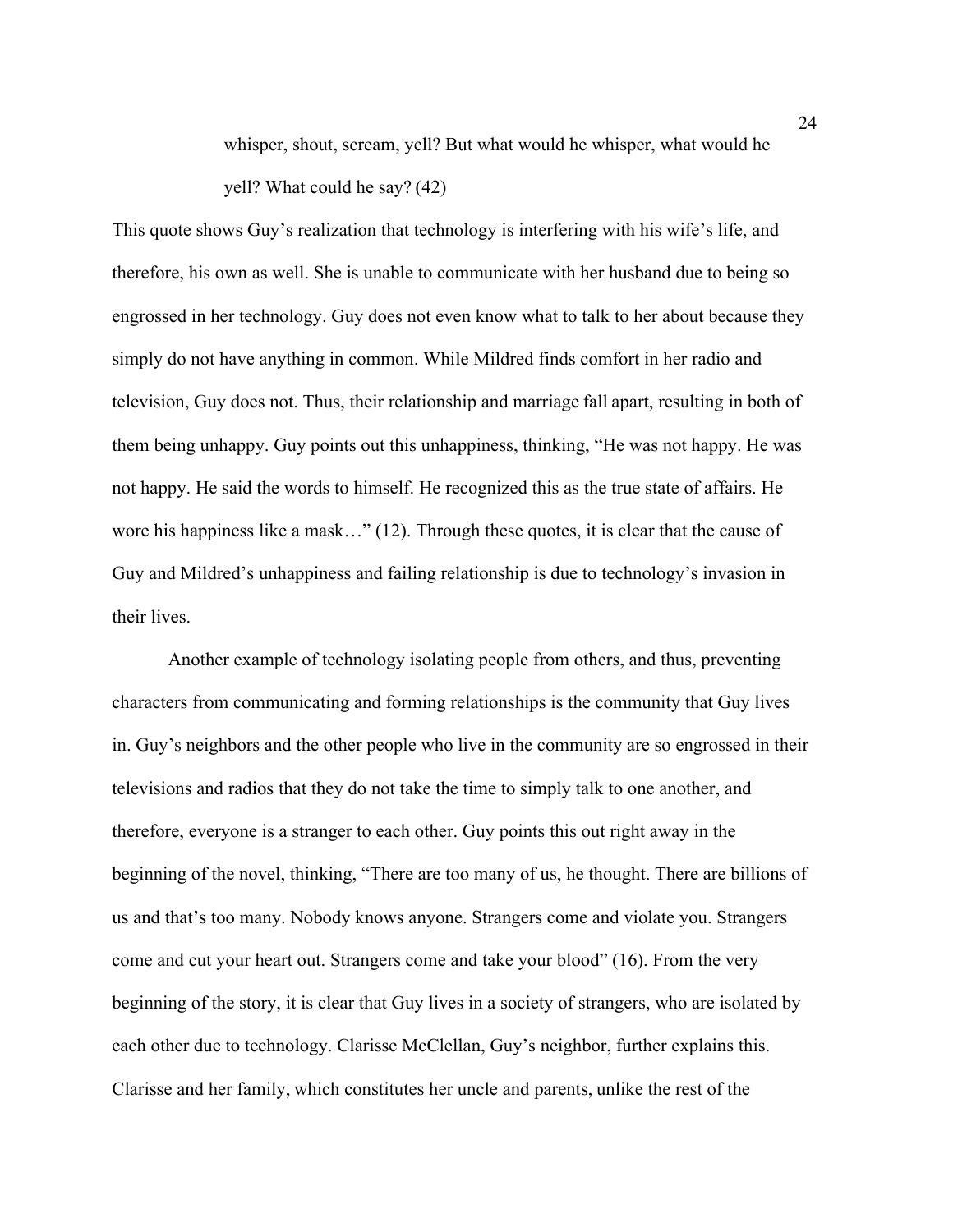neighborhood, are not obsessed with technology. They value reading, even though it is forbidden, learning, and talking with one another. They are outcasts in their society because of this. When Clarisse begins to talk with Guy, she points out that everyone in their society seems to be distant, strangers to one another. In speaking with Guy one day, she says,  

> You're not like the others. I've seen a few; I *know*. When I talk, you look at me. When I said something about the moon, you looked at the moon, last night. The others would never do that. The others would walk off and leave me talking. Or threaten me. No one has time any more for anyone else" (23).

Shortly after telling Guy this, she also states, "People don't talk about anything. (31) Furthermore, when Guy first begins to speak with Clarisse, their meeting shocks him. This is mostly due to the fact that Guy has not had a real conversation with another human being in a long time. He points this out by thinking, "What a strange meeting on a strange night. He remembered nothing like it save one afternoon a year ago when he had met an old man in the park and *they* had talked…" (10). Both Guy and Clarisse realize that the people in their society do not know how to connect and communicate with others because of them being obsessed with their technology. In noticing the lack of community in her neighborhood, Clarisse also points out to Guy that houses no longer have porches for sitting and talking with other people:  

> 'No front porches. My uncle says there used to be front porches. And people sat there sometimes at night, talking when they wanted to talk, rocking, and not talking when they didn't want to talk. Sometimes they just sat there and thought about things, turned things over. My uncle says the architects got rid of the front porches because they didn't look well. But my uncle says that was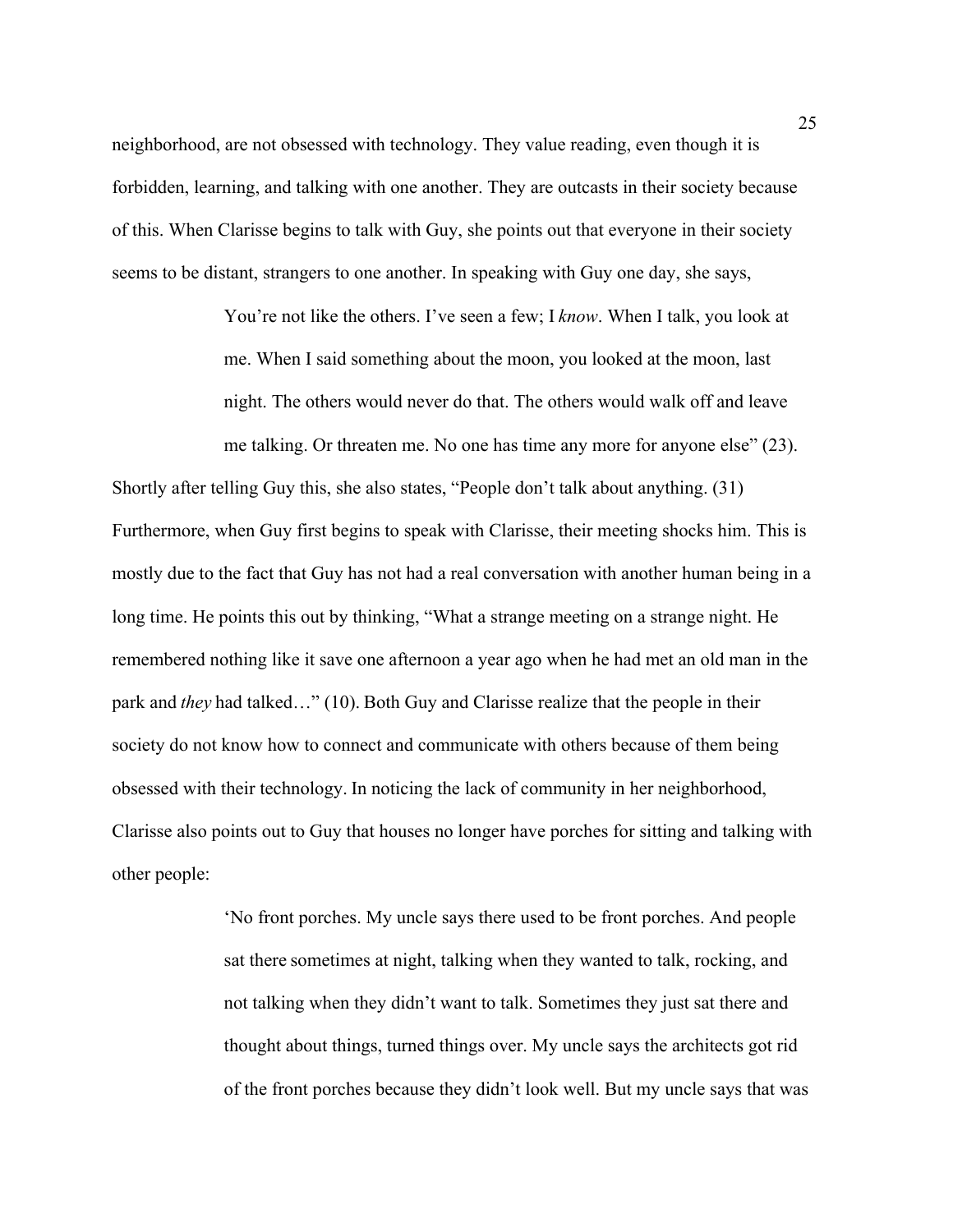merely rationalizing it; the real reason, hidden underneath, might be they didn't want people sitting like that, doing nothing, rocking, talking; that was the wrong *kind* of social life'. (63)

In saying this, Clarisse illustrates how the community used to be compared to how they have evolved. While the community used to talk to one another and thus, develop relationships, now, they do not, mostly due to their entrapment in their technology. Later on in the story, Guy further emphasizes this change in society by saying, "'Nobody listens any more. I can't talk to the walls because they're yelling at *me*. I can't talk to my wife; she listens to the *walls*. I just want someone to hear what I have to say. And maybe if I talk long enough, it'll make sense'" (82). This remark from Guy shows his thirst for connection with another person. He not only needs to feel connected with his wife, but with others as well. However, with his society being so enthralled with their television walls, no one has time to talk, let alone listen. Logsdon highlights this by saying, "The lack of connection...illustrate why television can be a dangerous influence on human beings" (101). He goes on to say that, "Unconnected imagery (or 'television tricks') coming at us at alarming speed and the disregard for causeeffect and the noise make life seem like a centrifuge where we touch nothing-there is no sense of connection, no grounding in life" (101). The technology in Guy's society stifles the people's deep need for connection and love. According to Maslow's Hierarchy of Needs, the third pillar states that humans need to feel a sense of belonging and love, which consists of intimate relationships and friendships. Guy's community is clearly lacking this important need, but due to technology's grip on them, they are not able to break out of their trance. Logsdon emphasizes this further by saying,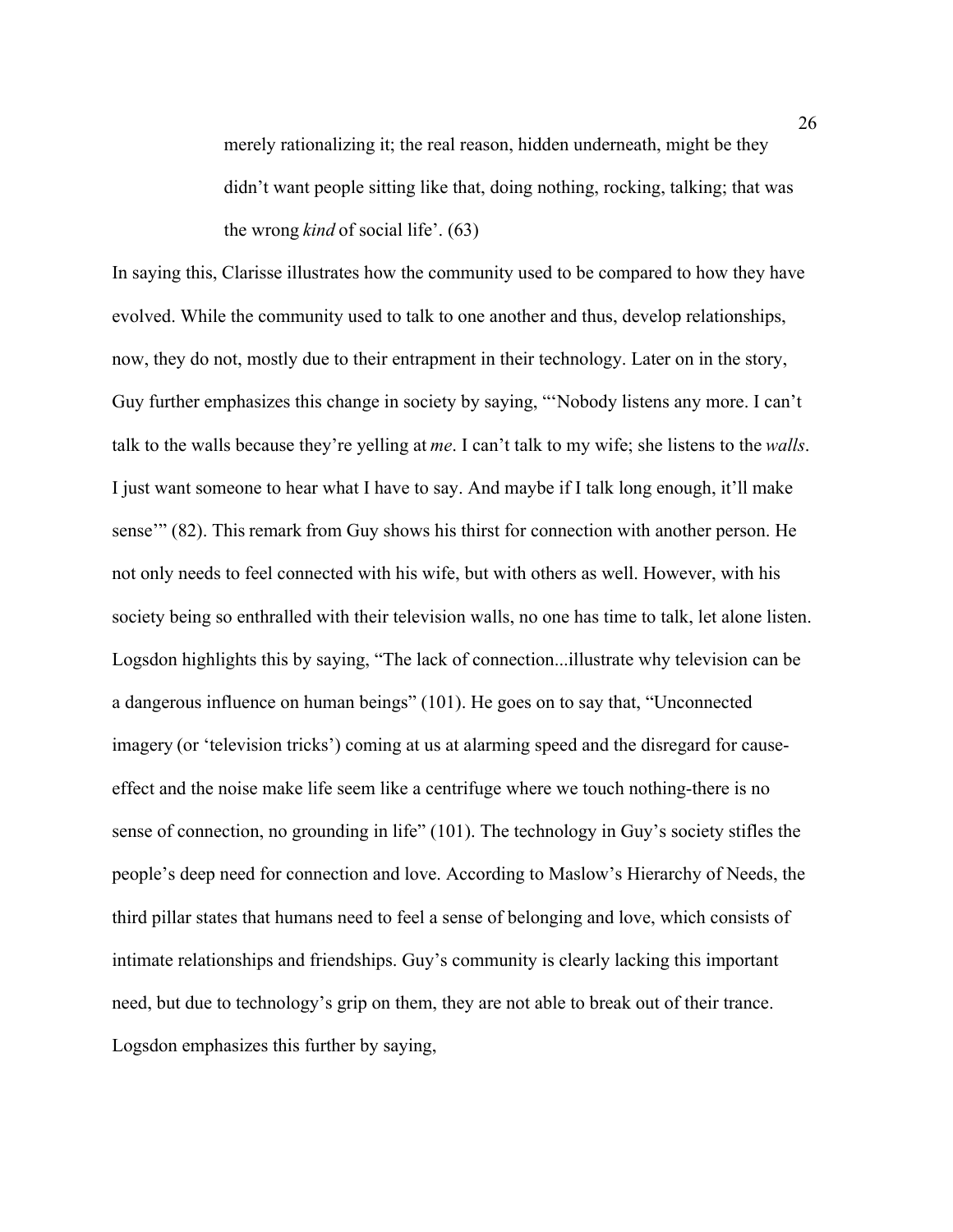Life is not to be driven into narrow areas of experience, and happiness cannot be captured by a machine, by efficiency and technique…To live fully, one must participate directly in the Creation, live in the middle of it all, and recognize that happiness is defined in terms of human dreams and human relationships. (Logsdon)

While it is clear that technology isolates Guy and Clarisse's society from other people, Bradbury also gives readers evidence that, once technology is no longer relied upon for entertainment and satisfaction, real relationships can occur. This is seen through Guy's relationship with Clarisse, both of whom are not attached to technology. As the two characters begin to form a closer relationship through talking, Guy relaxes and begins to feel more at ease with himself. In one conversation he has with Clarisse, she points this out to him, saying, "Your laugh sounds much nicer than it did". When Guy responds, "Does" it?'", she says, "'Much more relaxed'" (29). This exchange between the two characters shows that through real communication and friendship, people become fulfilled. Additionally, when Clarisse and her family are discovered as having books by the government and taken away, Guy misses her friendship tremendously:

> And then, Clarisse was gone. He didn't know what there was about the afternoon, but it was not seeing her somewhere in the world. The lawn was empty, the trees empty, the street empty, and while at first he did not even know he missed her or was even looking for her, the fact was that by the time he reached the subway, there were vague stirrings of dis-ease in him. Something was the matter, his routine had been disturbed. A simple routine, true, established in a short few days, and yet?...He almost turned back to make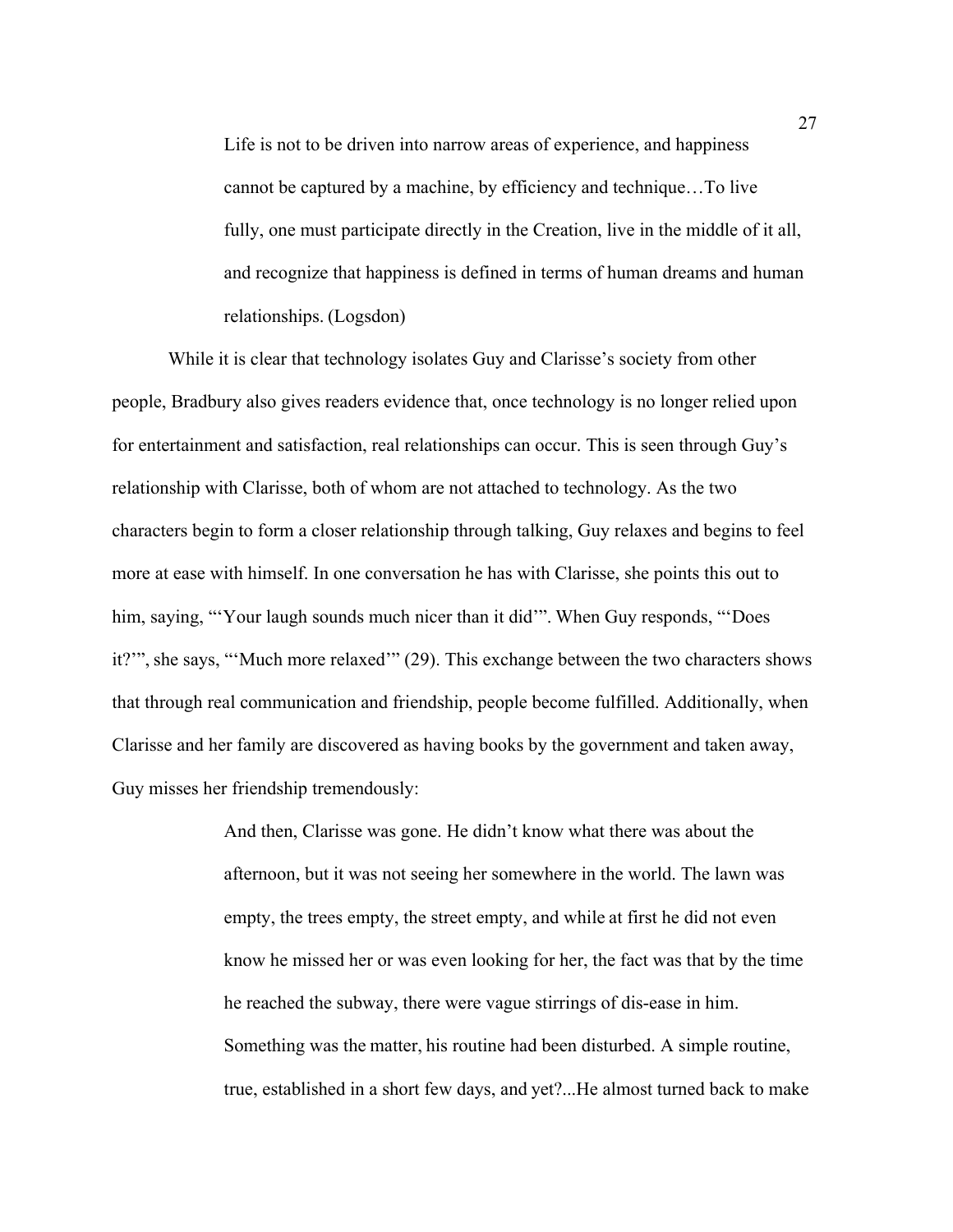the walk again, to give her time to appear. He was certain if he tried the same route, everything would work out fine. But it was late, and the arrival of his train put a stop to his plan. (32)  

This quote shows the strong friendship Clarisse and Guy formed, even in just a short while. Clearly, his relationship with Clarisse is stronger than that with his wife, mainly due to the simple fact that he is able to talk to Clarisse because she is not distracted by and engrossed in technology like Mildred is. Through these examples, Bradbury argues that technology can carve a deep divide between people and prevent relationships from growing. If people become obsessed with technology, friendships and the basic human need to belong are almost impossible to create.

In his novel, Bradbury also shows how technology can isolate people from nature and their surroundings. This is seen mostly through Guy Montag's character. Logsdon supports this saying, "Montag is oblivious of nature, of the rain, the moonlight, and the flowers. The city has managed to control nature, and human beings live in mediated environments that have excluded nature..." (Logsdon). Guy has no connection, love, or awareness of nature until he is removed from his technology-obsessed society when he escapes at the end. In the beginning of the novel, Clarisse, who has a love and awareness of nature because of not being entrapped in technology, declares, "'the rain feels good. I love to walk in it'", to which Guy replies, "'I don't think I'd like that'" (21). Clarisse goes on to ask him if he has ever tried it, and he replies, "'I never have'" (21). Later in the conversation, Clarisse brings the subject of rain up again, saying, "'…I like to put my head back, like this, and let the rain fall in my mouth. It tastes just like wine. Have you ever tried it?'" (23). Again, Guy responds 'no'. While Clarisse has a love and an awareness of her surroundings, including the nature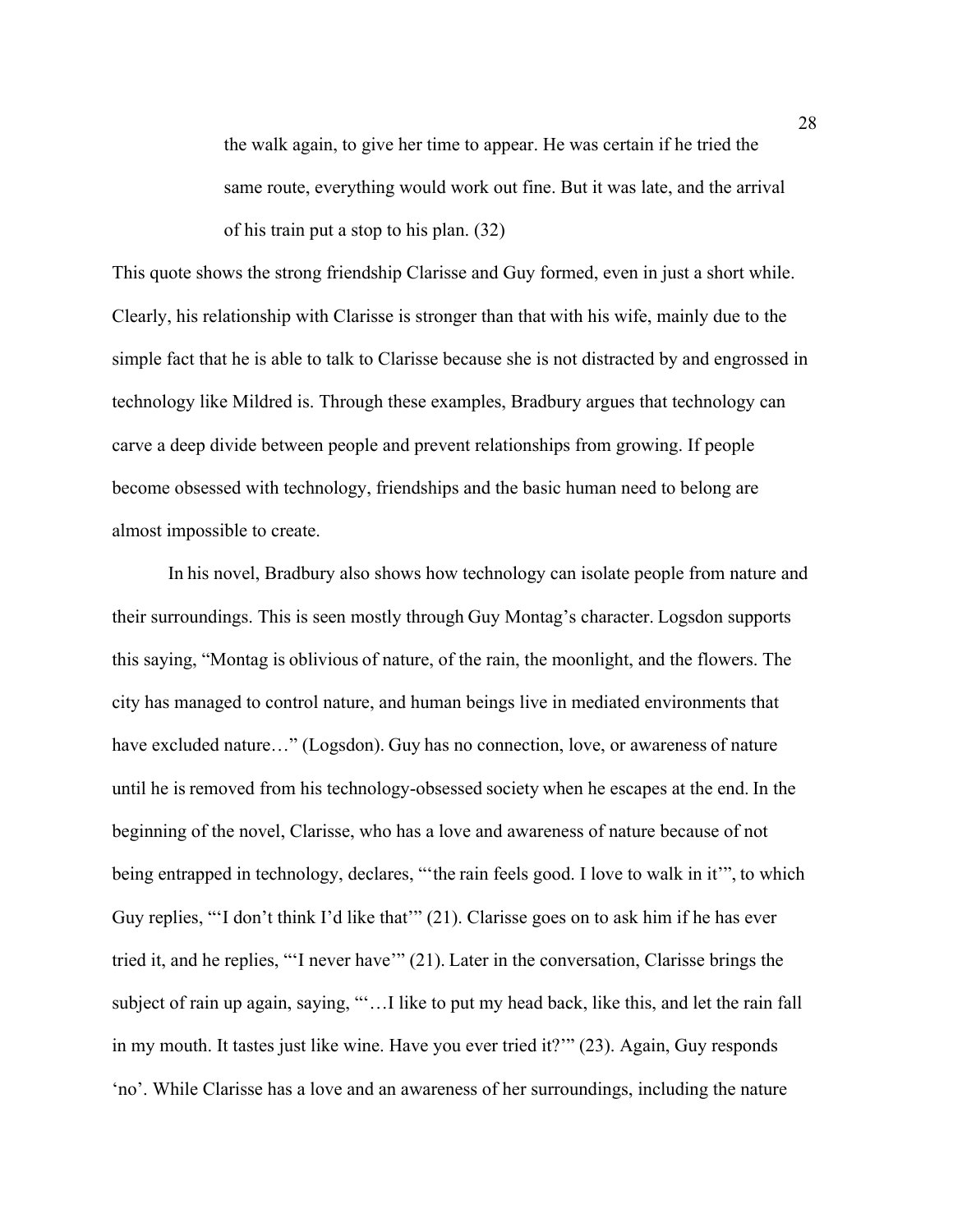around her, Guy does not. Clarisse's respect for nature can also be seen when she states, "'The psychiatrist wants to know why I go out and hike around in the forests and watch the birds and collect butterflies. I'll show you my collection someday'" (23). While Clarisse enjoys the beauty of nature around her due to not being obsessed with technology, Guy has yet to experience these wonders because of his entrapment in his society. According to Logsdon, "…the advanced technology has obliterated any meaningful connection with nature" (Logsdon). Not until Guy is able to remove himself from his technologyobsessed city does he start to realize and enjoy the beauty of nature surrounding him:  

> They were gone. The Hound was gone. Now there was only the cold river and Montag floating in a sudden peacefulness, away from the city and the lights and the chase, away from everything…He was moving from an unreality that was frightening into a reality that was unreal because it was new. (140)

Guy goes on to explain this new reality:

The black land slid by and he was going into the country among the hills. For the first time in a dozen years the stars were coming out above him, in great processions of wheeling fire. He saw a great juggernaut of stars form in the sky and threaten to roll over and crush him. He floated on his back when the valise filled and sank; the river was mild and leisurely…The river was very real; it held him comfortably and gave him the time at last, the leisure, to consider this month, this year, and a lifetime of years. (140)  

Not only does he take in the strange, new sights, but he also begins to enjoy the smells: There must have been a billion leaves on the land; he waded in them, a dry river smelling of hot cloves and warm dust. And the other smells! There was a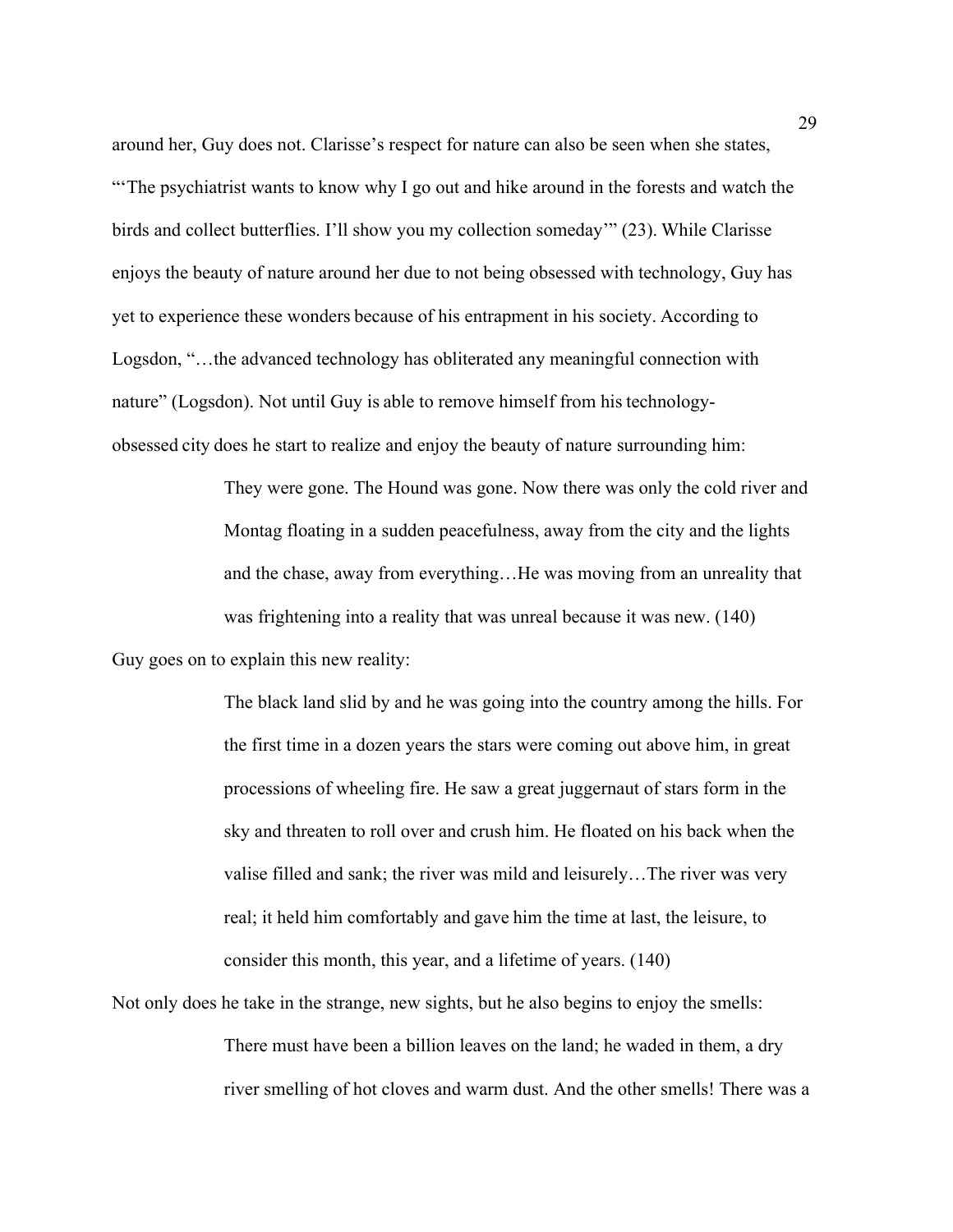smell like a cut potato from all the land, raw and cold and white from having the moon on it most of the night. Here was a smell like pickles from a bottle and a smell like parsley on the table at home…He stood breathing, and the more he breathed the land in, the more he was filled up with all the details of the land. He was not empty. There was more than enough here to fill him. There would always be more than enough. (140)

This new reality begins to take hold of Guy because he now feels like he has the freedom to truly enjoy his surroundings. His mind is no longer controlled by his technology-obsessed society, and he is able to slow down and think on his own. Furthermore, Guy comes to realize this difference in his awareness of nature, thinking,  

> He remembered a farm he had visited when he was very young, one of the rare few times he discovered that somewhere behind the seven veils of unreality, beyond the walls of parlors and beyond the tin moat of the city, cows chewed grass and pigs sat in warm ponds at noon and dogs barked after white sheep on a hill. (142)

Guy describes a rare time in his life when he was aware of nature, which helps him to realize how much he has missed by living in his controlling community. In short, "Technology has removed human beings from any meaningful connection with the earth; the city, in its dedication to technology, has flown too high, losing contact with the earth…" (Logsdon). By showing the growth of Guy's awareness and appreciation of nature, Bradbury warns readers not to become so engrossed with technology that they forget to enjoy the beauty that is nature around them. He also cautions that a society controlled by their technology can result in its people not becoming aware of their surroundings, which can be dangerous.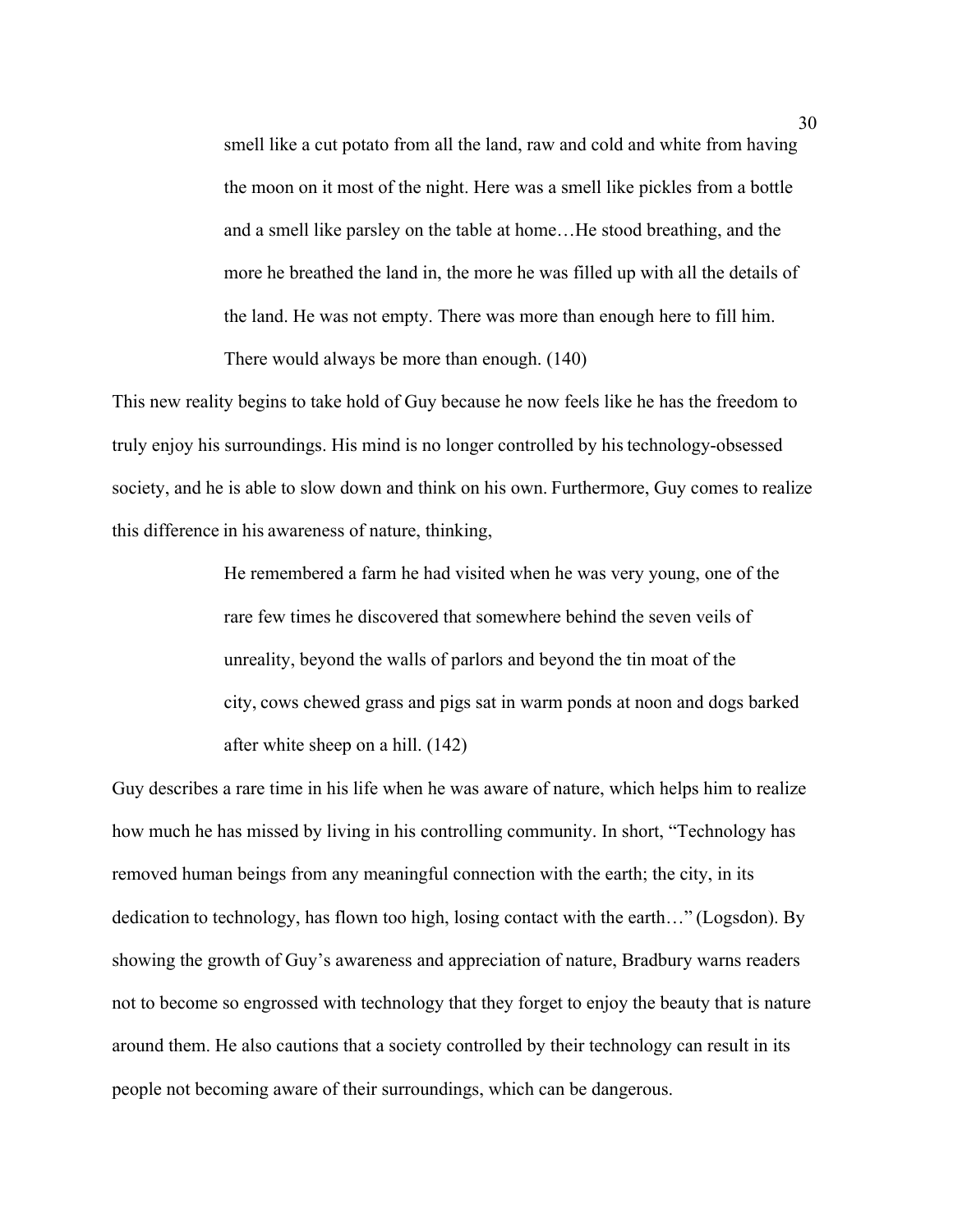Another warning Bradbury gives readers in his book is how preoccupation with technology can prevent people from learning and being aware of their history. In a recent interview, Bradbury comments on his intent behind exploring the intrusion of technology with learning new knowledge, saying, "I was considering the whole social atmosphere: the impact of TV and radio and the lack of education. I could see the coming event of schoolteachers not teaching reading anymore" (182). In saying this, Bradbury highlights his fear of technology getting in the way of learning. Through Guy Montag's own unawareness of knowledge and his society's history, Bradbury shows how technology can isolate people from important information. Logsdon states, "The rituals are primarily negative ones-the ritualized but empty conversations of the parlor walls and the destruction of books by the firemen…The people who live in the city have no knowledge of the past and obviously little knowledge of the present" (Logsdon). Guy, being oblivious to his society's history, relies on his boss Beatty to fill him in. This is seen when Beatty comes over to Guy's house and proceeds to inform Guy about why firemen burn books for a living, a history Guy is totally unaware of. Beatty tells Guy,

> 'Every fireman, sooner or later, hits this. They only need understanding, to know how the wheels run. Need to know the history of our profession. They don't feed it to rookies like they used to. Damn shame...Only fire chiefs remember it now...I'll let you in on it'. (53-54)

Not only does Beatty need to inform Guy about the history of the fireman's profession, but he also goes into great detail about the history of their society, which Guy is completely blind to: "'School is shortened, discipline relaxed, philosophies, histories, languages dropped, English and spelling gradually gradually neglected, finally almost completely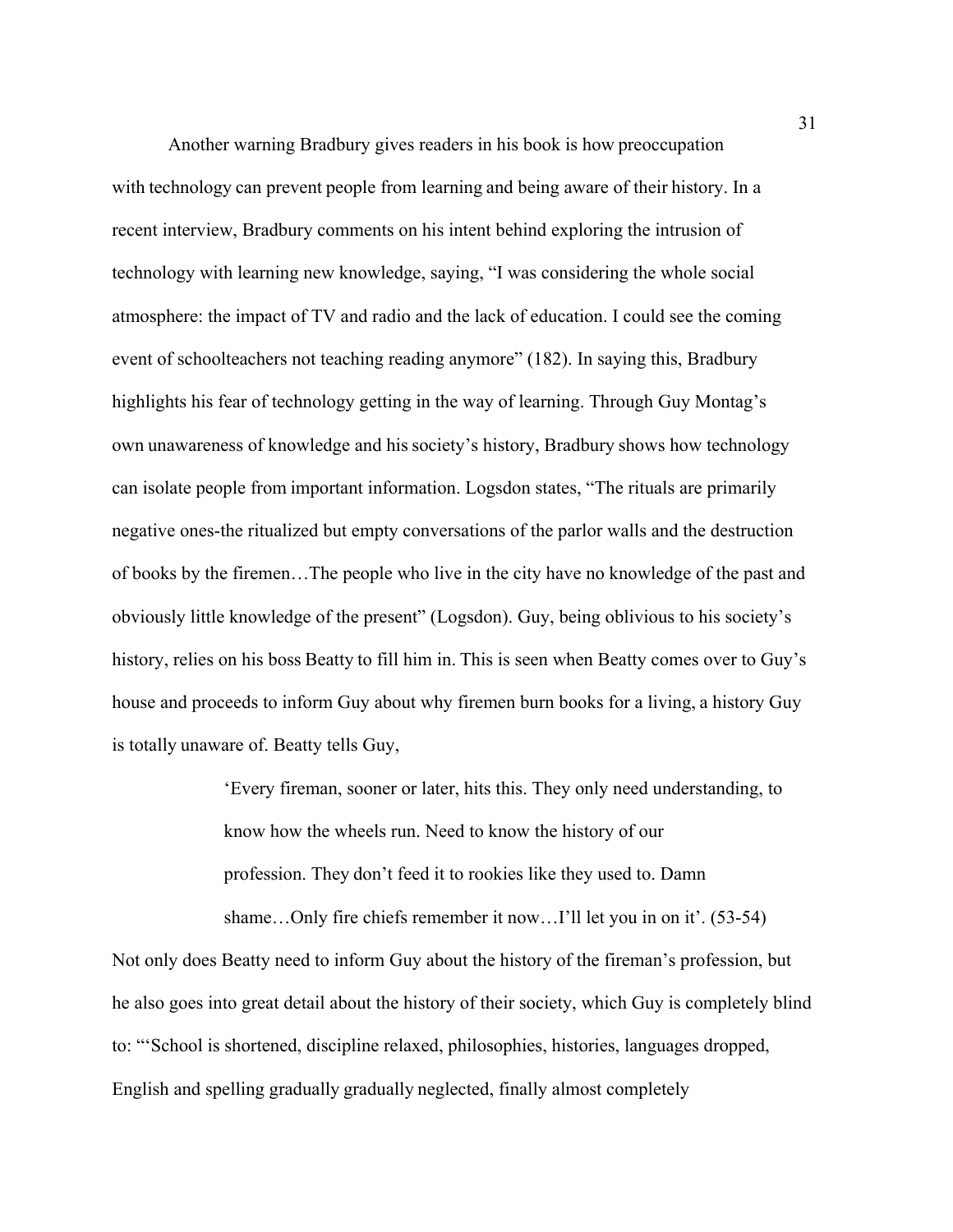ignored (55). This lack of knowledge is widespread throughout Guy's community and can be largely blamed on his society's attachment to their televisions and radios. Additionally, Guy points out in the beginning of the story that large jets are frequently seen in the skies, hinting at a war:

> As he stood there the sky over the house screamed. There was a tremendous ripping sound as if two giant hands had torn ten thousand miles of black lines down the seam. Montag was cut in half. He felt his chest chopped down and split apart. The jet bombers going over, going over, going over, one two, one two, one two, six of them, nine of them, twelve of them, one and one and one and another and another and another, did all the screaming for him…The house shook. The flare went out in his hand. (13-14)

However, it is clear throughout the novel that Guy is not knowledgeable about why these jets frequent the skies and what is causing a war to break out. By the end of the story, Guy is shocked to witness the jets dropping bombs on his city, all the while, not knowing why they are doing it:

> And the war began and ended in that instant…The bombardment was to all intents and purposes finished once the jets had sighted their target, alerted their bombardier at five thousand miles an hour; as quick as the whisper of a scythe the war was finished. Once the bomb release was yanked, it was over. (158)

Guy's lack of knowledge about the jets and the war his society is in shows readers how technology can prevent a person from spending time learning about their society and history. By not being aware of why his society is at war, Guy is helpless, like most of the citizens, in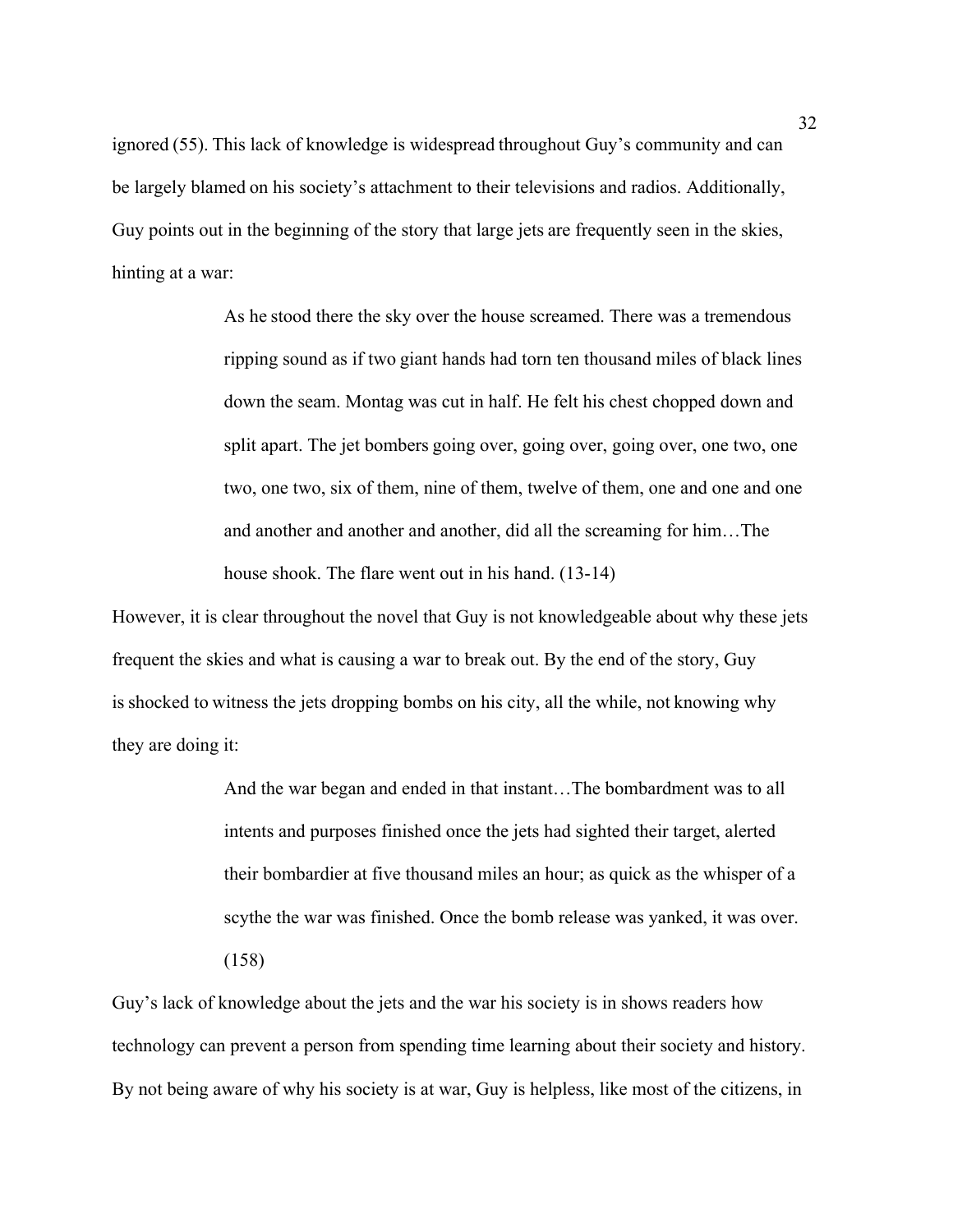preventing or stopping it. Therefore, he and others are not able to contribute intellectually to their society. In their article "The Critique of Technology in 20<sup>th</sup> Century Philosophy and Dystopias", Zoltán Kádár and János I. Tóth illustrate this by saying:

> In Ray Bradbury's dystopia, the machine age produces intellectual indolence that leads the population into the swamp of fearful political correctness which paralyses every progressive action. All that remains is aggressive consumerism, gadgets, illiteracy and synthetic happiness. (57)

This point is shown in Bradbury's characters due to the fact that citizens in Guy's world cannot think critically and learn about their own surroundings. They are so engrossed in their technology, which results in intellectual passivity. Bradbury emphasizes this in his interview, stating, "The average TV commercial of sixty seconds has one hundred and twenty halfsecond clips in it, or one-third of a second. We bombard people with sensation. That substitutes for thinking" (184).

While Bradbury gives readers many examples of how technology isolates people from important experiences, such as other people, nature, and knowledge, he also gives readers a glimpse of what a person's life could be like if they did not allow technology to control them. Clarisse McClellan and her family are the opposite of others in their society. Clarisse herself points this out to Guy in one of their early conversations in the book when she states, "'I rarely watch the 'parlor walls'…'" (9). Additionally, after Guy sees all of her house lights on and inquires about the strangeness of that, Clarisse responds by saying, "'Oh, just my mother and father and uncle sitting around, talking. It's like being a pedestrian, only rarer'" (9). This first look into Clarisse and her family's lives shows readers how different they truly are than other citizens in Guy's society. While most people are absorbed in their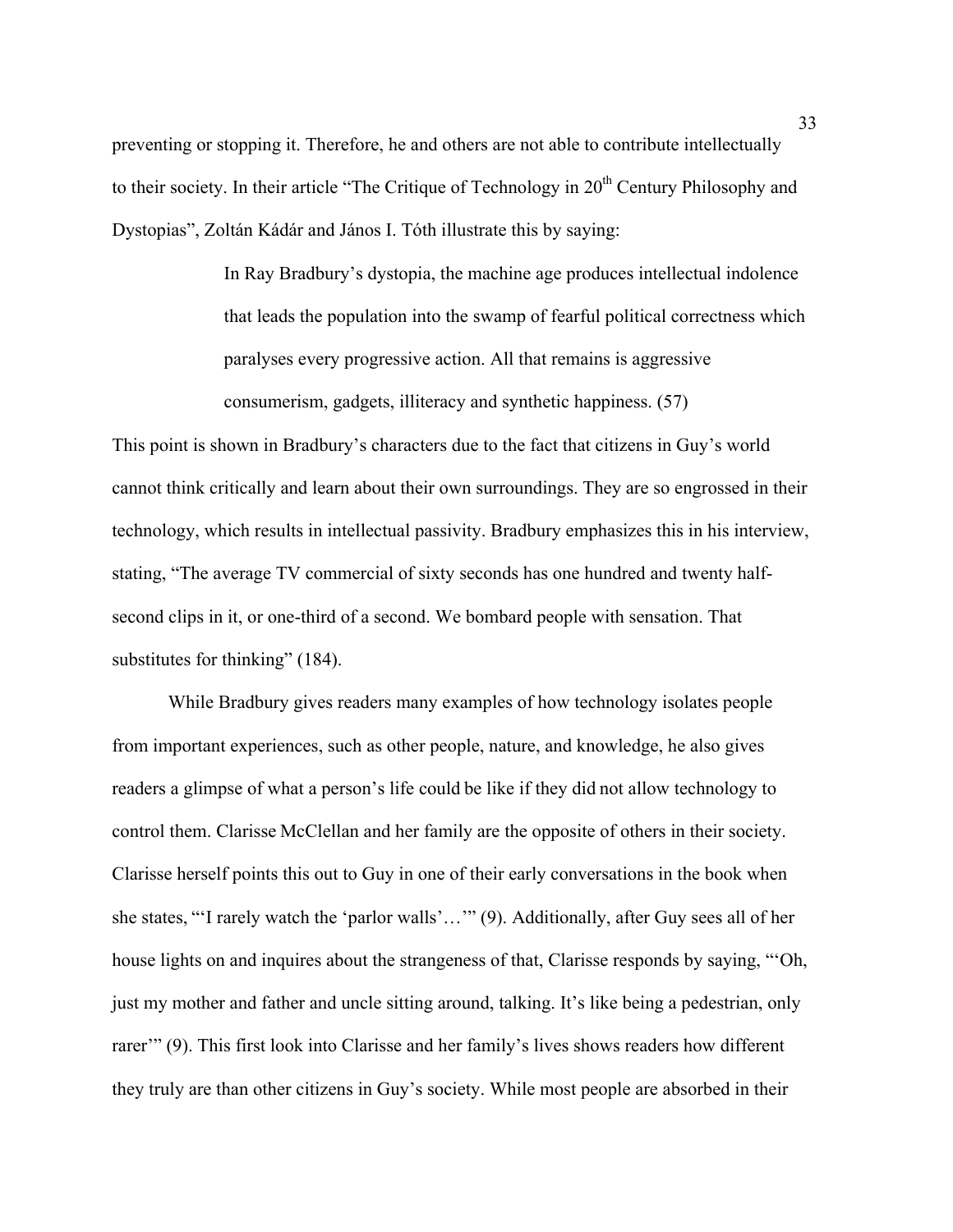televisions, or 'parlor walls', Clarisse and her family are not. Because of this, they are able to foster healthy, meaningful relationships with each other, and they are truly happy. This is seen when Guy looks in their house from the street:

> Laughter blew across the moon-colored lawn from the house of Clarisse and her father and mother and the uncle who smiled so quietly and so earnestly. Above all, their laughter was relaxed and hearty and not forced in any way, coming from the house that was so brightly lit this late at night while all the other houses were kept to themselves in darkness. Montag heard the voices talking, talking, talking, giving, talking, weaving, reweaving their hypnotic web. (17)

This small, yet powerful peek inside the McClellan's home shows readers how important talking and spending quality time with other people is to developing healthy relationships. Furthermore, as a result of Clarisse and her family not being controlled by technology, they are also intelligent. Guy reveals this when he states to Clarisse, "'How odd. How strange. And my wife thirty and yet you seem so much older at times. I can't get over it'" (23). Additionally, Clarisse mentions that her classmates are unable to learn and think because of their community being engrossed in technology and not education. This is seen when she describes her school to Guy:

> 'An hour of TV class, an hour of basketball or baseball or running, another hour of transcription history or painting pictures, and more sports, but do you know, we never ask questions, or at least most don't; they just run the answers at you, bing, bing, bing, and us sitting there for four more hours of film teacher. That's not social to me at all'. (29-30)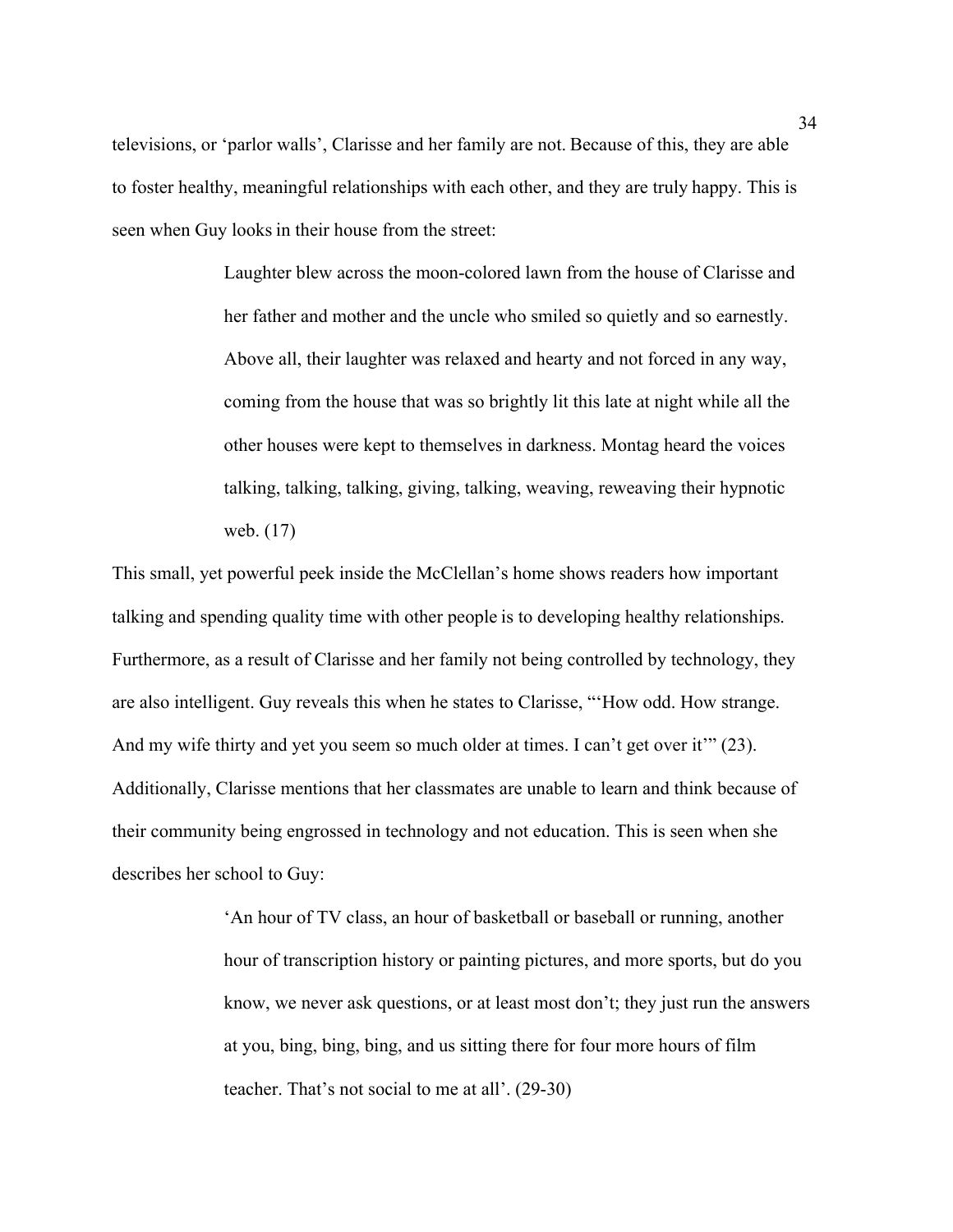In saying this, Clarisse emphasizes that children in her society are not allowed to learn or ask questions. Emrah Atasoy supports this by saying:

> …The system does not enable children to ask questions because they are only given the answers, which does not permit intellectual sophistication. If the children lack the ability to ask questions, the potentiality for the thorough progress of the society does not exist, which leads to a society with submissive, uncritical individuals since questioning is a prerequisite for developments, socially, culturally and intellectually. (406)

Because Clarisse and her family spend more time reading and learning than invested in their technology, their ability to think critically about the world around them is significantly higher than that of other people in their community. Technology, and their obsession with it, interferes with children and adults in the city, causing their thinking to be reduced to simplistic thoughts. Atasoy furthers this argument, stating, "Monotype individuals are shaped through discarding books and the maltreatment of technology" (Atasoy). However, the simple fact that Clarisse and her family can think critically shocks, and eventually motivates Guy to escape his city, which is so enthralled with and controlled by technology. Through the use of the McClellan family, Bradbury illustrates to readers that by not being attached to technology and letting it control them, loving relationships, and increased intellectual ability will occur. Tragically, this family seems to be an anachronism in the society and gets purged from it. Therefore, their disappearance serves as a warning about this technological totalitarianism.

Although technology can be used for useful things, such as communicating, gaining new information, and sharing photographs and thoughts with others, Bradbury warns that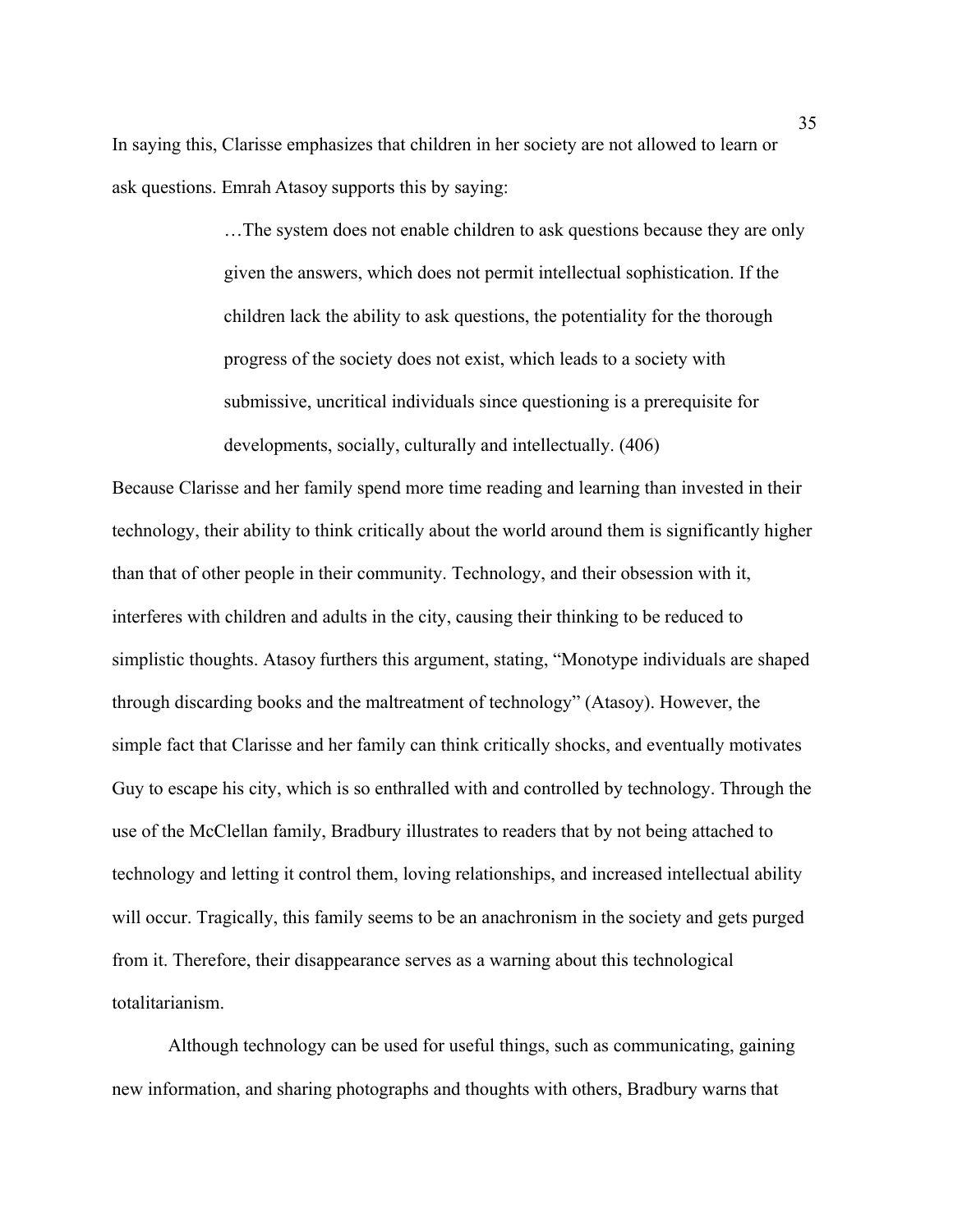anyone who becomes too attached to their technology will eventually come to be unhappy and foster poor relationships with the people in their lives. Through his character's lives in *Fahrenheit 451*, Bradbury also foreshadows how people can become disconnected with nature, history, and knowledge if technology becomes the main focus in anyone's life. Logsdon highlights this point by declaring, "The unnamed city in *Fahrenheit 451* represents the undesirable future that we must avoid, a future characterized by efficiency, a vast spiritual emptiness, and human beings who are isolated from nature and from meaningful contact with each other" (Logsdon).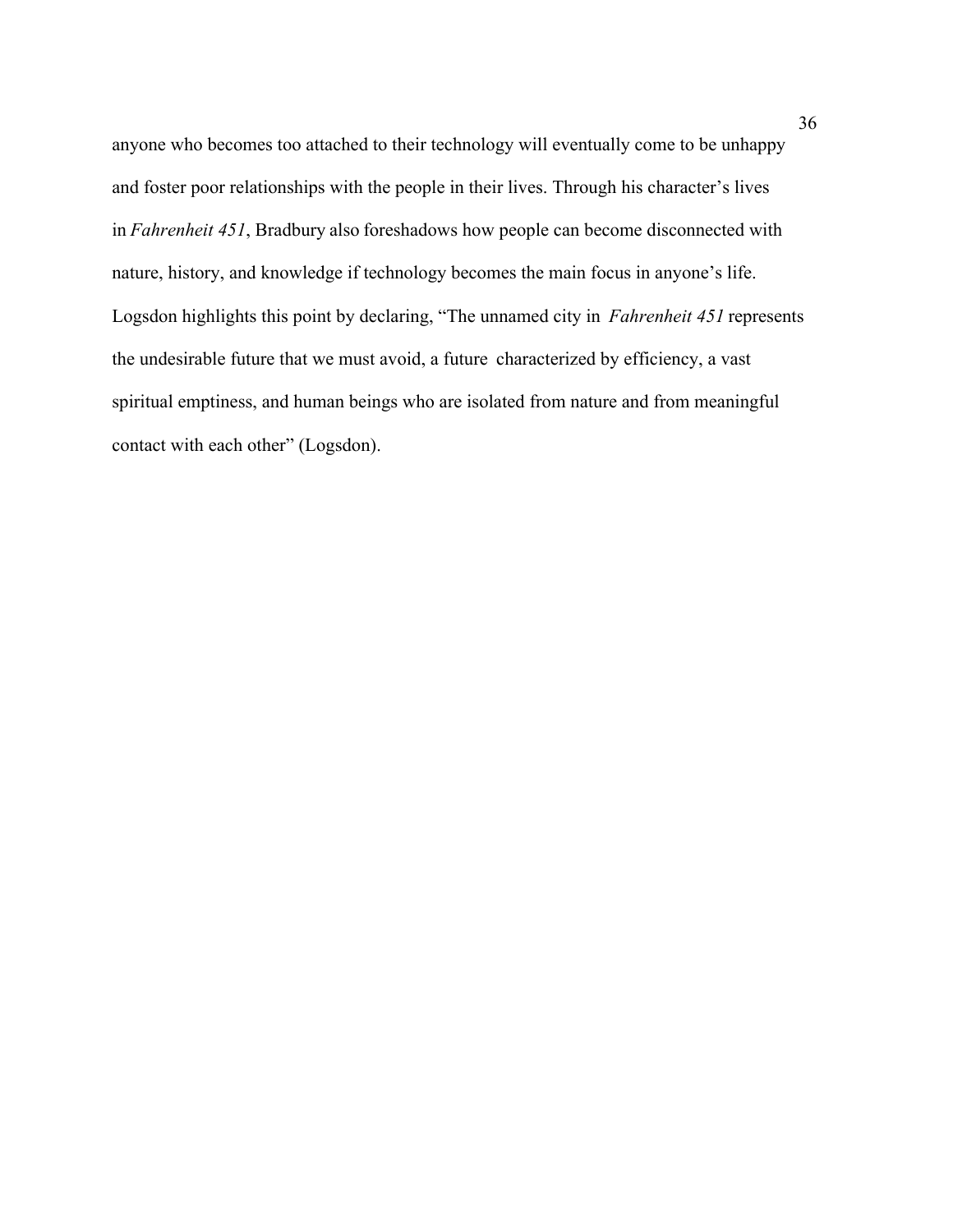## **Chapter IV: "Secrets are Lies": Dave Eggers Warns of Technology's Totalitarian Power in** *The Circle*

There are many themes present in the novel *The Circle* (2013) by Dave Eggers that I believe would be beneficial for teachers to analyze with students, including middle and high school students. By analyzing the characters and their engrossment with technology in this novel, teachers can help students to better understand how technology and social media use can overwhelm their lives and cause them to feel unnecessary pressure to be perfect. Although staying off of technology and social media completely is almost impossible in today's world, it is important for students, even at the middle school level, to understand how technology can be invasive in their lives. By knowing this information, students can be more self aware of their use of technology, especially their smartphones. Also, by taking a closer look at the characters in *The Circle*, most specifically Mae, students will begin to understand the trap she began to fall into because technology became her world. I believe teachers can have rich discussions with students surrounding the use of technology in this novel and how it negatively affects Mae and other characters in the story. By identifying how it is negative for them, students could then brainstorm ways in which technology may be invasive in their own lives. This discussion then becomes a learning and teaching opportunity in the classroom because students will begin to see first hand how their own technology and social media use might be excessive. Students could then begin to problem solve how they can become more careful about their obsession with technology and social media use in the future.

With technology being the forefront of human communication today, many people wonder how much control it can eventually have on their lives. Even while teenagers are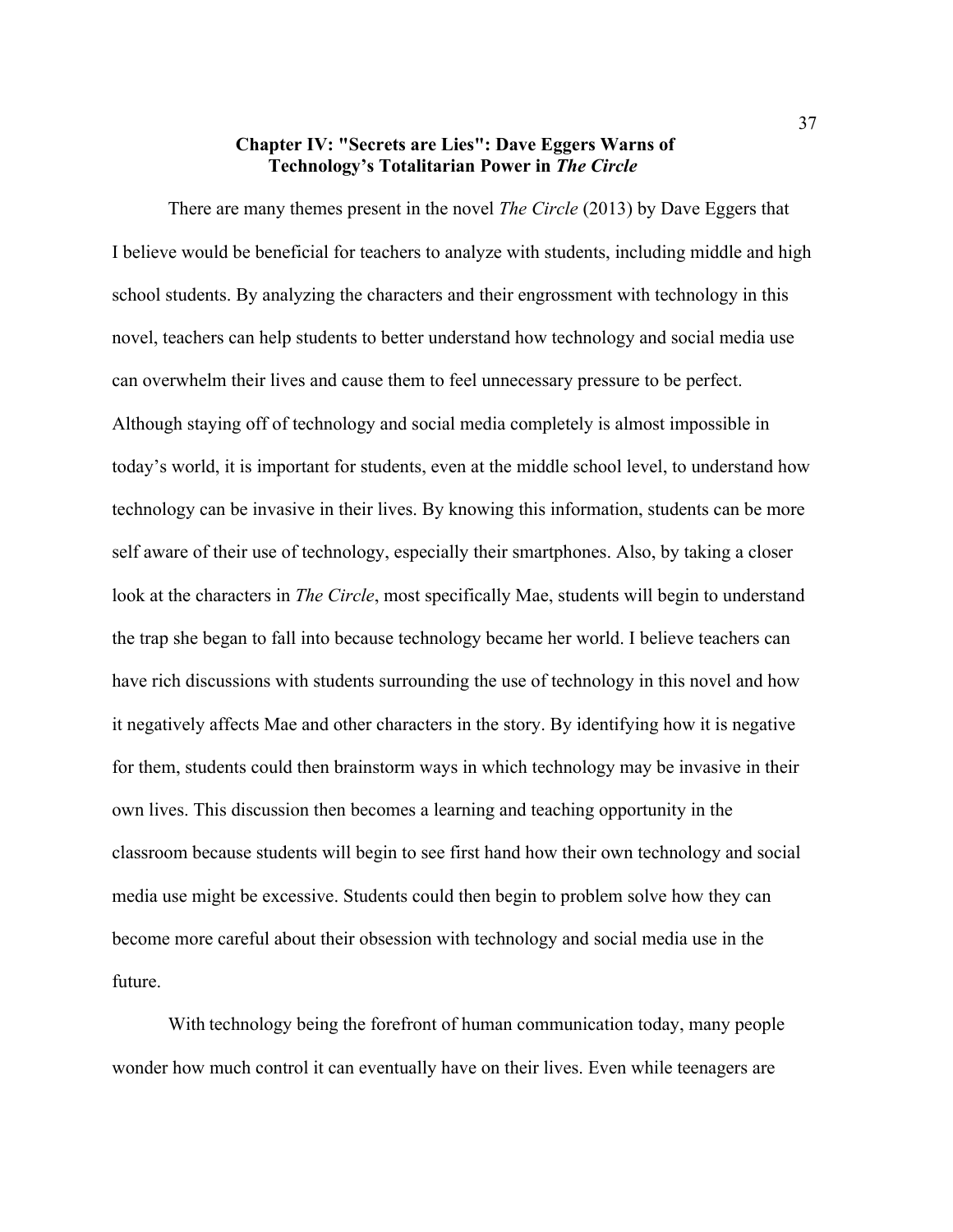constantly consumed with their smartphones, computers, iPads, or video games, adults are also finding that their technology has a firm grip on them. It may seem easy to scoff at the idea of technology being controlling or taking control over a human life, but the truth is, or so Dave Eggers shows in his novel *The Circle*, that people are finding it increasingly hard to monitor and ethically evaluate their use of social media and other technology. Through his novel, Dave Eggers illustrates the dark side of technology use by highlighting how controlling and dehumanizing it can become if society allows it to run their lives.

In *The Circle*, Dave Eggers creates a company that revolves around technology. The Circle Corporation, formed by the three 'Wise Men', Eamon Bailey, Tom Stenton, and Ty Gospodinov, is seen as the future of the world due to its intelligent technological inventions, at least according to the society in the novel. The company began with an online social media platform, called TruYou, which is described as, "One account, one identity, one password, one payment system, per person. There were no more passwords, no multiple identities" (21). After this, the company begins to thrive and continues creating other ways of solving problems in life with technology. SeeChange allows surveillance cameras to be placed everywhere around the world, TruYouth helps locate lost children by placing digital trackers in their bones, LuvLuv allows people to find someone they are interested in dating and track their life up to that point via the internet, and PastPerfect allows a person to track their ancestors and learn where they came from. Even though the company is already very successful, it continues to create new, innovative ways that technology can make life easier. Enter Mae Holland, the main character. Mae gets a lucky break from her dismal job when her best friend, Annie, who is a valued employee of The Circle, gets her a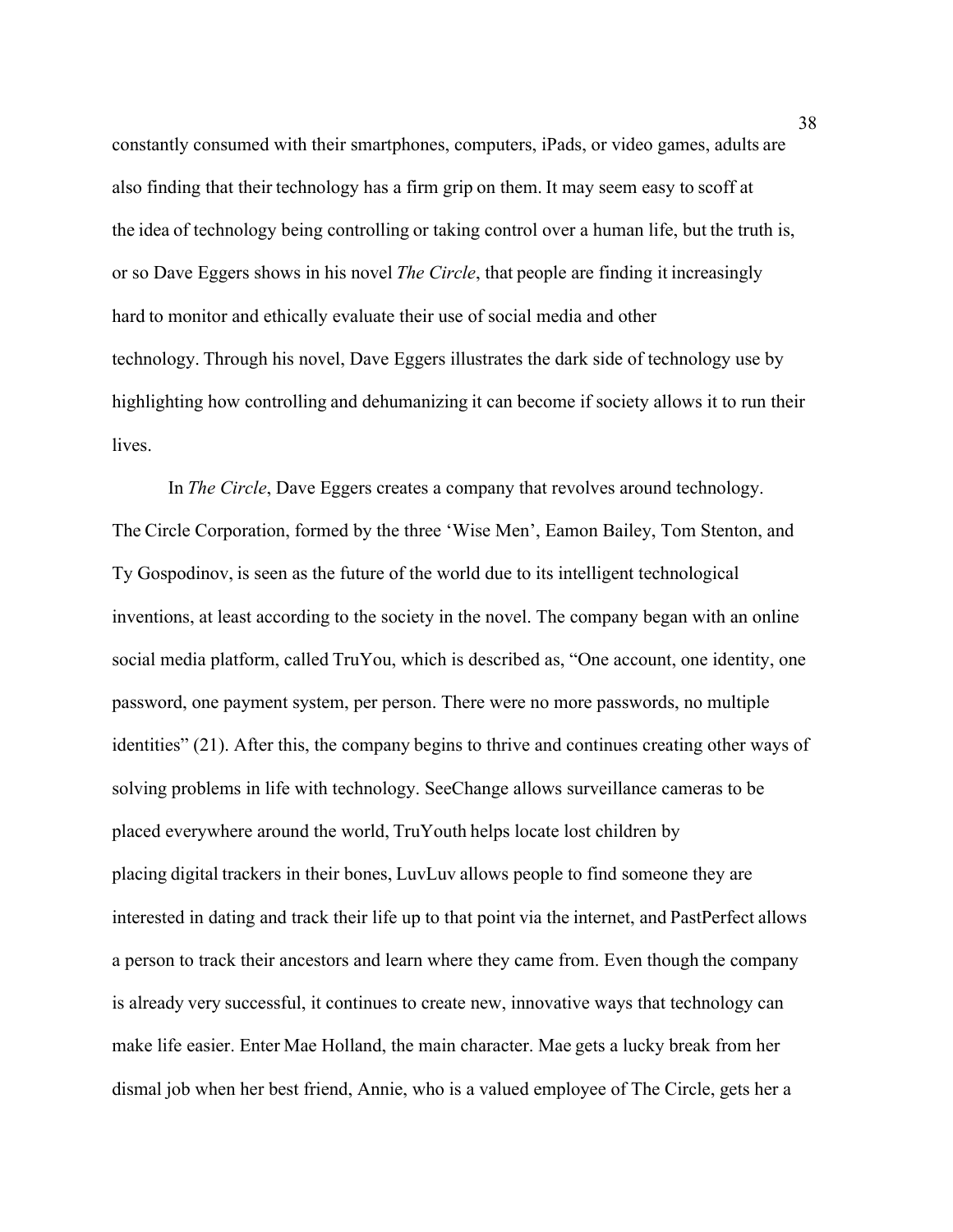job at the popular company. In the beginning of the novel, Mae is anxious to soak in everything The Circle has to offer, including all of the gadgets, screens, and protocols the company mandates she uses. However, over time, readers begin to see just how controlled the employees of this company are by the very thing that gave the company its success, technology. Mae eventually becomes caught up in the exciting life of a "Circler" and welcomes any new challenges the company gives her, including wearing a full time camera around her neck for the world to see everything that she does, which comes to include stalking a former boyfriend and prompting him to choose suicide over intrusion into his privacy. Through all of this, Eggers sends an urgent warning to his readers that technology, and social media through it, can be dangerous and controlling if people allow it to be.

One way Eggers forecasts the controlling nature of technology in society is through the employees of The Circle Corporation. As a "Circler," Mae and her coworkers are required to work with many different forms of technology. One of these pieces of technology is a health bracelet that Mae, and all other Circlers are required to wear on their wrist at all times. This bracelet is provided by the company's doctor, who explains to Mae that, "It will collect data on your heart rate, blood pressure, cholesterol, heat flux, caloric intake, sleep durations, sleep quality, digestive efficiency, on and on…" (155). The doctor also goes on to explain that these results are always being recorded in the company's online database, so that all employees are being monitored for efficient health reasons (156). However, Mae experiences some downfalls with this technology. Her physician warns her that her exercise has slackened, not surprising with the demands of her desk job. Also, since her health data ends up on the internet, amateurs start intrusively warning her about her diet, for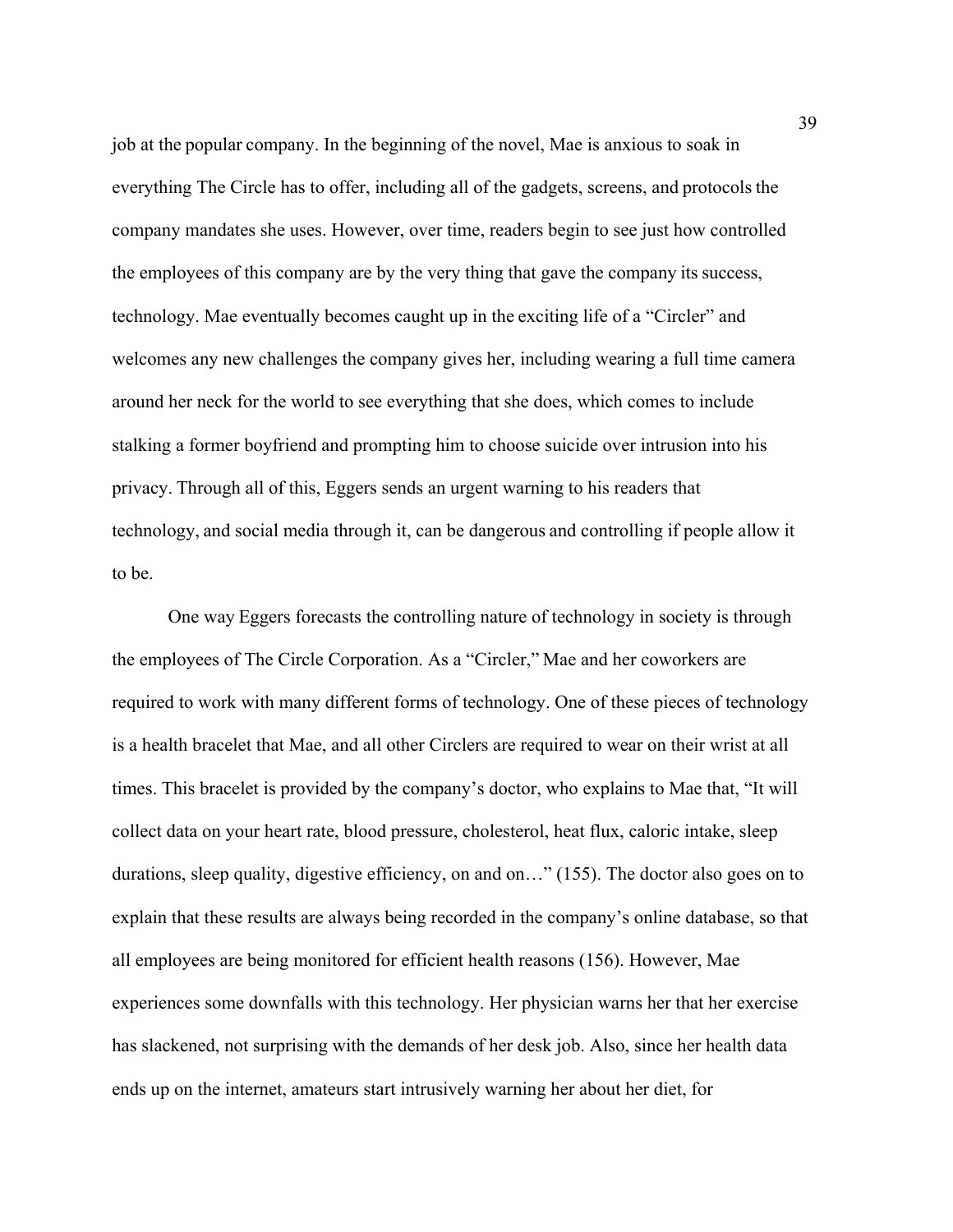example. And the most common piece of technology they work with is a computer. At first, Mae begins her job at Customer Experience (CE), with two laptops at her desk. One is for answering and responding to customer requests. The second is for communicating with other employees via an instant messaging system. While training her, Jared, Mae's coworker, goes into detail about this (52). Not long after Mae begins working, she receives yet another screen at her desk. This screen allows Mae and her coworkers to communicate and share images through the company's social media page. This is described by Mae's coworker Gina: "'So your second screen will continue to be the way you'll stay in touch with your team. That will be exclusively for CE business. Your third screen is for your social participation, in the company Circle and your wider Circle'" (96). By the end of the novel, Mae accumulates nine screens total at her workstation, the norm for employees at the company (327). While readers may be shocked by the amount of screens surrounding Circlers, most Circle employees, including Mae, find them comforting because their professional screen time is mostly straightforward tasks in contrast to the drama and uncertainty of real life. This is seen in the novel when Mae goes back to her workstation:

> …There were now nine screens, and the CEs were encouraged to be delving far deeper with their clients…Mae found that she appreciated the rhythm of it, the almost meditative quality of doing something she knew in her bones, and she found herself being drawn to CE at times of stress or calamity. (327)

Additionally, Mae begins to feel attached to her computers and other work technology. Wayne A. Hunt points out, "...Most predictably of all, her [Mae's] sense of self-identity is finally incorporated into the technology that envelops her" (414). These screens are used for many things, including work. However, most of them are used for the many different social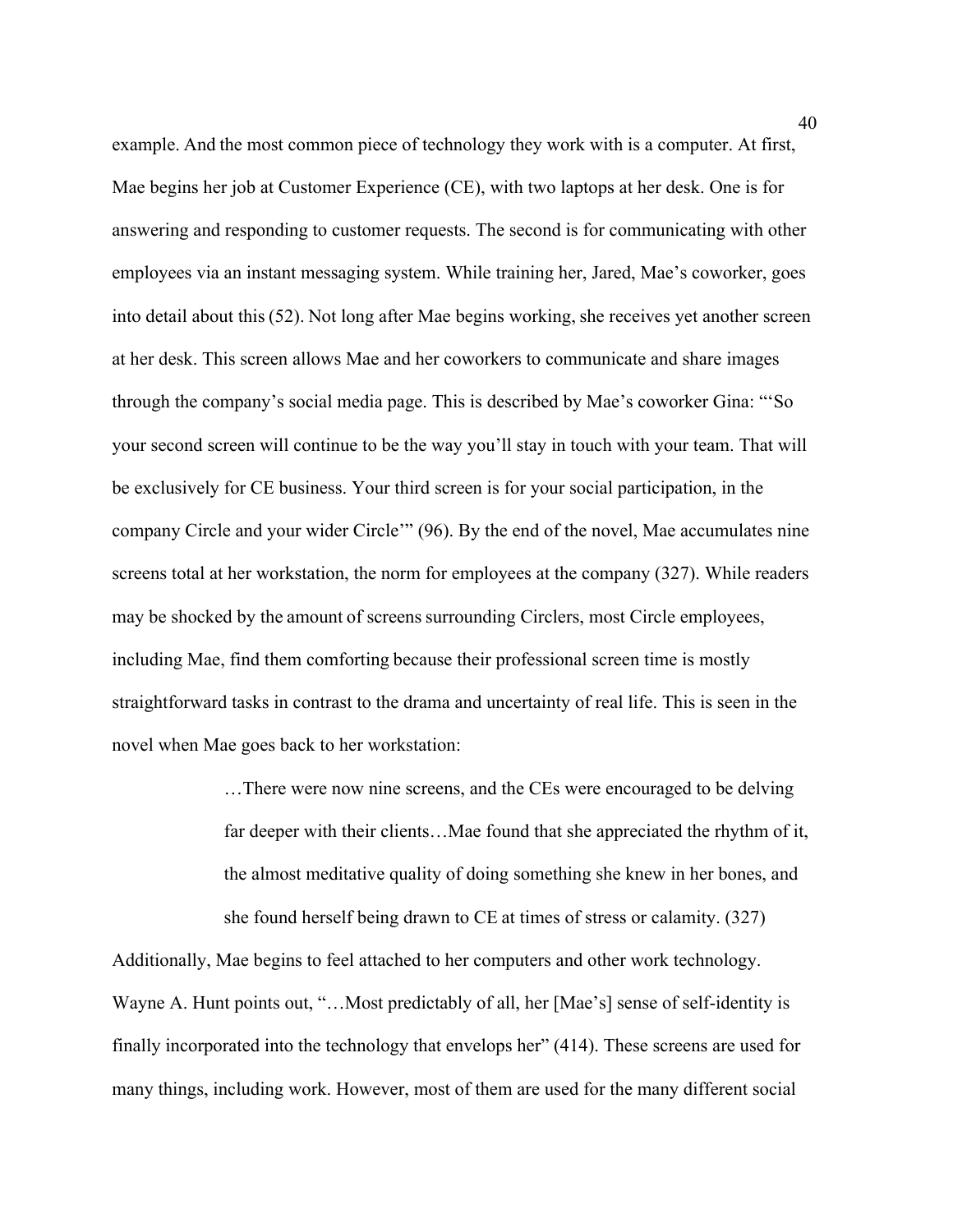media pages all Circlers are required to create and maintain. One of the social media accounts Mae and her fellow coworkers must have is a Zing account. While setting up Mae's account, Gina, a technology specialist at The Circle corporation, explains the process of posting to Mae, saying, "'…I connected your Zing account with the total Circle community, so you just got 10,041 new followers! Pretty cool. In terms of your own zinging, we'd expect about ten or so a day, but that's sort of a minimum. I'm sure you'll have more to say than that…'" (98). As the novel goes on, Mae begins to feel more pressure to post to these social sites, increasing her 'PartiRank', or popularity, in the company, and become an elite employee through her ability to perform socially through her social feeds. This is seen in the book when Mae describes feeling guilty about not posting and, determined to improve herself, she takes to her social accounts fervently:

> Mae looked at the time. It was six o'clock. She had plenty of hours to improve, there and then, so she embarked on a flurry of activity, sending four zings and thirty-two comments and eighty-eight smiles. In an hour, her PartiRank rose to 7,288. Breaking 7,000 was more difficult, but by eight o'clock, after joining a posting in eleven discussion groups, sending another twelve zings, one of them rated in the top 5,000 globally for that hour, and signing up sixty-seven more feeds, she'd done it. She was at 6,872, and turned to her InnerCircle social feed…By 10:16 her rank was 5,342, and again, the plateau—this time at 5,000—was hard to overcome. (191)

Eventually, when Mae does go to bed at around midnight, she cannot fall asleep and continues to try to raise her PariRank: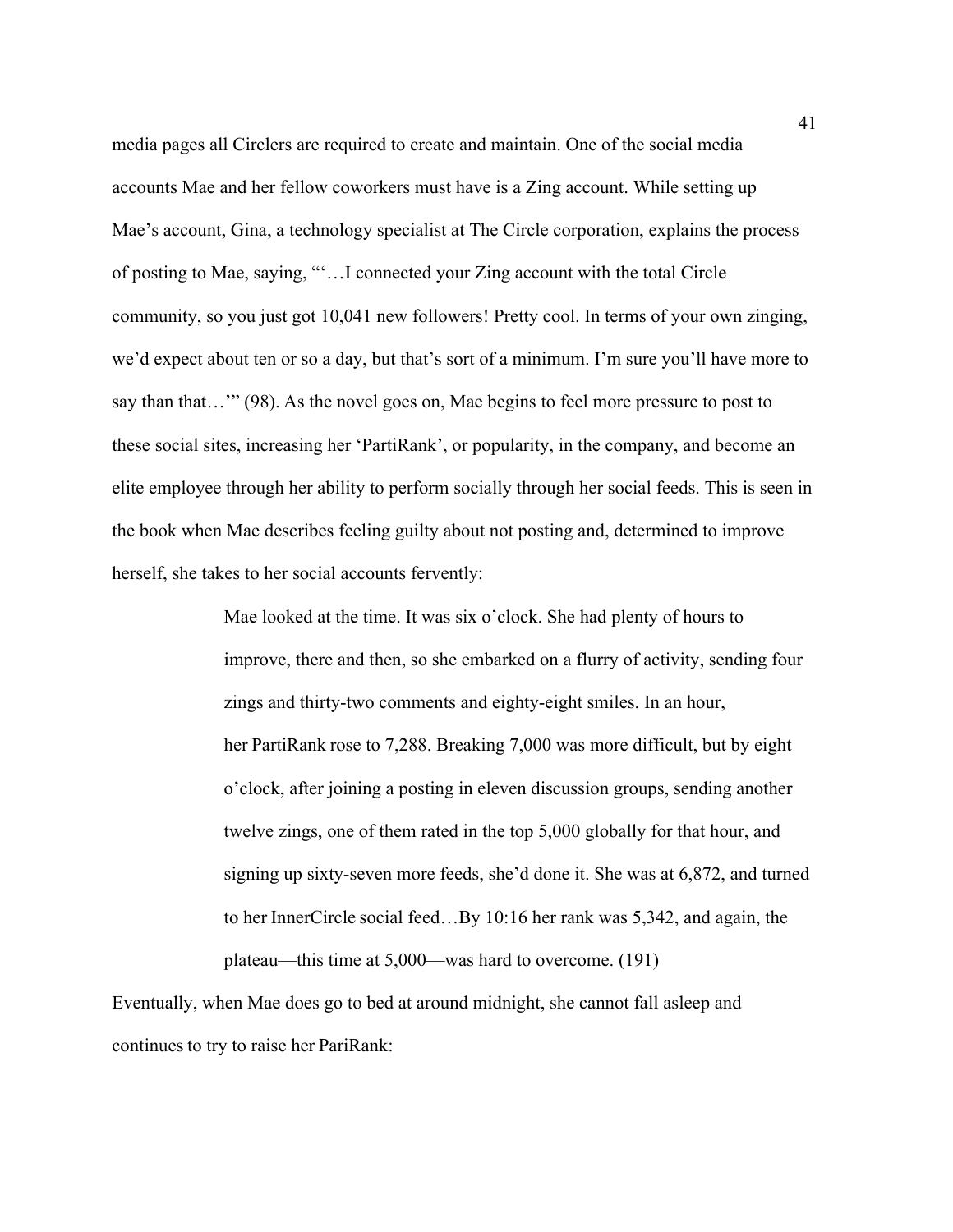Now, thinking about how much better she could do, she logged on again, this time on her tablet, and pledged to work till two in the morning. She was determined to break 3,000. And she did so, though it was 3:19 a.m. when it happened. Finally, not quite exhausted but knowing she needed rest, she tucked herself in and turned off the lights. (192)

This scene in the novel shows the pressure and guilt Mae constantly feels while working at The Circle Corporation due to the company's constant need to know what they are doing. Further, we can see how her life is becoming a collection of supposedly meaningful statistics. Alex Clark further highlights this pressure in his article "Social anxiety: How Facebook and Twitter are Reshaping the Novel," saying about the Circle Corporation, "You are granted membership of this society only if your 'participation ranking' holds up. To withhold information of even the most trivial variety is to be selfish..." (50). This quote illustrates the high expectations The Circle company has on it's employees to share everything about their lives. Additionally, social media, through the use of technology, begins to become a deep impediment in Mae's life. It begins to interfere with her daily life, such as sleep. With the incessant need to feel accepted by her peers and the Circlers around her, Mae is controlled by the technology that constantly surrounds her.

Moreover, Mercer, Mae's ex boyfriend, points out her obsession with statistical feedback to her one evening after she tries to market and monetize his art online while her parents are trying to have a family dinner. When confronting her, he says:

> 'I mean, all this stuff you're involved in, it's all gossip. It's people talking about each other behind their backs. That's the vast majority of this social media, all these reviews, all these comments. Your tools have elevated gossip,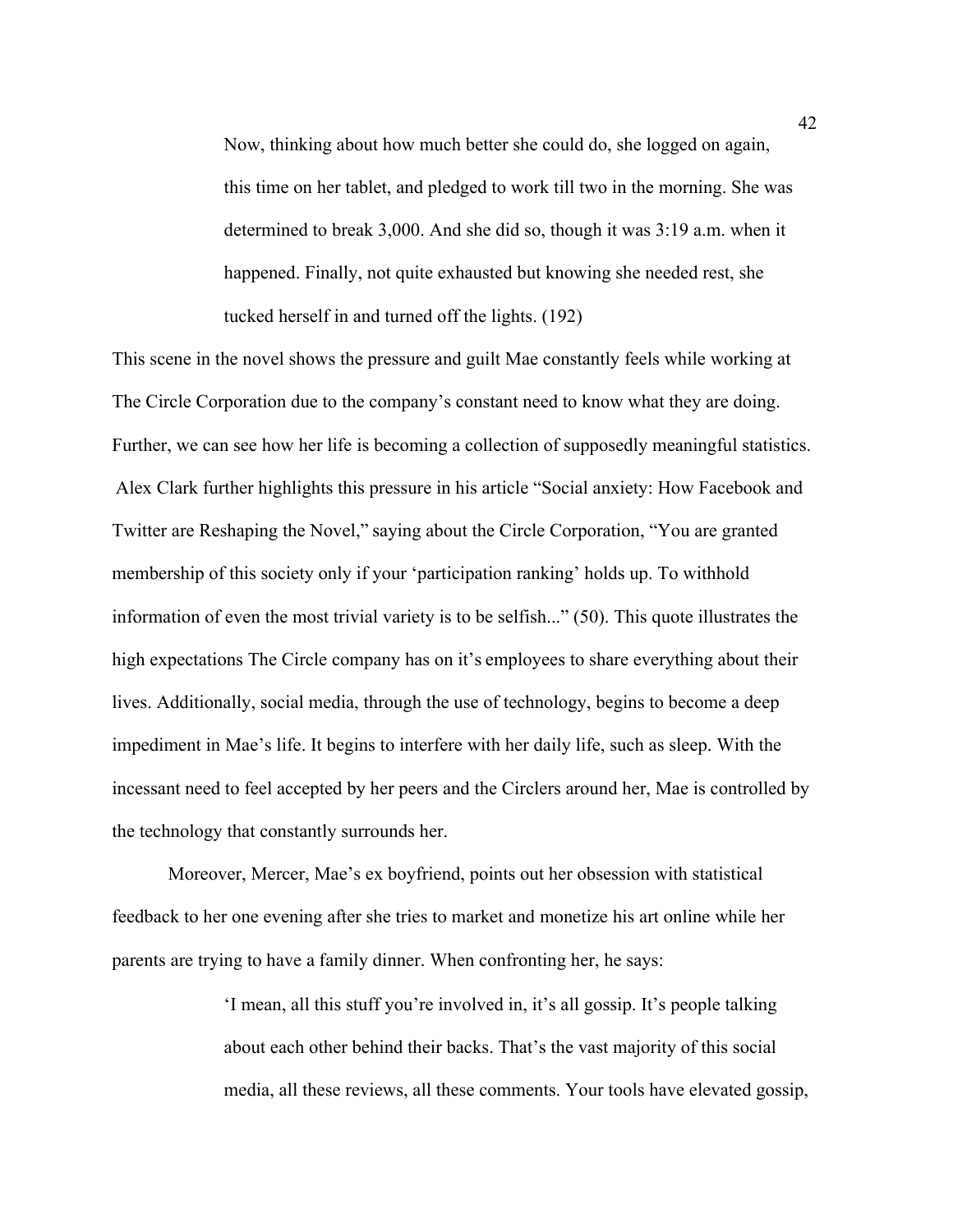hearsay and conjecture to the level of valid, mainstream communication'.

(133)

He goes on to emphasize the society's unhealthy enthrallment with technology and social media, stating, "'There's this new neediness—it pervades everything…The tools you guys create actually *manufacture* unnaturally extreme social needs. No one needs the level of contact you're purveying. It improves nothing. It's not nourishing'" (134). Mercer's counterpoint in the novel shows readers not only how obsessed Mae has become with her life online, but also how today's society is becoming like this as well. Mercer illustrates that living a life online and being obsessed with what others think of you through online social media accounts is unfulfilling and unnatural. Through Mae, Eggers shows the dark side of social media and the controlling nature of technology. The need for humans to feel accepted and loved amongst their peers is strong, and because of this, keeping up with social media is a necessity for most. Mae is an extreme example of how Eggers sees social media taking over the people in our society. With almost everyone having access to technology, it is getting increasingly difficult for people in our society to regulate their use of social media through technology. Eggers warns his readers not to allow the pressures of posting online to control their lives.

Throughout this novel, Eggers also cautions about the negative self-esteem effects technology and social media can have on a person. In the story, Mae eventually agrees to go 'transparent', which means she agrees to wear a camera full time so that people online can view her life at all times. Because this camera is connected to her online social media account, she is able to get instant feedback regarding her looks, actions, and behaviors, as well of those of others. Throughout the middle and end of the novel, readers begin to see how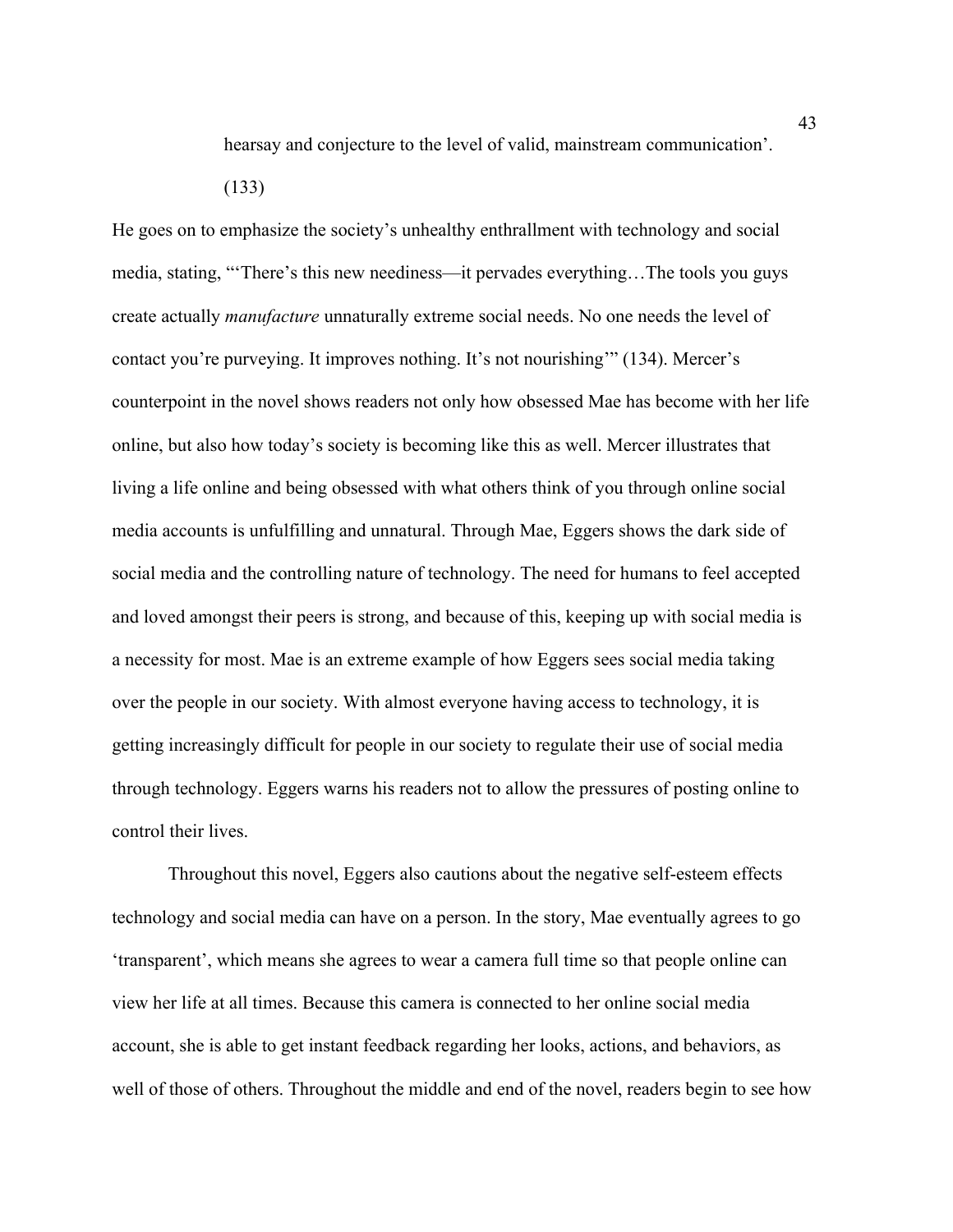this negatively affects Mae's self-esteem. This is seen largely at the end of the novel when all of The Circle employees take a survey that is public to everyone, including those watching through Mae's camera. The last survey question read: *"Is Mae Holland awesome or what?*" (408). Mae takes the results hard:

> The vote was 97 percent to 3, smiles to frowns, indicating that overwhelmingly, her fellow Circlers found her awesome…And she knew she should feel good about 97 percent of the campus finding her awesome. But as she left the hall, and made her way across campus, she could only think of the 3 percent who did not find her awesome. She did the math. If there were now 12,318 Circlers…and every one of them had voted, that meant that 369 people had frowned at her, thought she was something other than awesome. (408- 409)

Through Mae's internal dialogue, it is clear that she is having a hard time getting over the fact that others in the company do not like her, despite the fact that the overwhelming majority do find her awesome. She goes on to describe her feelings about seeing these results:

> She felt numb. She felt naked. She walked through the health club, glancing at the bodies sweating, stepping on and off machines, and she wondered who among them had frowned at her. Three hundred and sixty-eight people loathed her. She was devastated…She was being stabbed. She had been stabbed. Who were these people? What had she done to them? They didn't know her. Or did they? And what kind of community members would send a frown to someone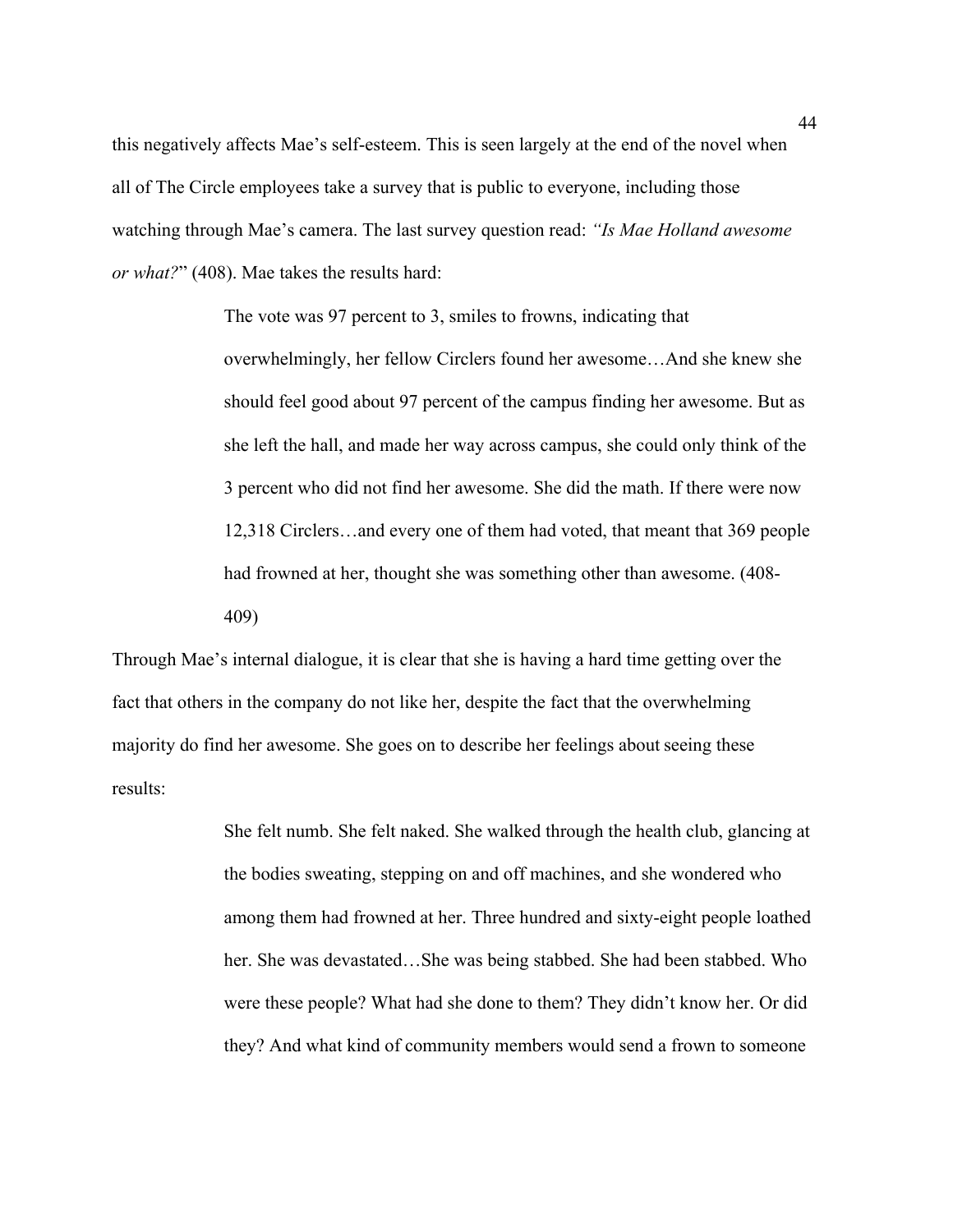like Mae…She felt full of holes, as if every one of them had shot her, from

behind, cowards filling her with holes. She could barely stand. (409) It is clear through Mae's reaction that the pressures of feeling liked and accepted among her fellow Circle workers have harmed Mae's self-esteem. While it is impossible to please everyone in society and have everyone like you, Mae does not seem to grasp that. Because of her life being broadcasted to the whole world, and therefore making her feel important and valued, she simply cannot handle finding out that actually, some people do not think she is awesome. She even takes this further by having another interior dialogue with herself: "You're hurt by these 368 people. This was the truth. She was hurt by them, by the 368 votes to kill her. Every one of them preferred her dead" (414). Mae's negative self-talk and extreme emotions towards the situation illustrate just how dangerous social media, which is public knowledge, can be to a person's self-image. Through this example, Eggers emphasizes the dark side of people broadcasting their lives for all to see, especially through the use of social media accounts. By illustrating Mae's negativity, Eggers highlights his fears that people in society also fall into this deep hole when they are captivated by social media accounts. Furthermore, what people post on social media is not always true to who that person is. Clark furthers this argument, stating, "We manipulate what people know about our lives and how it simultaneously reveals so much and so little of the 'real' us" (Clark 51). What is important about this is that while many people post comments, pictures, or videos of themselves to social media, as does Mae and her fellow Circlers, outside viewers are not getting the real picture of who that person is. However, this simply does not matter to the viewer. In their mind, they strive to be better than that person, feeling unnecessary pressure to be liked and seen in a positive light. This social stress causes a social media user to feel as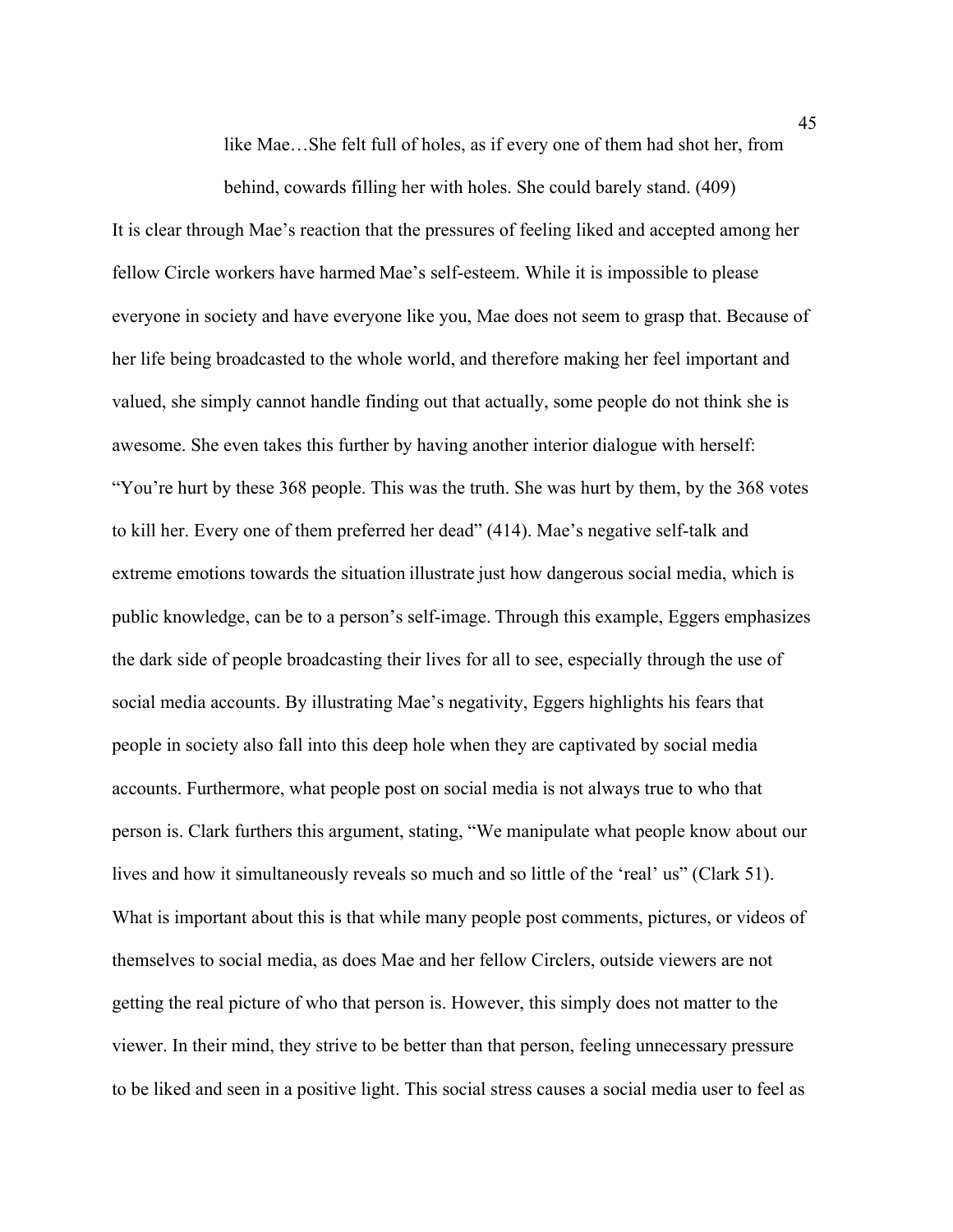if everyone around them must like and value them, which is what readers see in Mae. "In Egger's vision, the scariest thing about the modern world is our own compulsion to trade our privacy, dignity, and quietude for a fleeting feeling of connectedness" (Stevenson), and Eggers shows readers why it is important to exercise prudence when navigating social media through technology. Eggers supports this as well in an interview about his novel, saying, "It was a sense of near-constant social obligation, with fairly high costs for being absent for an hour. In the absence of the 'like' there is the implicit 'don't like,' and that becomes a source of angst and want" (Thompson 66). In saying this, Eggers emphasizes the anxiety and stress that comes along with social media.

In *The Circle*, Eggers also warns that technology can become a vehicle for the loss of privacy among citizens in society. He first hints at this with the company's invention of SeeChange, or small, surreptitiously planned surveillance cameras. One of the company's CEOs, Eamon Bailey, describes the incredible ability of a SeeChange camera and its future influence on society, saying,  

> 'Instead of searching the web, only to find some edited video with terrible quality, now you go to SeeChange, you type in Myanmar. Or you type in your high school boyfriend's name. Chances are there's someone who's set up a camera nearby, right? Why shouldn't your curiosity about the world be rewarded? You want to see Fiji but can't get there? SeeChange. You want to check on your kid at school? SeeChange. This is ultimate transparency. No filter. See everything. Always...We will become all-seeing, all-knowing'. (69- 71)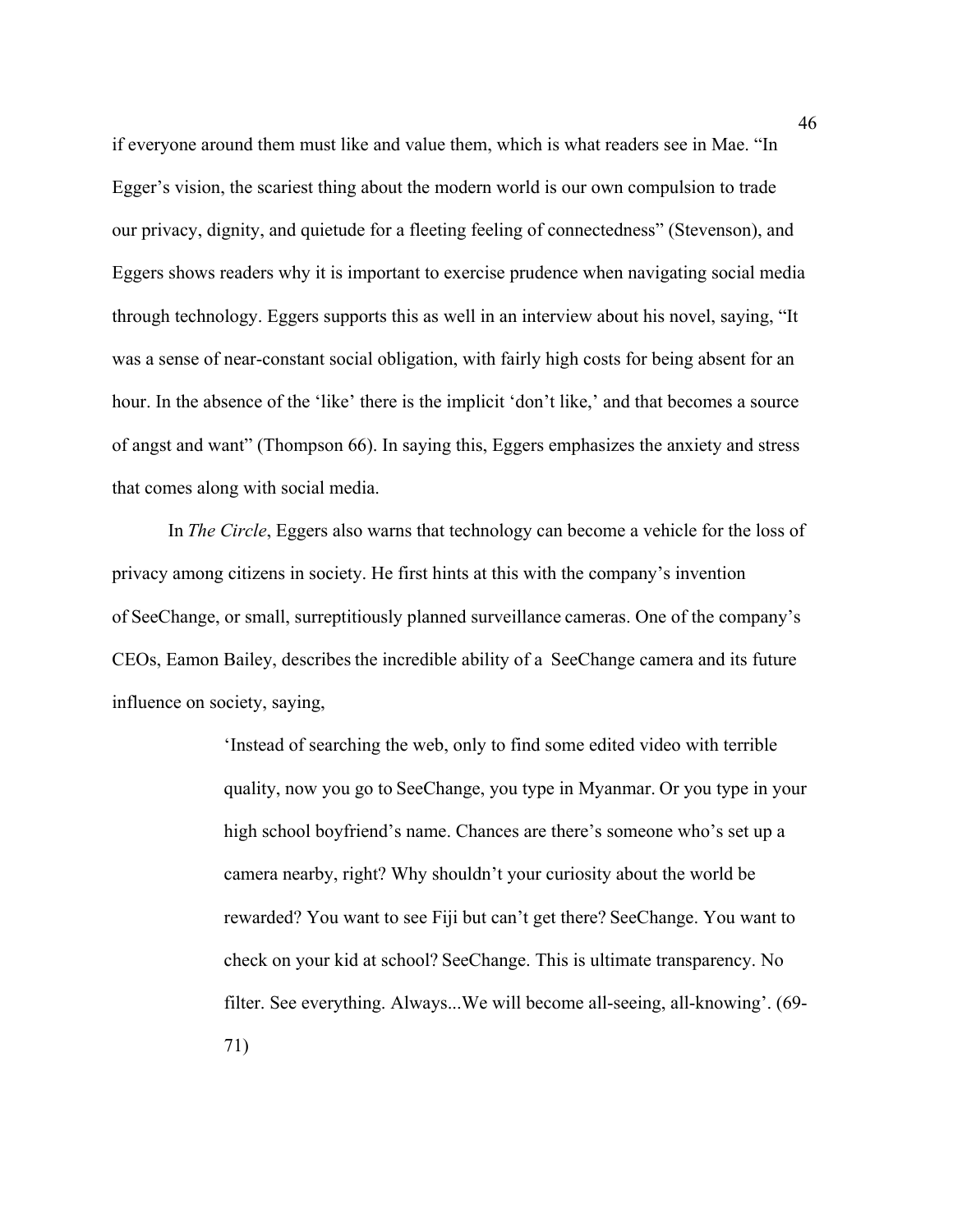This description sounds good to the employees who work at The Circle, they cheer and clap away at Bailey's enthusiastic pitch. And while some readers may think this is an interesting concept, it is also frightening to think about a device that is so secretive that they can be placed all around a home, neighborhood, city, state, country, and the world without many people even knowing they are there. Eggers furthers his warning by highlighting other normal practices in the company that completely intrude on an individual's privacy. Employees are constantly tracked in the building via their health wristbands, and can be found at all times on the company computer tracking systems. Additionally, all Circlers have access to the 'cloud', which is an online database where all employee files are stored. Any information or data on anyone's computer, tablet, phone, and health band is automatically saved to the cloud, which can be accessed by all Circle employees. And finally, Mae eventually goes transparent in the story, which allows the whole world to view her life through the lens around her neck. In doing so, she accidentally interrupts her parents in a sex act, which then gets shared with the company's huge database and beyond. Mae's betrayal of her family cannot be modified or taken down, according to company policy. Furthermore, the novel ends with Mae and The Circle Corporation CEO's trying to get all citizens in society to be transparent as well. While at first readers might be accepting of these interferences—after all, it is just the Circlers integrating them into their lives—eventually it is clear that technologies such as these can eventually become widespread. By the end of the novel, Eggers illustrates the dangers of allowing unchecked, unfiltered technology capitalized by a corporation like his imaginary Circle. Eggers also shows how technology and social media eventually impedes on a person's privacy. Eggers himself, in an interview about his novel, states, "…The surveillance aspect—the inability, increasingly, for us to opt out of being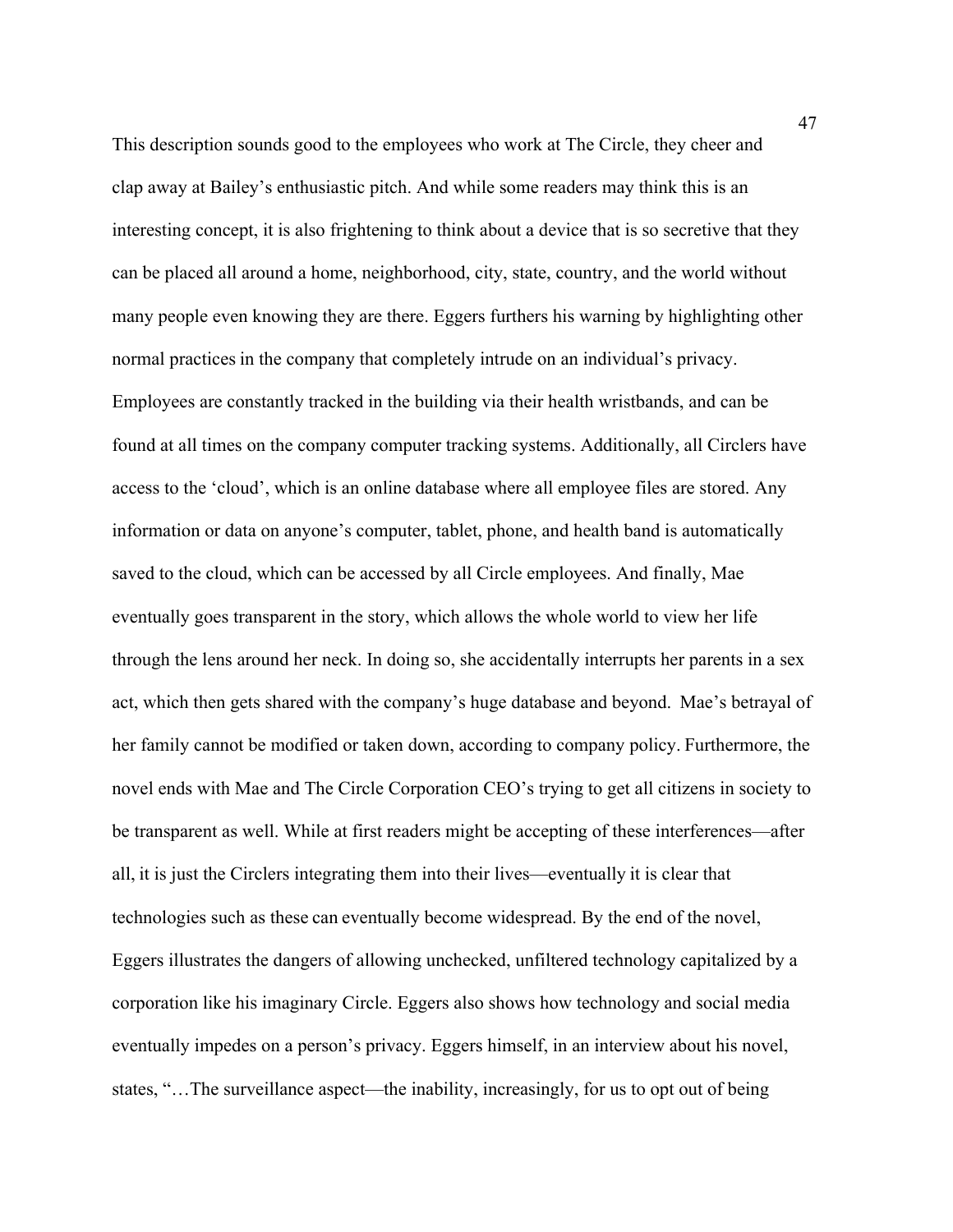watched. I feel pretty strongly that a citizen under surveillance is not free. We have passively acquiesced to this'" (Thompson 66). Thomas Horan, in his article "State and Corporate Dystopianism in Nineteen Eighty-Four and Dave Eggers's The Circle," also argues that constant surveillance in Egger's novel is a problem, stating, "…in *The Circle* it is the corporation that menaces human freedom" (Horan 56). He continues this point, saying, "A lack of privacy constitutes a lack of freedom…surveillance and control over information are at the heart of the totalitarian nightmare" (61). While it may seem innocent or expeditious at first, eventually unchecked and unmediated technology, like Mae's and her fellow Circlers', will find a way to interfere with all of life's happenings. If this happens, basic human freedoms, such as the freedom of privacy, will eventually become obsolete. If society continues to allow technology and social media to impinge on personal life, eventually nothing will be private, and everyone will demand to know everything about everybody, as well as demand that everyone have a technological, and virtual presence; at least that is what Eggers tries to caution against in this novel.

In contrast to Mae, her fellow Circlers, and two of the Circle's three founders, Eamon Bailey and Tom Stenton, Eggers includes another counterpoint to highlight society's obsession with technology and warning behind this engrossment. Ty Gospodinov, The Circle's first Wise Man, shows great interest in Mae throughout the novel. However, readers do not discover his true identity until the end of the story when he tries to convince Mae that the Circle corporation has exceeded his true purpose in creating the company. Ty explains that he only created the company as a convenience tool for people to use, saying,

> '…I didn't intend any of this to happen…I was trying to make the web more civil. I was trying to make it more elegant. I got rid of anonymity. I combined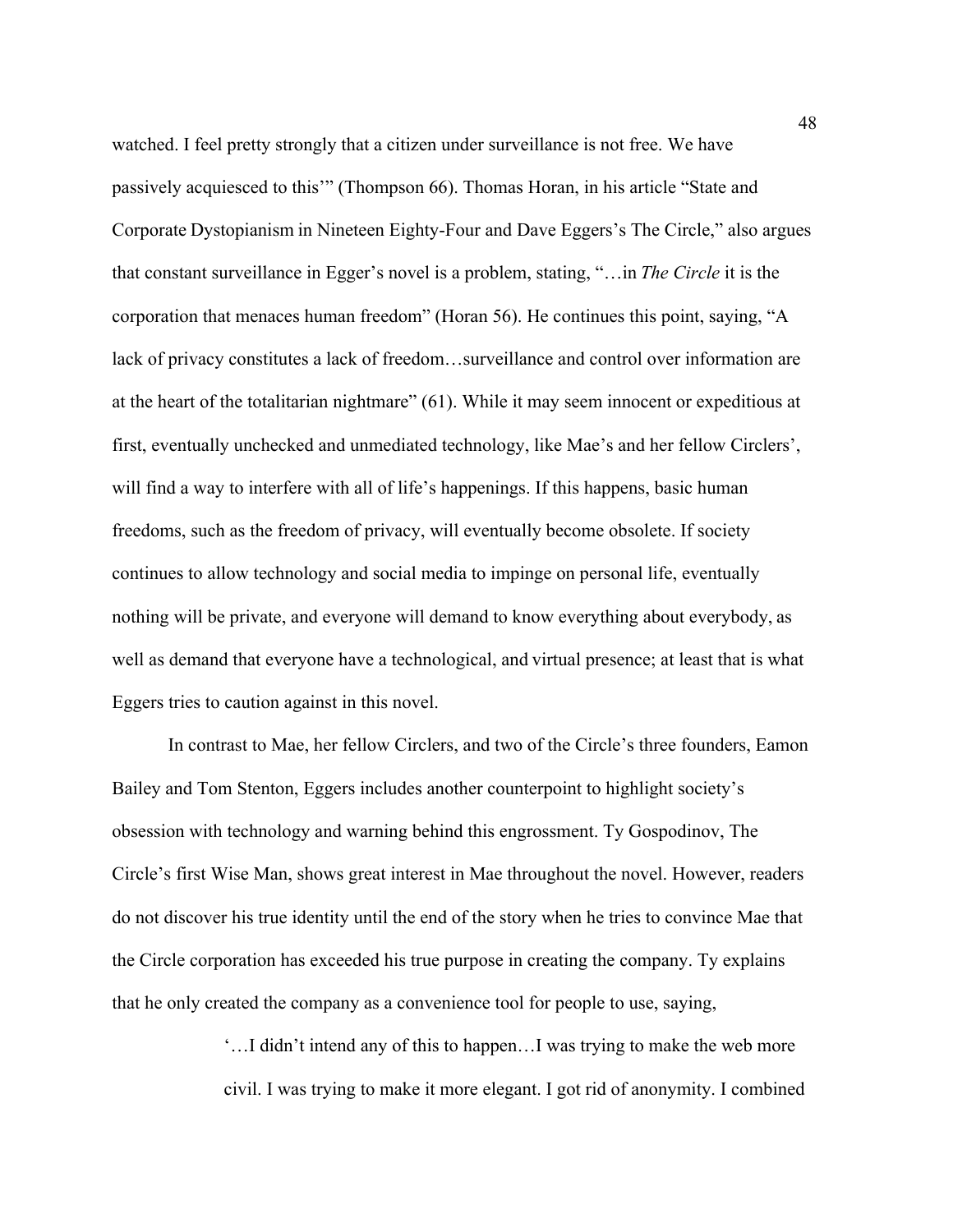a thousand disparate elements into one unified system. But I didn't picture a world where Circle membership was mandatory, where all government and all life was channeled through one network'. (485)

He goes on to warn Mae about the Circle company becoming complete, meaning every citizen in society will be required to have a Circle account and be transparent:

> 'There will be more Mercers. So many more. So many people who don't want to be found but who will be. So many people who wanted no part of all this. That's what's new. There used to be the option of opting out. But now that's over…It's a totalitarian nightmare…Everyone will be tracked, cradle to grave, with no possibility of escape'. (486)

By creating the character of Ty and showing his opposition to the Circle company's mission, Eggers voices his owns concerns through Ty. In pointing out to Mae the dangers of everyone knowing everything about everybody, Ty vocalizes the warning Eggers tries to convey through his novel. While technology can be a useful tool in our society, it should not be used in excess, and people should not allow it to control them.

Throughout his book *The Circle*, Eggers includes subtle at first, then not subtle hints about the overwhelming effects technology can have on human beings. He begins by showing how technology, and social media via use of technology can impede and cause disturbances in Circle employee's lives, especially Mae's. Then, he branches outward, highlighting the psychological trap that technology can and will lure people into if they allow it to become a constant factor in their life. Although the novel is a work of fiction, the issues surrounding technology are a very real possibility in society's future. Ray Moynihan emphasizes this by saying, "Part of the power of *The Circle* is the way its science fiction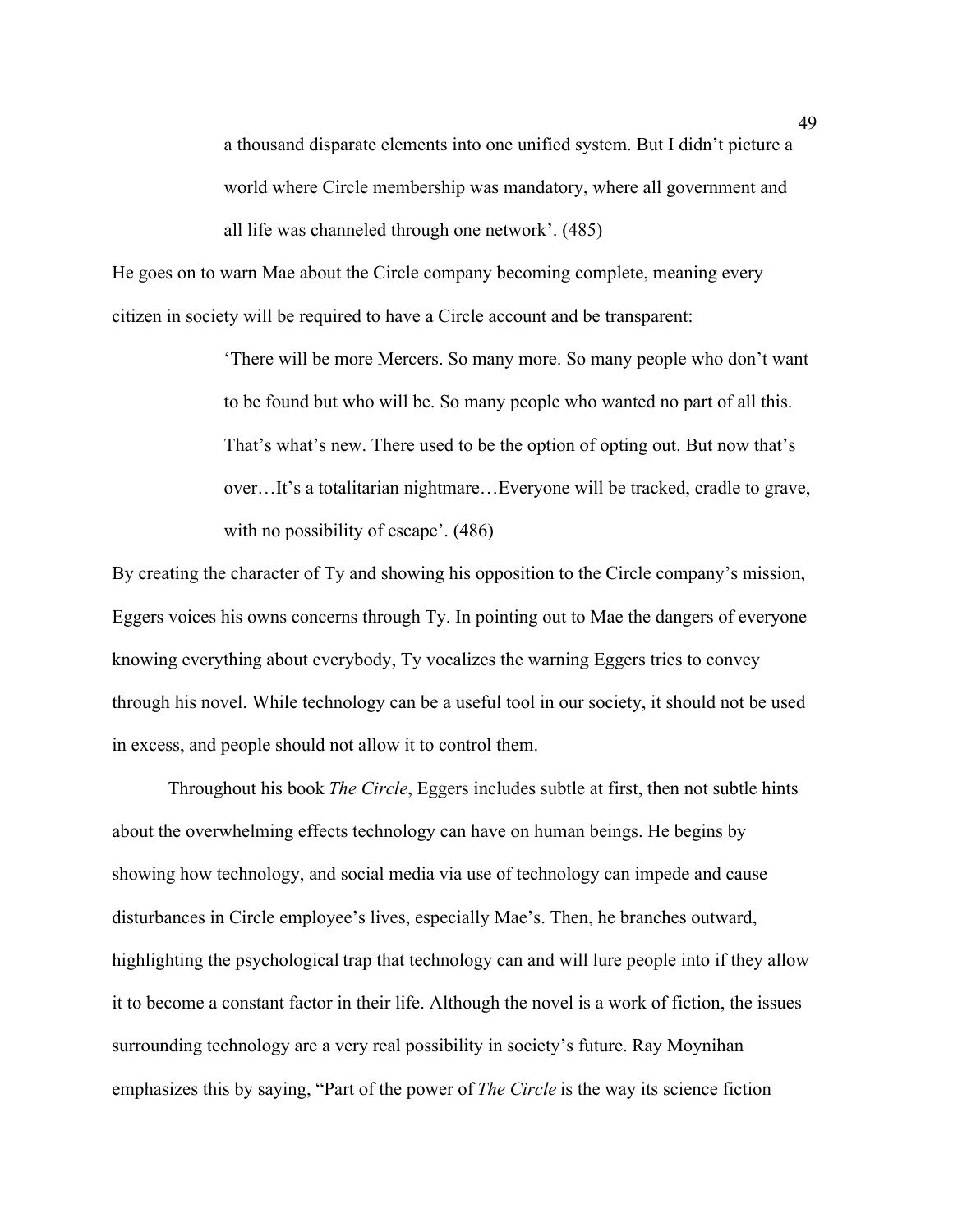blends seamlessly with the facts of contemporary existence, where the present seemingly disappears into a perpetual future of ceaseless technological change" (1). Moynihan and Eggers agree that while Mae and The Circle Corporation are imaginary, the world in which they live may become real if society is not educated and ethical about the pitfalls of the use and scope of technology.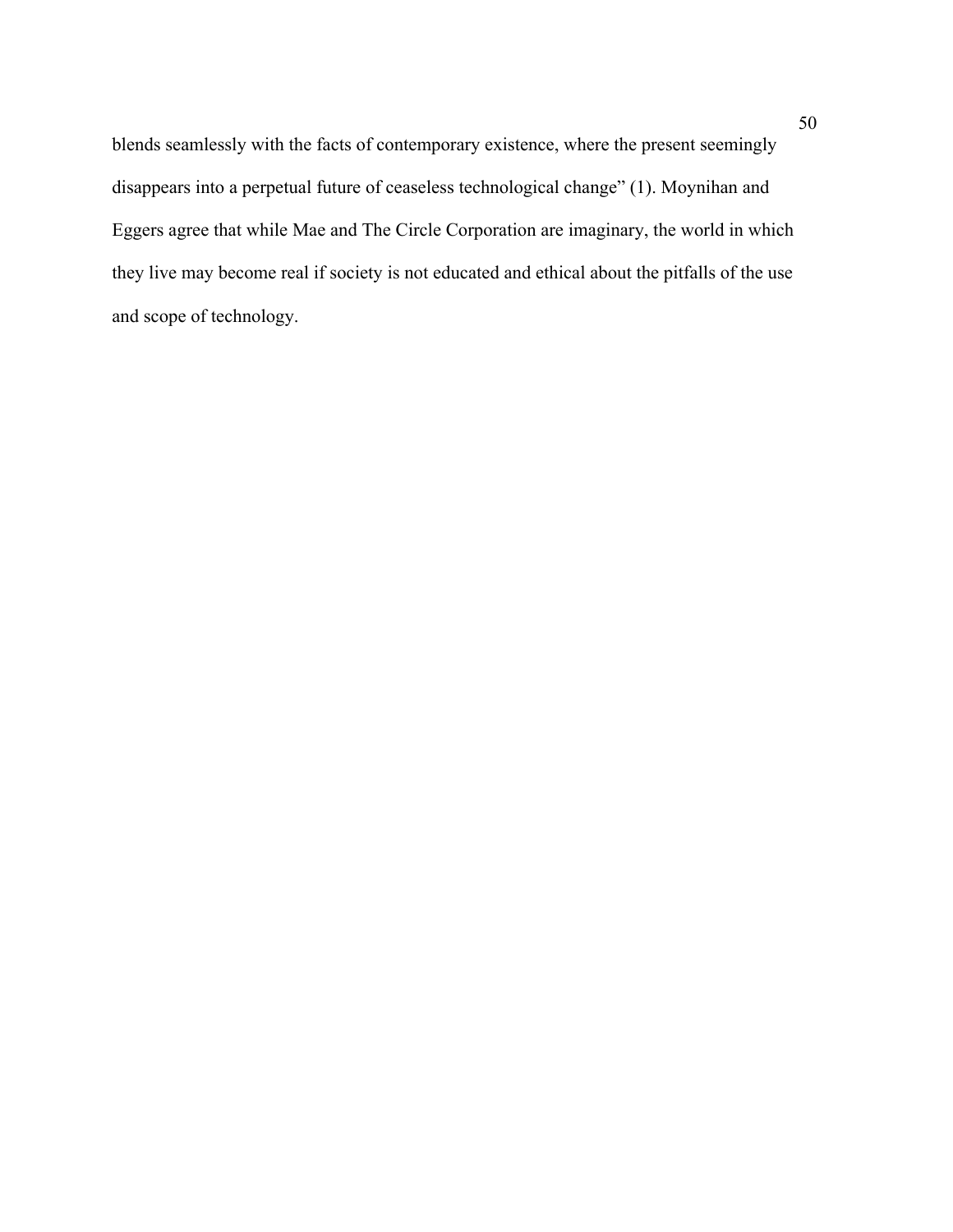## **Chapter V: Technology's Stranglehold on Happiness in** *Tell the Machine Goodnight*

After reading and analyzing the novel *Tell the Machine Goodnight* (2018) by Katie Williams, I believe it would be a useful novel for teachers to use when talking with students about technology use in their lives. Although this novel does contain adult content, such as vulgar language and sexual references, many excerpts could be used to show students the dangers of allowing technology to intrude in their lives. By examining certain characters in the story, teachers can emphasize William's warnings that if students allow technology to control them, their self-esteem, relationships with other people, and the decisions they make can and will be negatively affected. After analyzing the parts in the novel, as I have done below, students should begin to understand how obsessions with technology can be dangerous if they are not aware of their excessive use of it daily. Overall, I feel teachers can illustrate valuable life lessons and extract powerful themes from *Tell the Machine Goodnight* that will show students the importance of monitoring their own technology habits.

The novel *Tell the Machine Goodnight* (2018) by Katie Williams, published by Penguin Group, includes a wide variety of characters that foreshadow life in the not so far off future. The novel forecasts what life could be like in the year 2035 if society is not careful with their reliance on technology. According to Jason Sheehan, a National Public Radio book reviewer, the novel is "A panopticon view into a near future completely altered by the addition of one fundamentally disrupting technology" (Sheehan). In her novel, Williams shows many examples of how technology can be detrimental to a person's life if not handled carefully; technologies such as phones, iPads, computers, and social media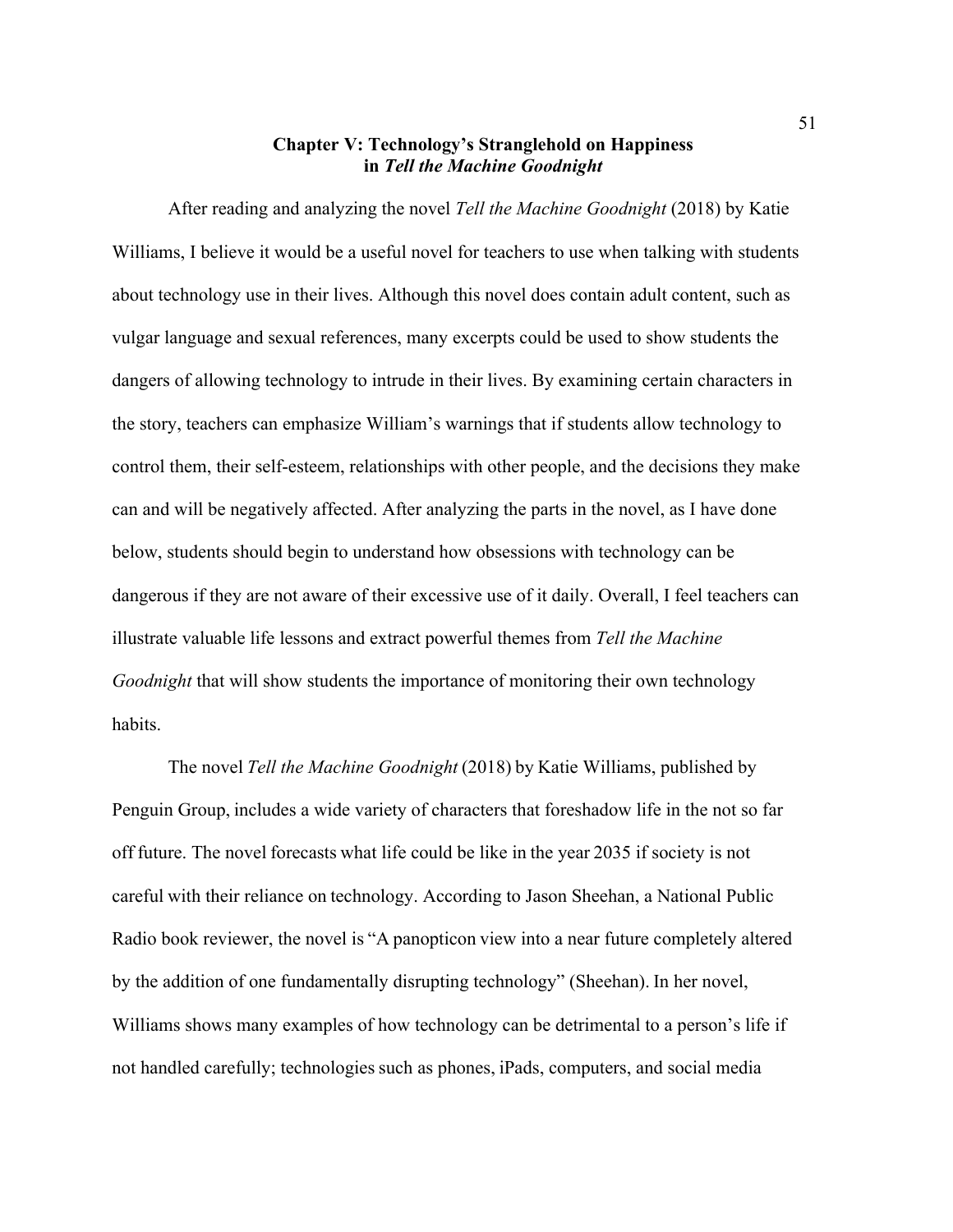outlets. In *Tell the Machine Goodnight*, Williams shows readers the dangers that reliance on technological devices can have on a person's self-esteem, their relations with others, and their decision making.

*Tell the Machine Goodnight* tells the story of Pearl, a divorced mother of a teenage son battling an eating disorder. Pearl works for a company that sells people 'happiness', or so they claim. The key to happiness just takes a quick swab of spit inserted into a special machine called Apricity, and soon, Pearl hands out a contentment report stating what the person needs to do in order to be happy. The novel states that "Apricity tested what the company called *deep happiness*; its recommendations did not speak to the daily annoyances of an empty stomach or a traffic jam, but to the depths of self and soul" (67). Additionally, the company's slogan reads, *Happiness is Apricity* (87). In the world of Pearl, life is almost as ordinary as it is today. However, as a Contentment Technician for the Apricity Corporation, her job is to give customers what they want, how to make themselves happy. The novel describes the Apricity assessment process as noninvasive; "The only item that the machine needed to form its recommendations was a swab of skin cells from the inside of the cheek" (67). Although this may sound nice, the Apricity soon begins to grab hold of Pearl and she becomes obsessed with the machine. While she battles with her excessive need for her Apricity machine, her son, Rhett, battles an eating disorder and his strange, nonexistent relationship with his mother. Eventually, readers begin to see how the Apricity, as well as other technology in the novel, greatly affect the lives and relationships of the characters in a negative way.

In her novel, Williams illustrates that technology, especially social media through the use of phones, tablets, and computers, assists in creating negative self-esteem issues in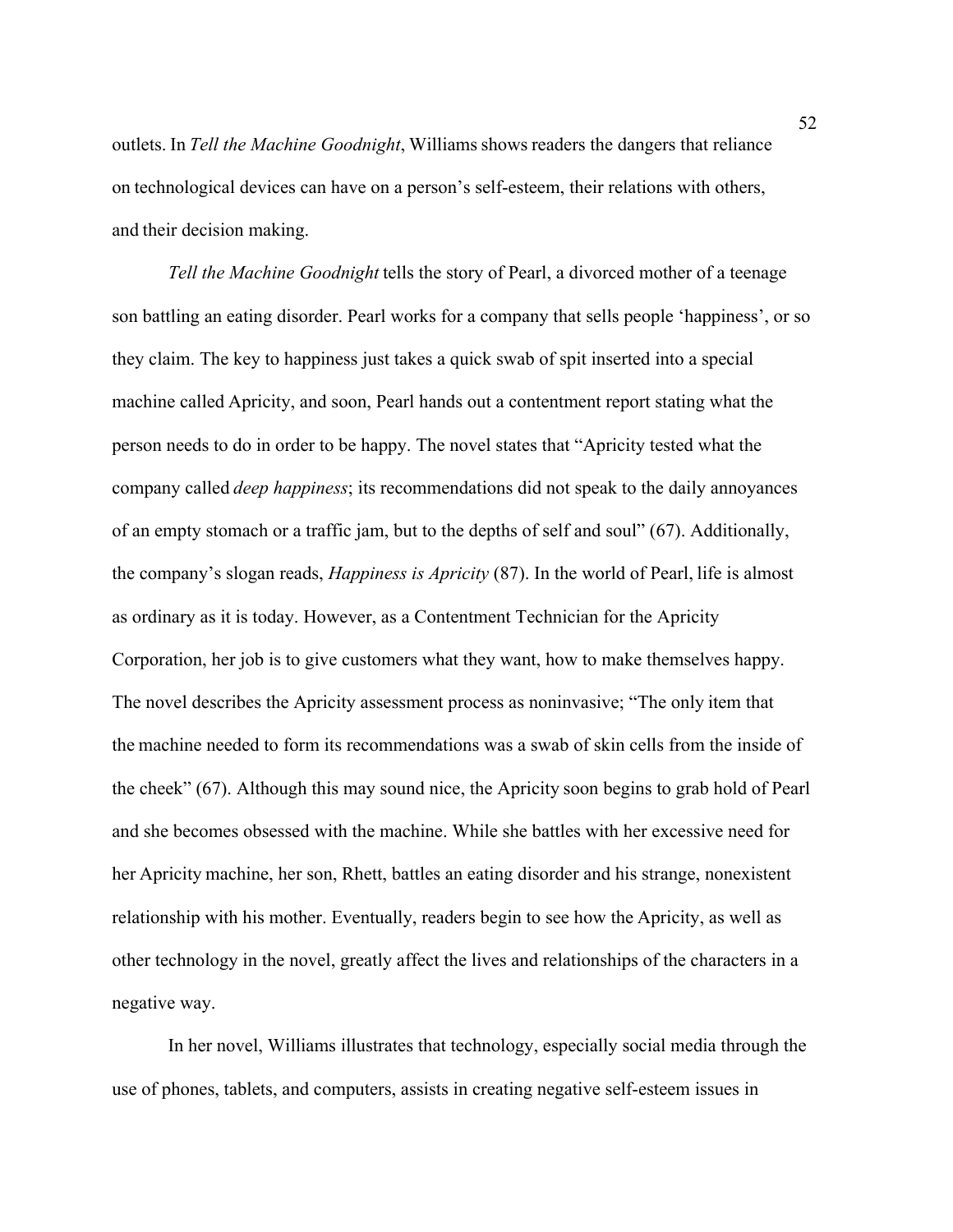people who rely too heavily on it's usage. This is first seen in Saffron (Saff) Jones, a seventeen year old girl who is immersed in the online world, as most teens would be in the year 2035, especially if society progresses at the rate it is now. As a teenager, Saff longs to be accepted and liked by her peers, especially when she goes to a private school and only has eleven classmates in her graduating class. Rhett, one of her classmates describes it as, "When you have a class of twelve people, there really aren't enough of you to divide up into cliques...mostly everyone hangs out with everyone else. There is one role, though, one rule: Ellie is always the leader" (37). Although this sounds good, it is clear in the novel that Saff feels as if she must impress her classmates, especially Ellie, even going so far as to join in on a game Ellie created called Scapegoat, which is described as "...*the scapegoat had to take everyone else's abuse without comment or complaint. For that one week, ten were free to vent all their anger, frustration, pain, whatever…*" (35). However, like many teens today, Saff takes it a step too far when she volunteers to take a drug called Zombie. Rhett explains this drug by saying, "*...'zom,' short for 'zombie,' so named for the drug's effects of short-term memory loss paired with extreme suggestibility. Basically, if you're on zom, you'll do whatever anyone tells you to and you won't remember any of it afterward…*" (28). Rhett goes on to say that "*While on zom, Saff was told to strip naked and recite conjugations of the French verbs...She was told to shave off her left eyebrow and to ingest half a bar of lemon soap*" (29). Although she wakes up coherent the next morning, unfortunately Saff's night on zom was recorded by a classmate on their phone and uploaded to her Facebook account where it acquired 114 dislikes, and 585 likes (29). Because of many people viewing this video, they begin to view Saff in a negative way. Saff describes this by stating: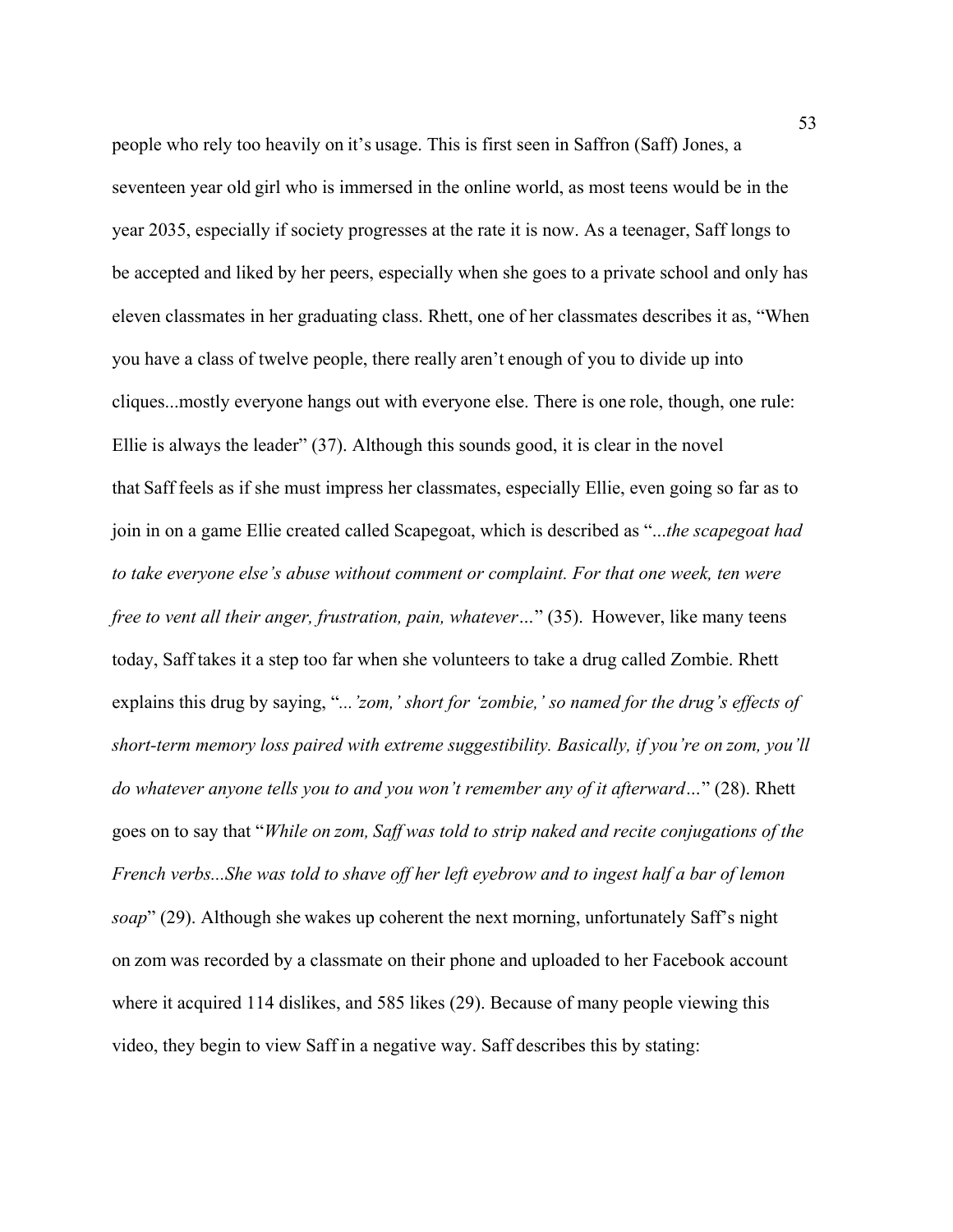'It's not the soap...though I still gag every time I have to wash my hands. It's not the stupid eyebrow...It's not even that I was naked. It's that everyone *saw* me. All the seniors. All the *middle graders*. The teachers. My friends' parents. My parents' friends. When they look at me now...well, mostly they *won't* look at me. That, or they look at me really intensely, and I can practically hear them thinking to themselves, *I'm looking her in the eye. I'm looking her in the eye*.' (40)

By saying this, it is clear that Saff suffers negative consequences due to her binge on zom being posted all over social media. In illustrating Saff's mistake, Williams shows readers the negative effects social media can have on teenagers, especially their self-esteem and image. In a world where teenagers feel the need to be constantly connected to others via the internet and social media, Williams warns teenagers and readers alike that monitoring your behavior in public is needed now more than ever due to the constant threat of being taped or photographed and the results plastered on popular social media sites for all to see. Furthermore, not only can anything be posted, but also deleting videos and images from the internet is extremely complicated, and next to impossible.

In the novel, Williams also warns of the dangers that too much reliance on technology can have on a person's relationship with other people. There are many characters in the book that suffer from poor communication and relationship skills due to being consumed with the Apricity machine. This is seen first and foremost in the main character, Pearl, and her son, Rhett. Pearl, who works for the Apricity Corporation, loves her son and wants him to get better from the eating disorder that is consuming his life. However, instead of trying to connect with him on a deeper level and talk with him about it, she relies so heavily on her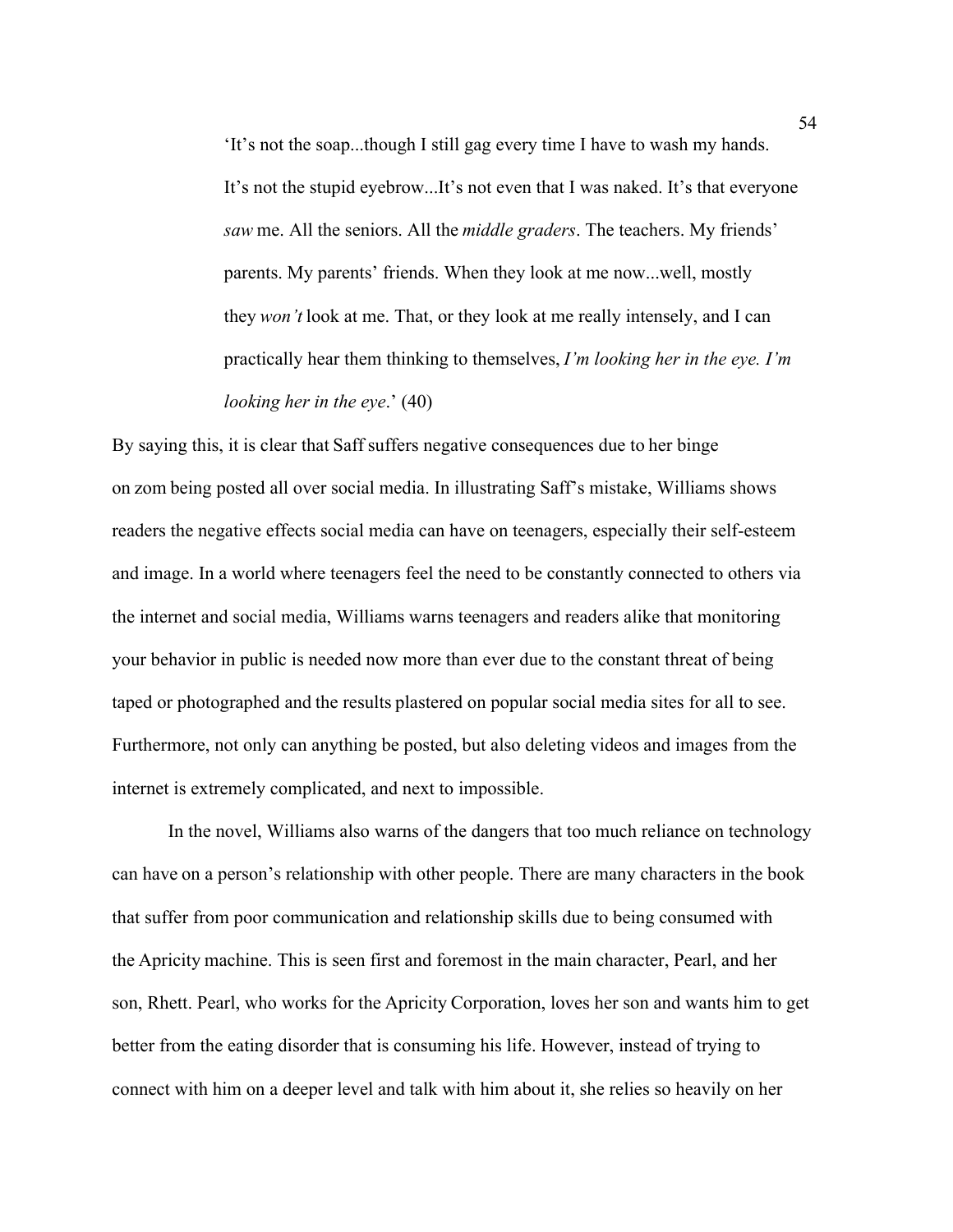machine to try to make him better. Although Rhett refuses the use of the Apricity, Pearl truly feels it will cure him and strives to convince him of this. Eventually, not being able to contain herself, Pearl damages her son's trust and secretly does the unthinkable. The novel shows this by stating, "It had been five weeks since Pearl had drugged her son and stolen a sample of his cells to run through the Apricity machine" (83), showing that Pearl was not only desperate to use the machine she trusts so much to cure her son, but she was also willing to damage her relationship with her son to use the machine. Eventually Pearl uses Rhett's Apricity results to make him "better", starting with ruining inanimate objects, such as destroying a blouse with an "accidental" protein shake spill, then gradually causing harm to larger things, such as spiders, or goldfish (84-86). Pearl even purchases a large lizard for Rhett and forces him to feed it baby mice, because that is what the Apricity said to do. Soon after, Rhett's health begins to improve. Pearl notices, thinking:

> At Rhett's next weigh-in, he was up 1.4 pounds. He'd started listening to music while doing his homework. He'd been out with friends twice in the past week. The other night at dinner, he'd reached over to Pearl's plate and plucked up a cube of potato. Pearl had kept her eyes fixed on the tabletop, but she could hear it, the near-silent sound as he chewed and swallowed. She imagined the starches and the sugars of that little cube softening, dissolving, feeding him. (96)

Seeing this hopeful change, Pearl begins to feel happy that her secret plan to help Rhett is working. However, it becomes clear shortly after this that Rhett is curing himself, showing readers the machine is not the cure, but rather human relationship and communication with friends is.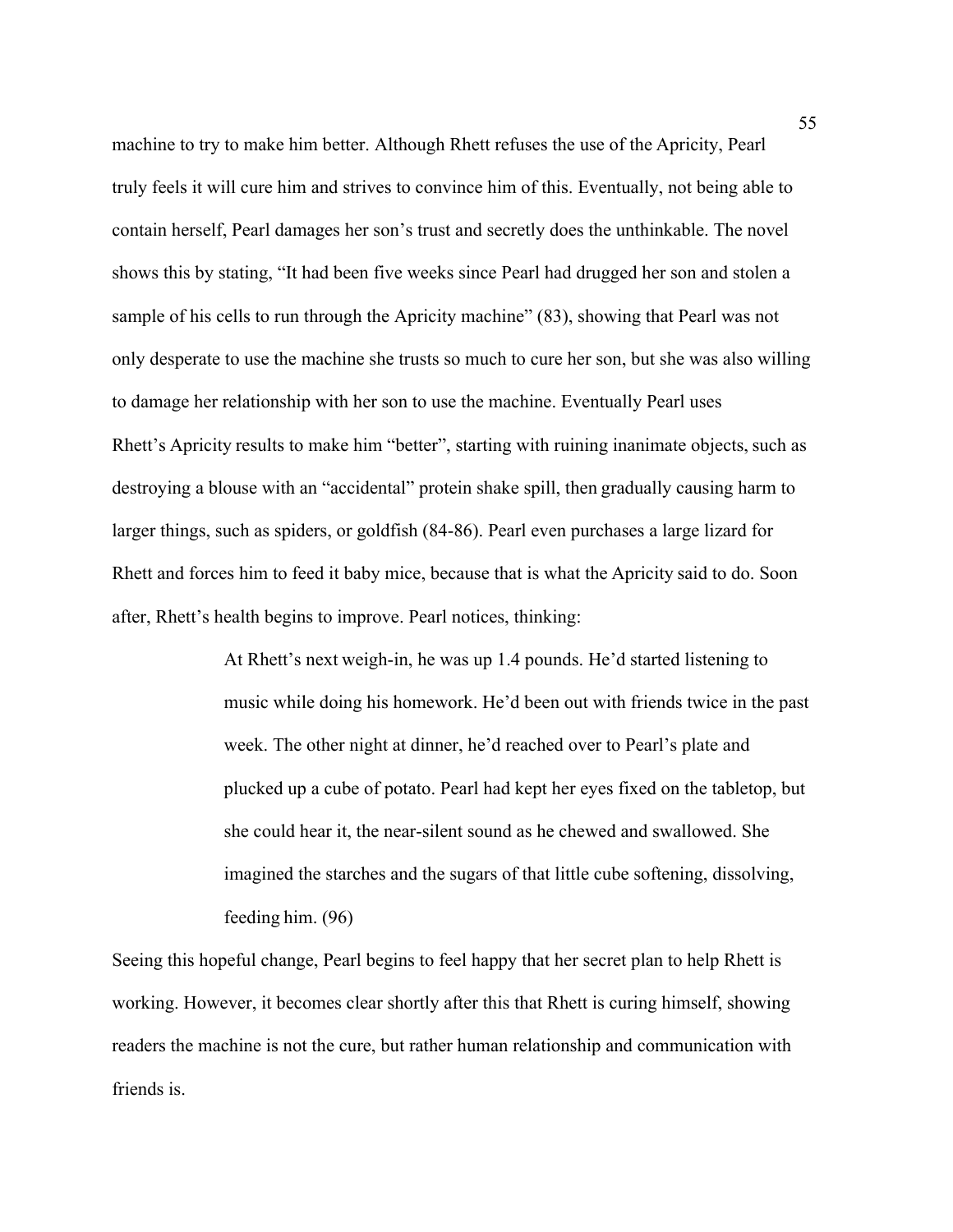Having dropped out of school due to his eating disorder, Rhett lost many of his friends. However, when he decides to go back to school, he begins to pick up where he left off with many of his companions. This is first seen when he is talking with his friend Saff. Rhett thinks, "So many people have asked me why I refused to eat, my parents, my doctors, my therapists, my nurses, Josiah, and that's just naming the headliners. But Saff doesn't ask me why. I mean, she *does*, but she asks it in a way that I can understand" (58). When Saff says, "'Come on: motive?'", Rhett thinks, "And I do something all the Apricities in the world could never have predicted. I go ahead and answer her." He then replies to Saff, "'It felt strong. Denying myself something I needed to feel strong. Not giving in when I was hungry felt strong...I think it's that I wanted to be what's essential. I wanted to be, like, pure'" (58). When Saff smiles at him, he thinks, "And I want to tell her that her smile is what's essential, that her smile is what's pure" (58). By showing readers this interaction between Saff and Rhett, Williams emphasizes that human connection and positive human relationships are what a person truly needs to feel better. While Pearl relies too heavily on her Apricity machine to make Rhett better, she does not focus on forming a communicative and positive relationship with her son. Additionally, she is so engrossed in Rhett's secret Apricity report and following it, that she does not notice what is truly helping Rhett out of his disorder. Pearl's relationship with Rhett is clearly damaged by her obsession with her machine. In writing Rhett as a foil character to Pearl, Williams emphasizes humanto-human relationships are key to happiness, something technology cannot give a person. Williams shows readers that if Pearl had spent more time communicating with her son and less time focusing on her Apricity machine, she would have possibly been able to help him faster and more productively.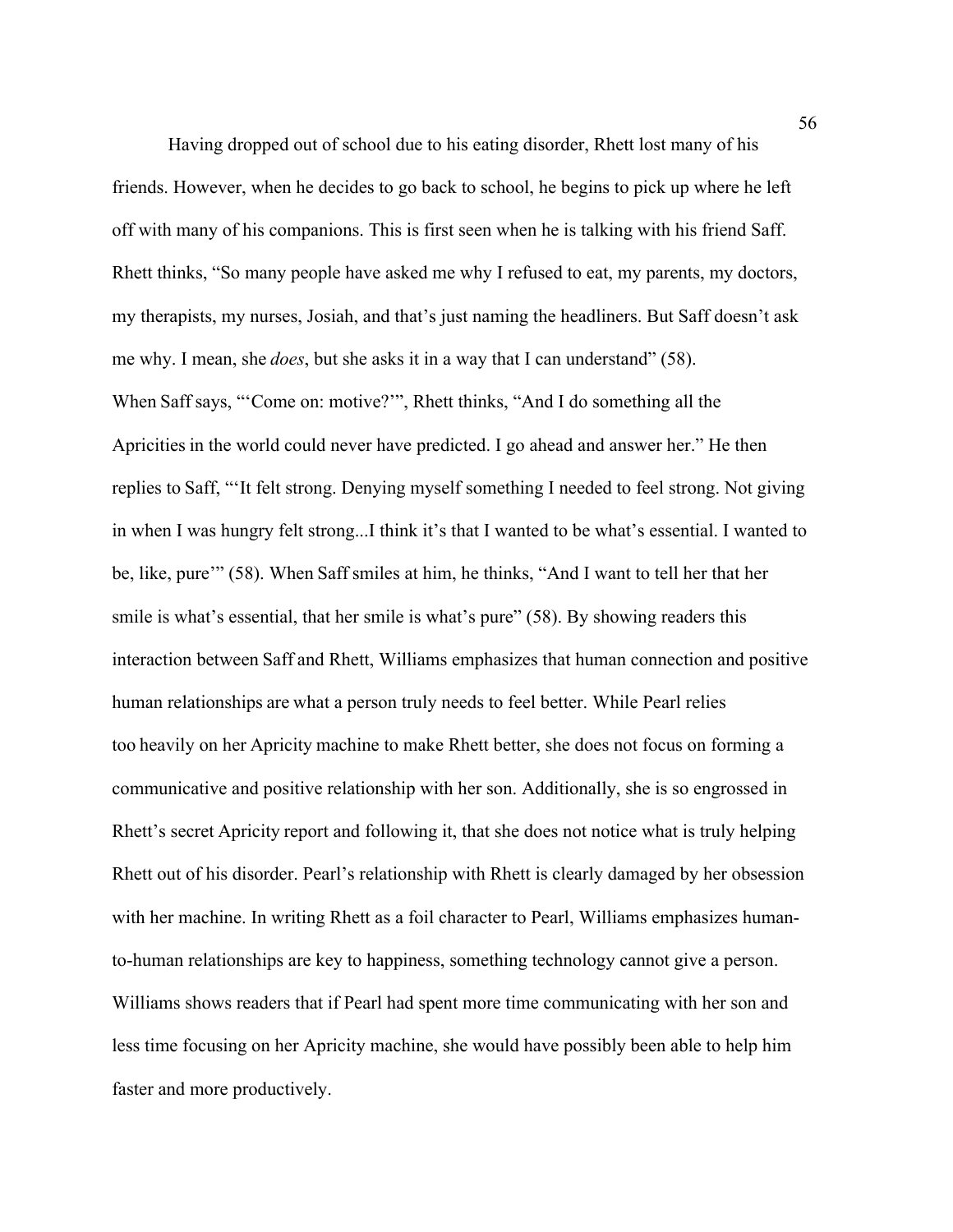In addition to Pearl trying to help her son through the use of the Apricity machine, Pearl also lacks judgment when it comes to her own use of the machine, which causes her much unhappiness in life. In relying so heavily on the contentment plan the Apricity gave her, she lacks communication with Rhett, as well as others around her. One example of this is when Pearl focuses so heavily on building her models of prehistoric trilobites because she believes this will make her happy. The novel states:

> To pass the hour until dinner, Pearl got out her latest modeling kit. The kits had been on Apricity's contentment plan for her. She was nearly done with her latest, a trilobite from the Devonian period…When it came to her models, Pearl didn't skimp or rush…Once again, Apricity had been correct in its assessment. Pearl felt near enough to happiness in that moment when she sliced open the cellophane of a new kit and inhaled the sharp smell of its artifice. (9-10)

However, while Pearl is obsessing over her models and indulging in temporary happiness, she misses many opportunities to make real connections with Rhett. Furthermore, Pearl's reliance on the Apricity machine goes beyond just using its results for happiness. Pearl also uses it as a companion. This is seen when she speaks to her Apricity in the novel:

> Pearl couldn't identify precisely when she'd begun talking to her Apricity. Sometime in the past year, after Rhett left for college...When Pearl returned home in the evening she would slide the machine from its case, set it out on the kitchen table, and talk with it while she prepared dinner…After dinner was made and eaten, the machine would take its place on the couch cushion next to hers, where they would count out the hours until bedtime…At the end of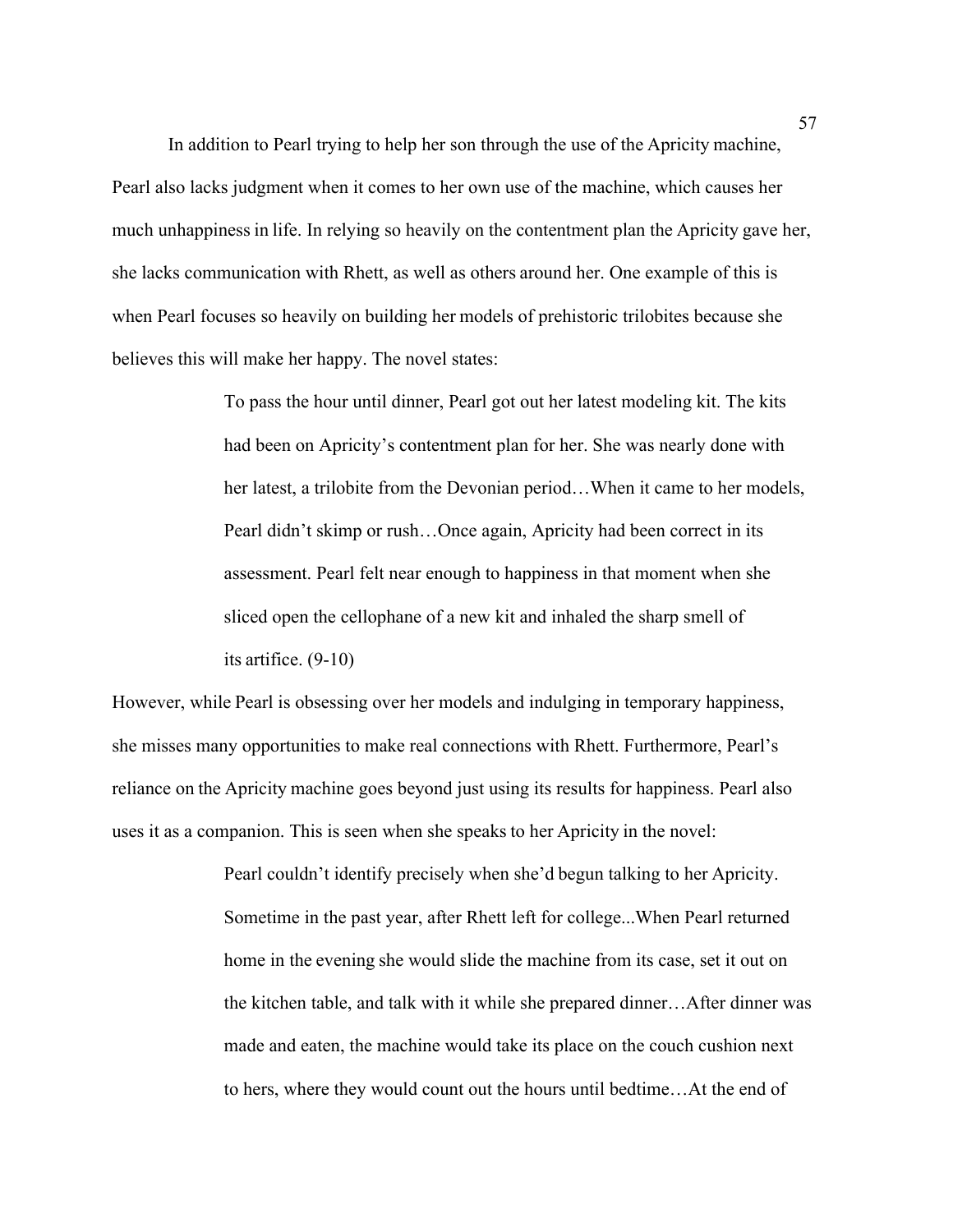the end of the day, the machine would come to rest on the nightstand, where, if she wished, Pearl could turn her head and see it, a sleek rectangle, distinct in the dim light. She did not go so far as to tell the machine goodnight. (253- 254)

Pearl struggles in all of her relationships, not just with Rhett. This is due mostly to her unhealthy attachment to her Apricity. In using Pearl as an example, Williams cautions of the dangers of relying on machines for human interaction, which results in poor communication skills and relationships with others. By Pearl talking to her Apricity, and responding as it as well, Williams shows readers how one can deprive themselves of social interaction with other human beings when relying too heavily on technology.

Williams also incorporates another character in her novel that, like Pearl, turns to technology for help with life's tribulations. Valeria (Val), Pearl's ex-husband's wife, turns to Virtual Reality (VR) games to escape the troubles in her life, a copying strategy she has employed since she was a child. Her relationship with her mother was one of strain and distrust. Val describes her mother by saying:

> My mother's headaches increased with my age…She never directly said that I was the cause of her headaches, but I knew. If I brought her tea, she would wince each step closer I took, and though she would accept the mug from my hand, she would raise it to her mouth and watch me over its edge, never taking a sip. She feared I would poison her…I know now that my mother was ill in her head, and not with headaches. (161-162)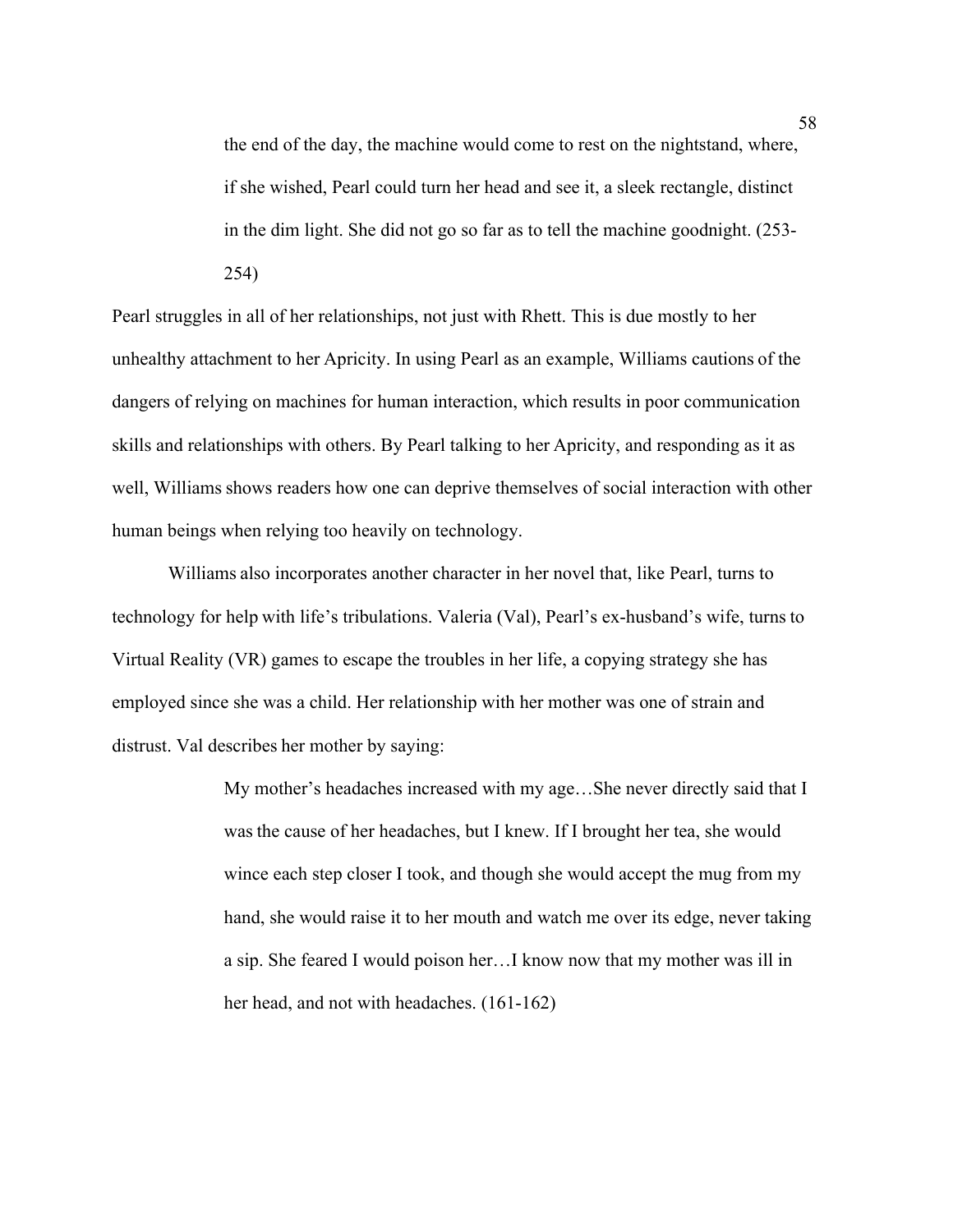Because Val's relationship with her mother was strained due to her mother's mental illness, she could never talk with her mother or form a loving relationship with her. Eventually, the VR game became her escape from life. Val describes this by saying:

> I'd play *Amusement*, keeping the sound down low so my mother could rest. Then one day the rasp of her slippers coming down the hall, stopping behind me. I didn't dare turn around for fear that the sight of my face would pain her. I held myself very still and kept playing the game. (162)

Eventually, her mother begins to play with her. However, it is clear that Val's relationship with her mother did not improve, and Val's consistent longing to play VR games to escape the troubles of her life grew into her adult life and filters into her unhealthy marriage with Elliot. This is seen when she plays *Amusement* with Elliot. As she is playing, she is reminded of her mother, and her attempts to have a real conversation with Elliot about it. However, it is evident that Val has not spoken about this with Elliot, showing her lack of communication with her husband. The novel describes this scene:

> It is easier to tell him with the mask over my face. "We'd play the game after I got home from school."

"What? Who?"

"My mother and I."

"You don't talk about your parents."

"I am now."  $(164)$ 

By Elliot saying that Val does not talk about her parents, this shows her lack of communication with him and her evident need to find solitude in technology, instead of healing herself through human interaction. Val eventually divorces Elliot later on in the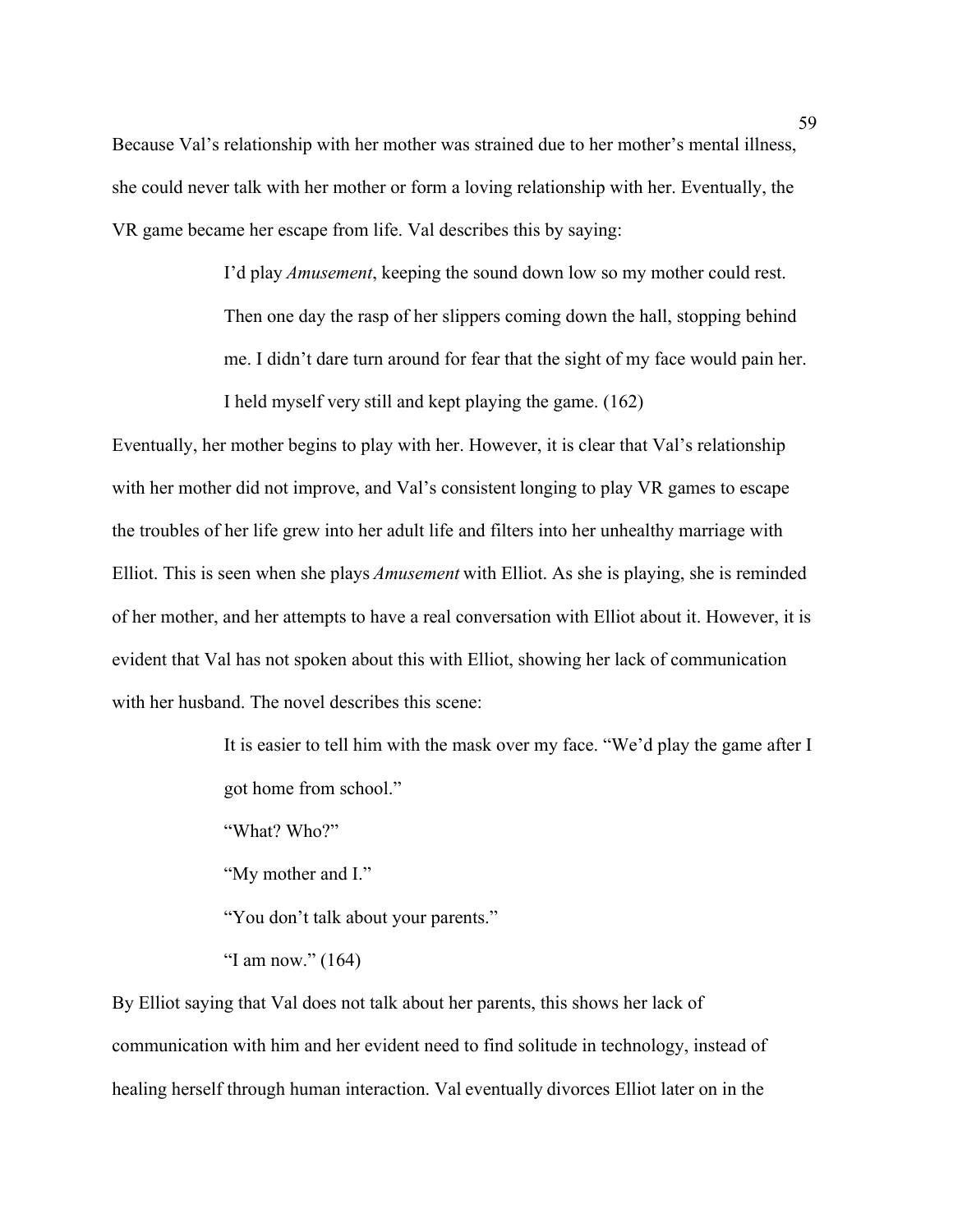novel, which emphasizes Williams' argument that relying on technology for constant companionship and help does not result in happier relationships, but in failed ones. Val's character is an example of the dangers of turning to technology for help, when the true assistance should come from talking and interacting with other people.

While Williams emphasizes the negative effects that reliance on technology can have on a person's self-esteem and relationship with others, she also incorporates many examples of how technology can also effect a person's decisions in life. This is seen in a small way in the character of Elliot. A starving artist looking for his next big idea, Elliot comes up with what he believes is a brilliant idea for an art gallery he will be in; he decides to use stranger's Apricity readings to showcase and act out at the gallery. However, Elliot's decision to make himself look happy by use of the Apricity machine clearly turns out poorly for him. The first recommendation on a stranger's contentment plan is to eat honey (113). In following this request, he vomits frequently at his show. The novel describes this:

> Elliot was on his sixth bowl of honey when he began to vomit…When his retching finally ceased, Elliot wiped his mouth and straightened to find the entire room of gallery-goers staring at him…Elliot told himself that he felt no shame at being watched while puking. After all, this was the point. Of the piece. Of art in general. That one should stop and look at it. (111)

When he is gearing up for the second show, following the Apricity's recommendation to "Wrap yourself in softest fabric" (128), Elliot tells another character that, "'the idea is to make myself sick on happiness…And call it art'" (129). By Elliot saying this, he is showing readers how a person who relies too much on technology can make decisions that negatively affect their life. Elliot's reliance on Apricity's ability to make him happy, and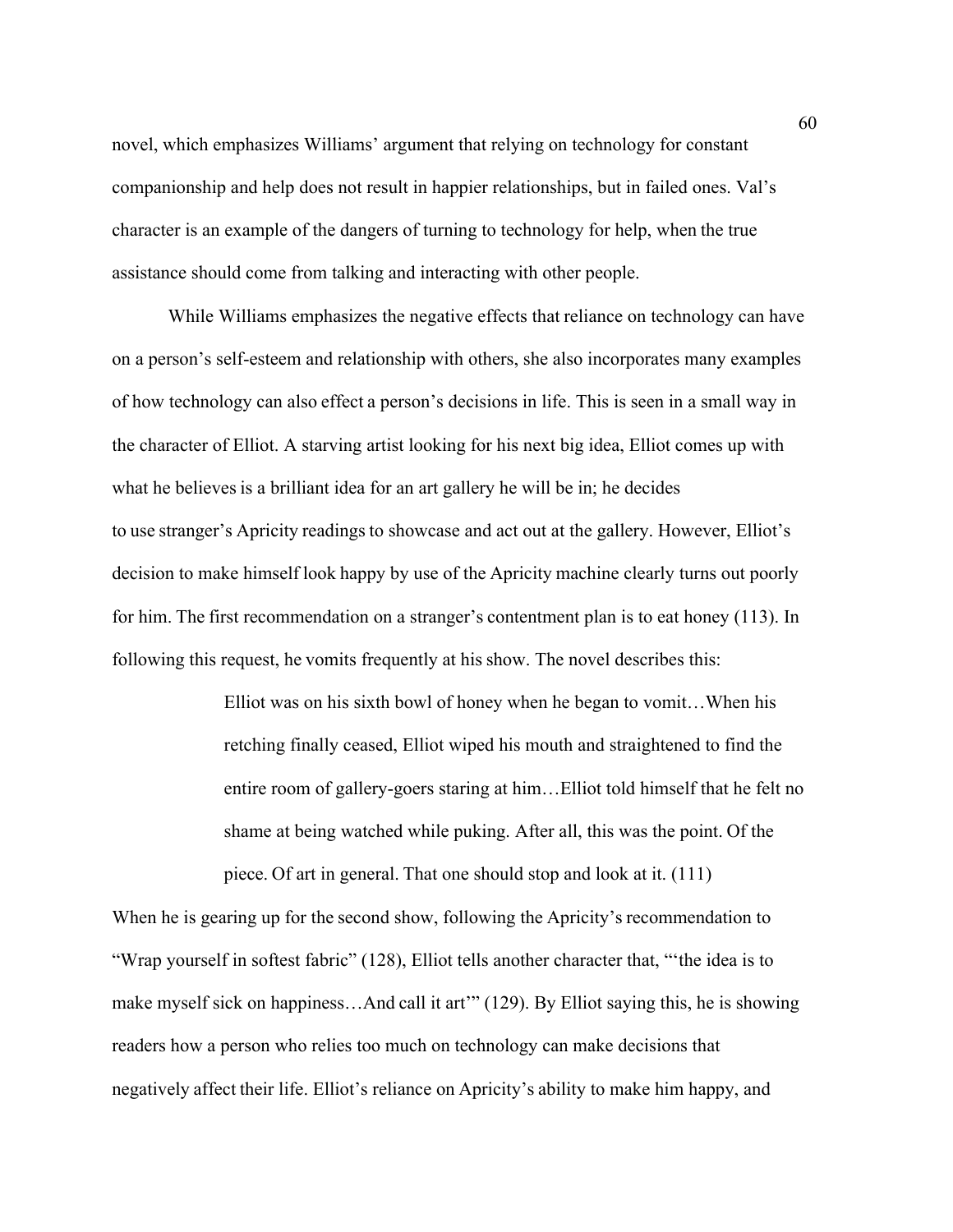possibly some money from his art show, illustrates just how absurd turning to technology to make a person happy truly is.

On a much larger scale, this theme is also reflected in another one of Williams' characters, Carter. Carter is Pearl's boss at the Apricity Corporation she works for. As one would expect, Carter believes in Apricity, but resists the happiness plan that Apricity consistently gives him because he simply does not want to do it. When reading this, one would think that maybe Carter is the only sensible character in the book, someone who realizes how ridiculous the Apricity concept truly is. However, this feeling quickly vanishes after Carter encounters Thomas Igniss, a manager at a different Apricity branch. Thomas creates a new Apricity machine that does much more than just instruct someone how to be happy, it tells them how to be powerful. Learning of this, Carter finds himself completely on board with this initiative, and begins to swab his mouth to figure out what he needs to do in order to become powerful at the branch he manages. His first recommendation listed is, "Remove all chairs from your office except your own" (69). Quickly putting this plan into action, Carter describes how it works:

> At first it was difficult to carry out the machine's plan. Carter had always striven to be well liked. But that hadn't worked, had it? ...By the next week, Carter noticed a change. No more covert tapping on screens during the Monday meetings, no faint sniggers from the workpod he'd just visited; instead, dropped eyes and reports handed in on time. The chair directive was simple. It was elegant. It was managerial jujitsu. (70-71)

Carter's second tactic given by the new Apricity machine is, "Tell your employees what color they're wearing" (71). While following this plan, Carter thinks, "And once again, and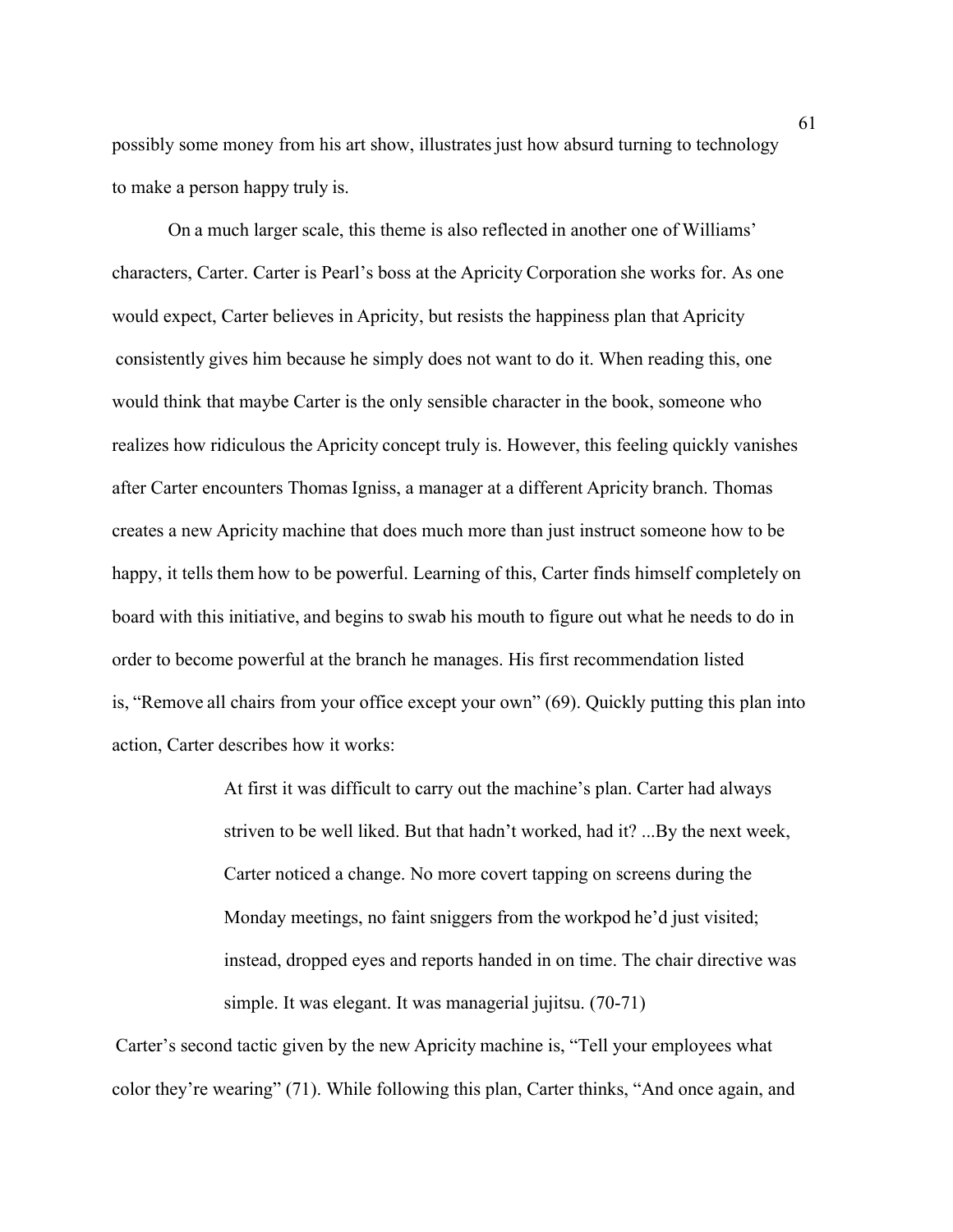as ever, Thomas Igniss was right. The color directive turned out to be even more effective than removing the chairs. Carter did exactly what the machine instructed" (73). Carter's last recommendation is to "Randomize employee lunch breaks" (75), which he follows strictly. Despite Carter feeling as if he is gaining power and admiration amongst his employees, the opposite is occurring. Eventually, Carter gets a message from the VP of the company to speak with him about some concerns with his managerial style (76) and he is demoted to a technician position. Carter is a clear example of how relying on technology to control a person's life can negatively effect decisions they make, and therefore cause harm to that person. Carter relies on the Apricity machine to make him powerful, even when the recommendations sounded absurd to him. Through Carter's example, Williams further emphasizes the dangers of too much reliance on technology in a person's life. While technology can be a necessary tool, people should not be so quick to turn to it for life's answers and for the solving of life's problems. As Williams addresses in her novel and through her characters, heavy reliance on technology to give answers and solve issues can only get a person so far before it becomes a problem in that person's life.

As technology begins to become more widespread in society, people's reliance on it for happiness and connectivity also begins to increase. After examining William's novel *Tell the Machine Goodnight*, it is clear that technology can become a controlling tool if people allow it to be. Just as Pearl, Elliot, Val, and Carter become obsessed and transfixed by their technology, to the point where it begins to control their own lives and negatively affect their relationships with other people, so too will people in American society realize these same mistakes if they are not careful. In writing her novel and through the mistakes her characters make, Williams urges readers to heed her warnings about the destructive nature of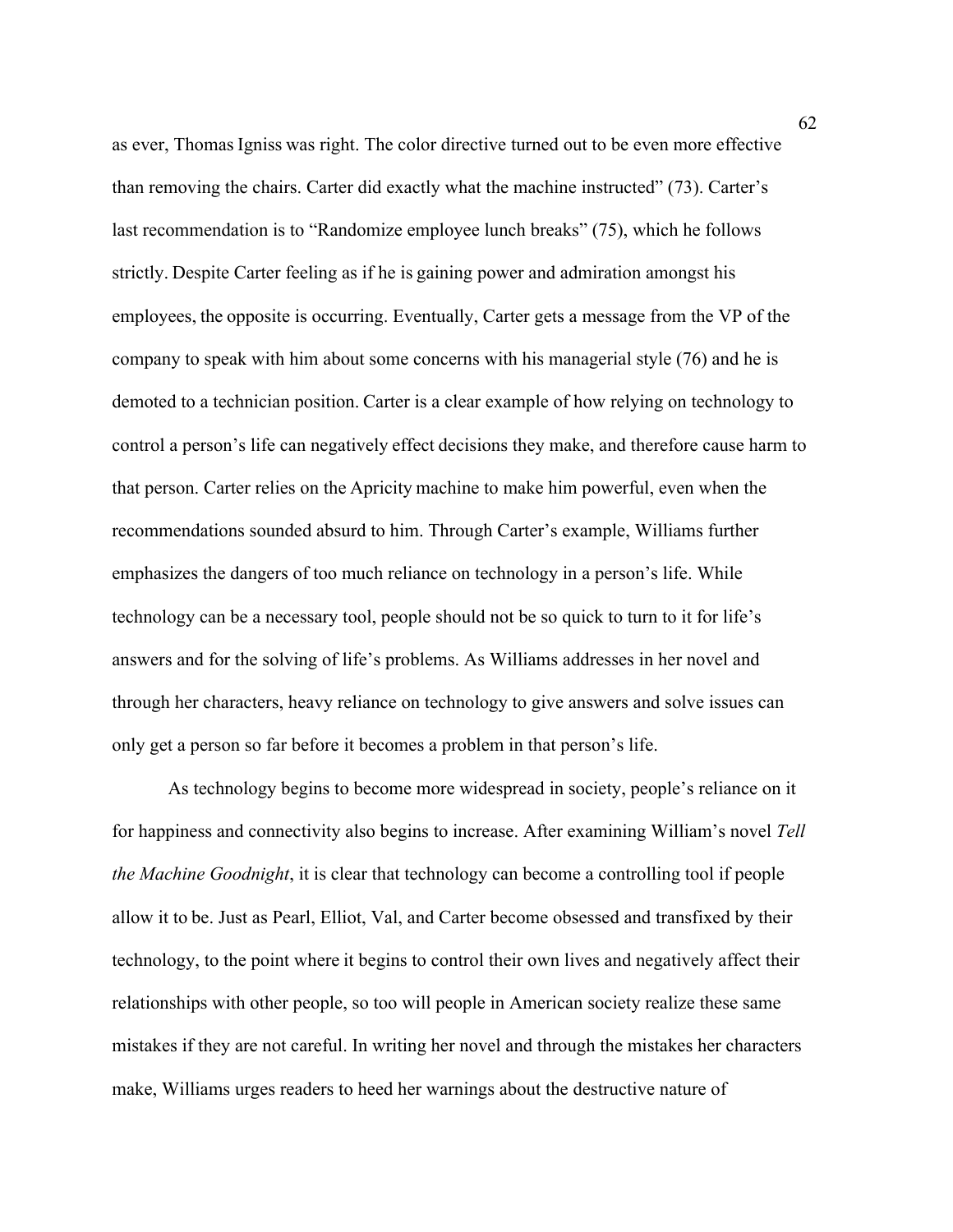technology. While technology can be a useful tool, Williams emphasizes to readers that becoming so engrossed in technology will only lead to unhappiness and poor relationships with others in their lives. As Williams suggests in her title, it is important that Americans learn to tell their machines goodnight.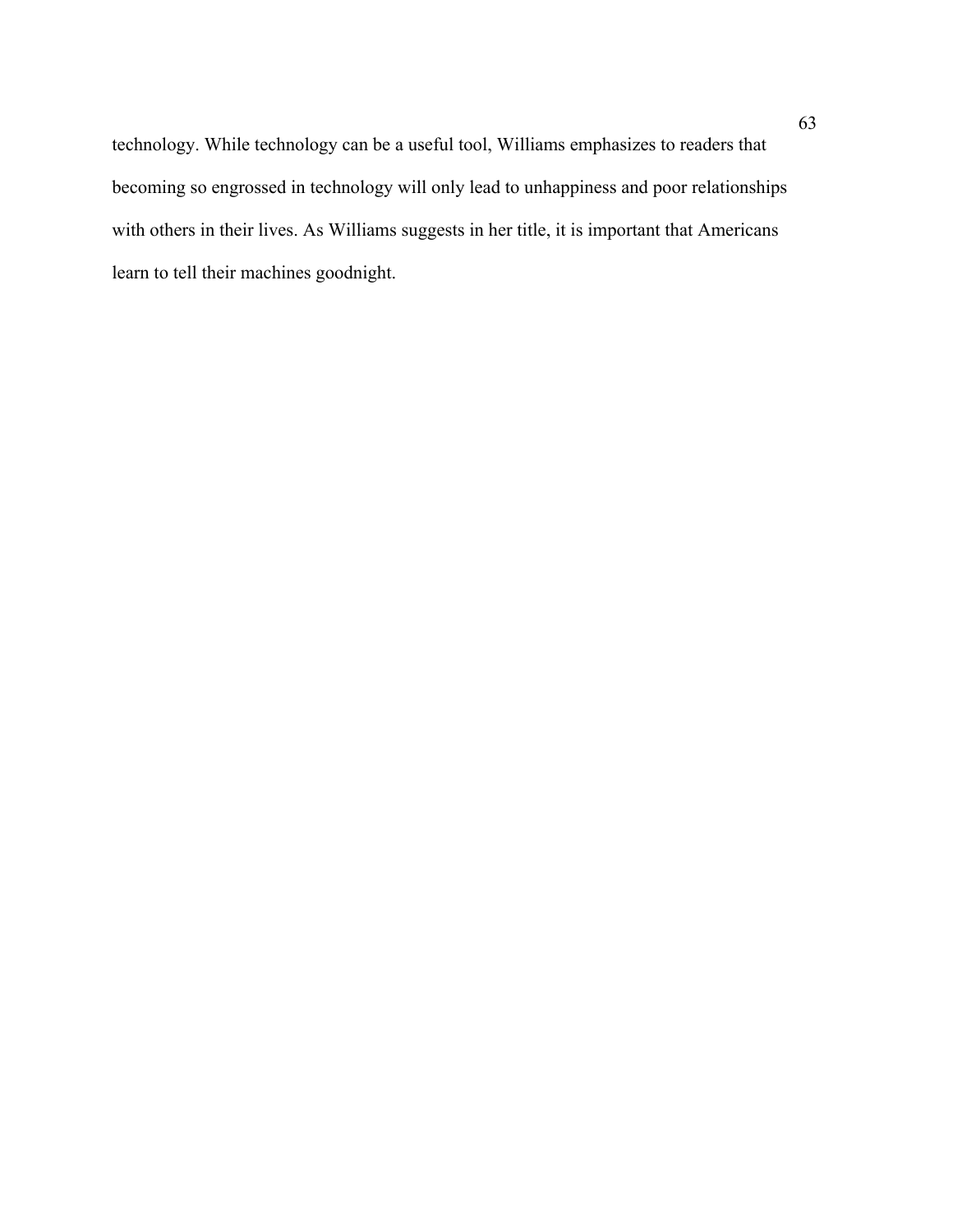#### **Chapter VI: Conclusion**

After reading and analyzing the three novels above, and doing extensive research regarding the harmful effects of too much technology and social media use by teenagers, I conclude that it would be greatly beneficial for teachers to use the novels as a teaching tool for students. When reading and learning about the characters in these three novels, students will begin to see the destructive nature technology can have on their lives if they allow it to. The characters in these novels make many mistakes surrounding technology. They either put the technology before others, allow social media to control their lives and shape their view of themselves, or they are so engrossed with their technology that they fail to understand the importance of other beautiful things around them, such as nature.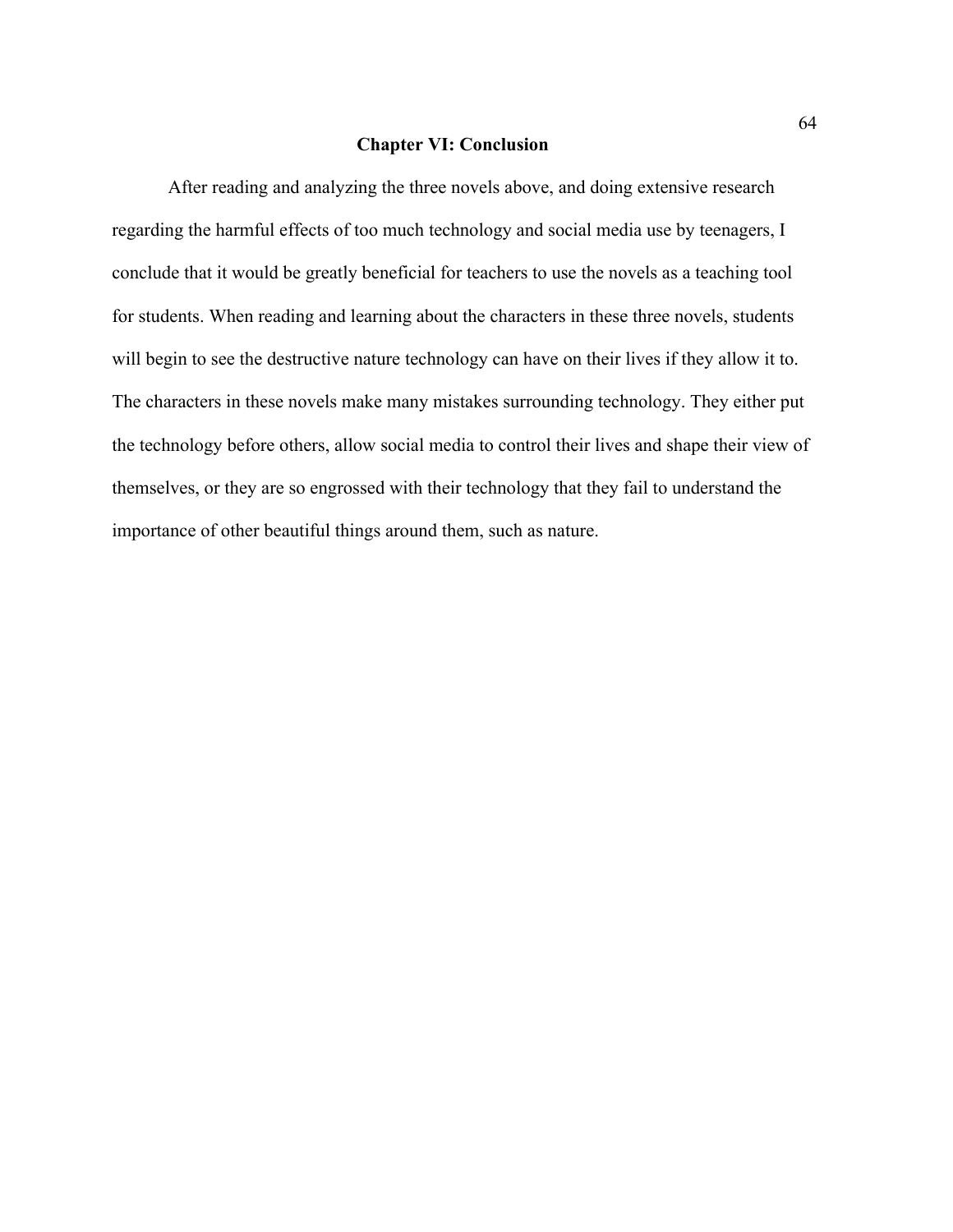#### **Works Cited**

- Atasoy, Emrah. "Impediment to Knowledge and Imagination in Ray Bradbury's Dystopian Novel, Fahrenheit 451." *Ankara Üniversitesi Dil ve Tarih-Coğrafya Fakültesi Dergisi,* Vol. 55, no. 1, 2017. Accessed 29 October 2018.
- Bradbury, Ray. *Fahrenheit 451*. The Random House Publishing Group, 1950. Print.
- Clark, Alex. "Social Anxiety-How Facebook and Twitter are Reshaping the Novel." *New Statesman Ltd.,* 2014. Accessed 1 October 2018.
- "Dystopias: Definition and Characteristics." *ReadWriteThink.org*, 2006. Accessed 05 November 2018.
- Eggers, Dave. *The Circle*. Vintage Books, 2013. Print.
- Horan, Thomas. "State and Corporate Dystopianism in Nineteen Eighty-Four and Dave Eggers's The Circle." *Palgrave Studies in Utopianism*. Grey House Publishing, 2016. Accessed 20 February 2019.
- Hunt, Wayne. "Privacy and the Creative Imagination in the Age of Data Surveillance." *Queen's Quarterly*, vol. 121, no. 3, Oct. 2014, pp. 412–21. Accessed 20 February 2019.
- Kádár, Zoltán, and János I. Tóth. "The Critique of Technology in 20th Century Philosophy and Dystopias." *Procedia - Social and Behavioral Sciences*, 2013. Accessed 3 October 2018.
- Logsdon, Loren. "Ray Bradbury's Tale of Two Cities: An Essential Message for a Technologically Dominated Society." *MidAmerica*, 2009. Accessed 29 October 2018.
- Moynihan, Ray. "Privacy is theft—sharing is caring." *BMJ*, vol. 348, 2014.
- Sheehan, Jason. "Tell The Machine' Is A Lucid Dream Of Sci-Fi Perfection." *NPR*, 21 June 2018.
- "Social Media, Social Life: Teens Reveal Their Experiences." *Common Sense Media: Ratings, Reviews, and Advice,* 10 Sept. 2018. Accessed 05 March 2019.